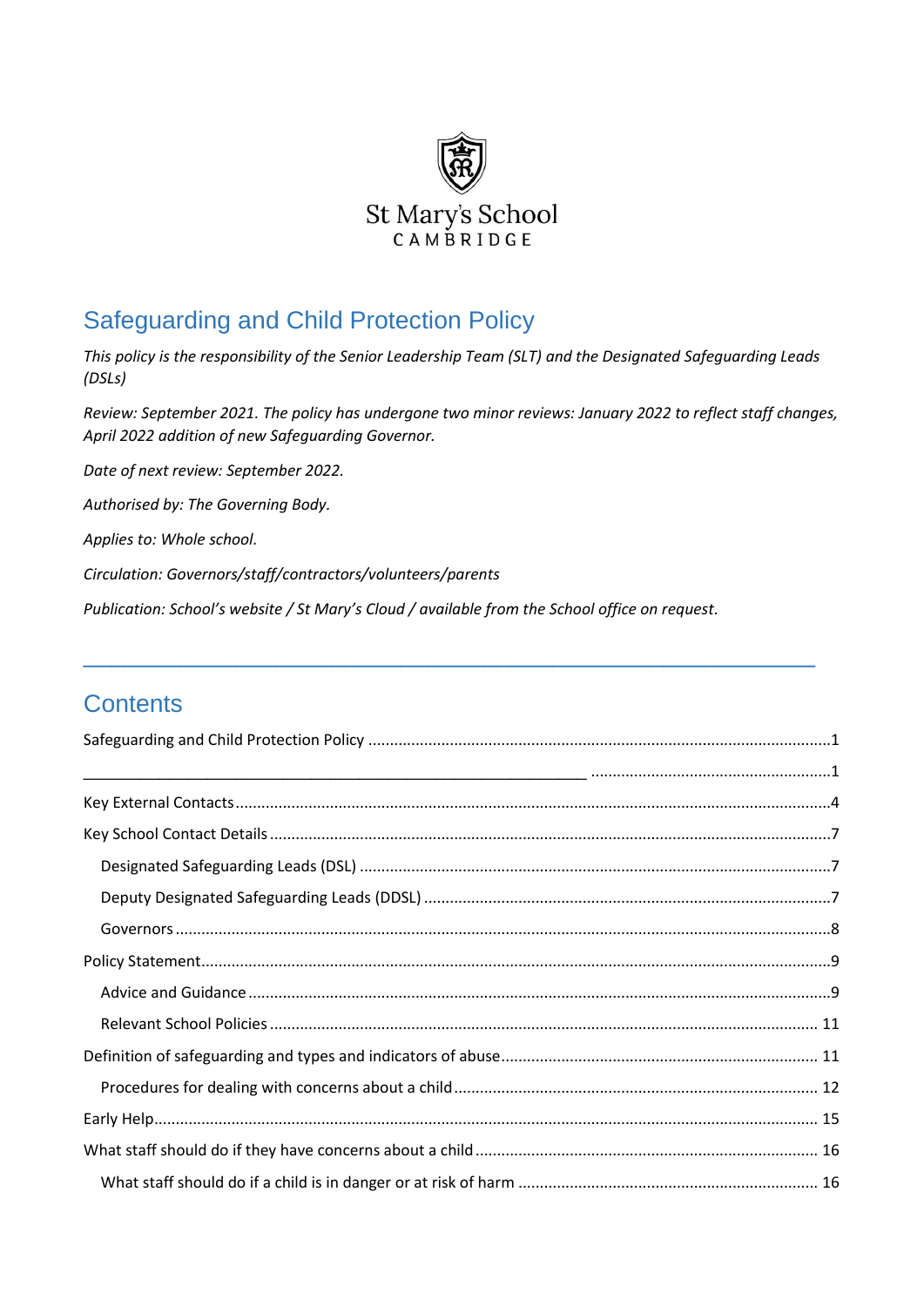| What staff should do if they discover an act of Female Genital Mutilation ('FGM')  17                                                                                                                               |  |
|---------------------------------------------------------------------------------------------------------------------------------------------------------------------------------------------------------------------|--|
| What staff should do if they have concerns that children are at risk from or involved with serious violent                                                                                                          |  |
| How should staff respond to an incident of nudes and semi nudes being shared by pupils? 17                                                                                                                          |  |
|                                                                                                                                                                                                                     |  |
|                                                                                                                                                                                                                     |  |
| What staff should do if a child needs a social worker (Children in Need and Child Protection Plans)  20                                                                                                             |  |
|                                                                                                                                                                                                                     |  |
| What staff should do if they have concerns about another staff member or others working in school 20                                                                                                                |  |
|                                                                                                                                                                                                                     |  |
| Dealing with peer-on-peer allegations (including child on child sexual violence and harassment)  21                                                                                                                 |  |
|                                                                                                                                                                                                                     |  |
|                                                                                                                                                                                                                     |  |
|                                                                                                                                                                                                                     |  |
|                                                                                                                                                                                                                     |  |
|                                                                                                                                                                                                                     |  |
|                                                                                                                                                                                                                     |  |
| Dealing with safeguarding concerns or allegations of abuse against teaching staff and other staff (including                                                                                                        |  |
|                                                                                                                                                                                                                     |  |
| Dealing with safeguarding concerns or allegations about supply staff and contracted staff 29                                                                                                                        |  |
| Dealing with low level concerns or allegations (i.e. that do not meet the harms test) about teachers and<br>other staff (including the Head), supply staff, agency staff, contractors, governors and volunteers  29 |  |
|                                                                                                                                                                                                                     |  |
|                                                                                                                                                                                                                     |  |
|                                                                                                                                                                                                                     |  |
|                                                                                                                                                                                                                     |  |
|                                                                                                                                                                                                                     |  |
|                                                                                                                                                                                                                     |  |
| Oversight of Safeguarding - including arrangements for reviewing policies and procedures  34                                                                                                                        |  |
|                                                                                                                                                                                                                     |  |
|                                                                                                                                                                                                                     |  |
|                                                                                                                                                                                                                     |  |
|                                                                                                                                                                                                                     |  |
|                                                                                                                                                                                                                     |  |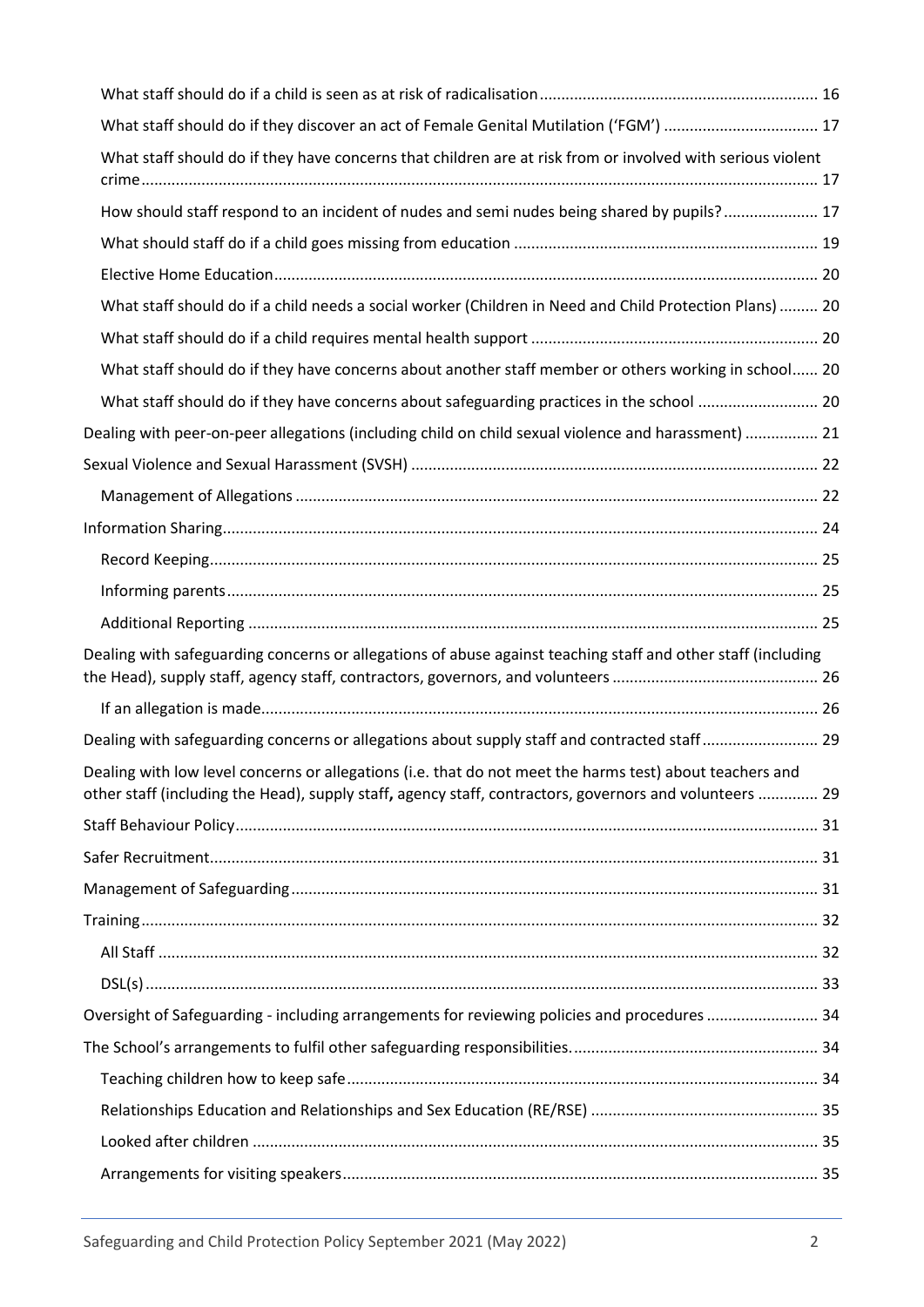<span id="page-2-0"></span>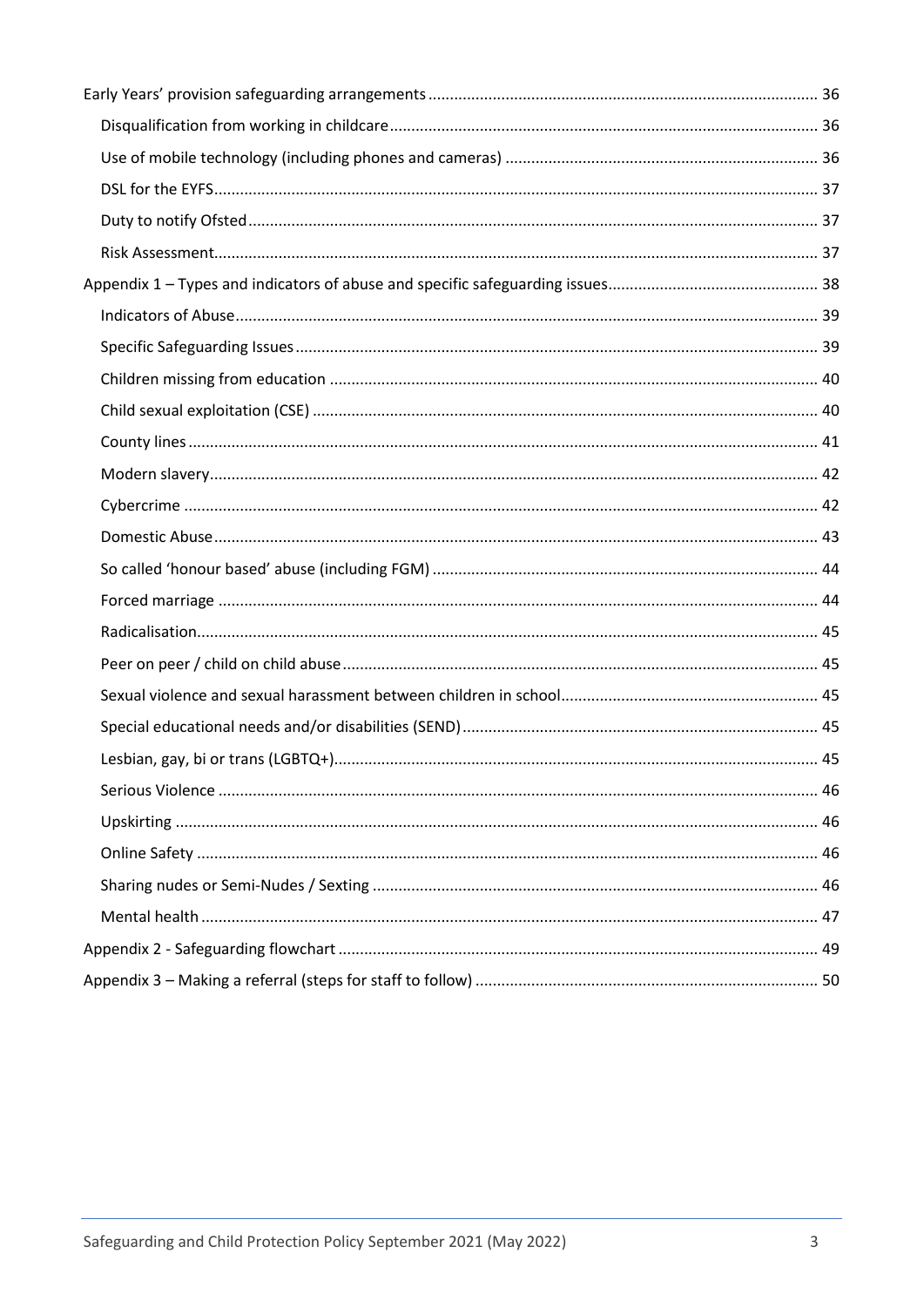## <span id="page-3-0"></span>Key External Contacts

**Early Help Hub**

**Cambridgeshire and Peterborough Safeguarding Children Partnership Board Safeguarding InterAgency Procedures**

<https://www.safeguardingcambspeterborough.org.uk/children-board>

**Useful contacts -Cambridgeshire & Peterborough**

**Cambridgeshire Education Safeguarding Team**

[ECPS.General@Cambridgeshire.gov.uk](mailto:ECPS.General@Cambridgeshire.gov.uk)

Cambridgeshire: Tel:01480 376666

[early.helphub@cambridgeshire.gov.uk](mailto:early.helphub@cambridgeshire.gov.uk)

Peterborough: Tel: 01733 863649

**Local Authority Named Senior Officer:**

Senior Education Advisor – Phil Nash

Tel: 01223 699448

[diane.stygal@cambridgeshire.gov.uk](mailto:diane.stygal@cambridgeshire.gov.uk)

**Local Authority Designated Officer team:**

LADO@cambridgeshire.gov.uk

LADO@peterborough.gov.uk

Telephone contacts:

01223 727967 – Cambridgeshire

01733 864038 – Peterborough

**Out of Hours Emergency Duty Team:**

Cambridge: 0345 0455203

Peterborough: 01733 864180

**Children's Social Care referrals team and Multi Agency Safeguarding Hub (MASH):**

Direct contact centre Monday to Thursday 8am - 5.30pm and Friday 8am – 4.30pm

**Out of Hours Emergency Duty Team** Tel: 0345 045 5203

Tel: 01733 234724

[referralcentre.children@cambridgeshire.gov.uk](mailto:referralcentre.children@cambridgeshire.gov.uk)

Referral forms: https://safeguardingcambspeterborough.org.uk/concerned

**National Services**

**Police**

Emergencies Tel: 999 Child Abuse Investigation Unit Tel: 101 **School's Police liaison officer** Tel:101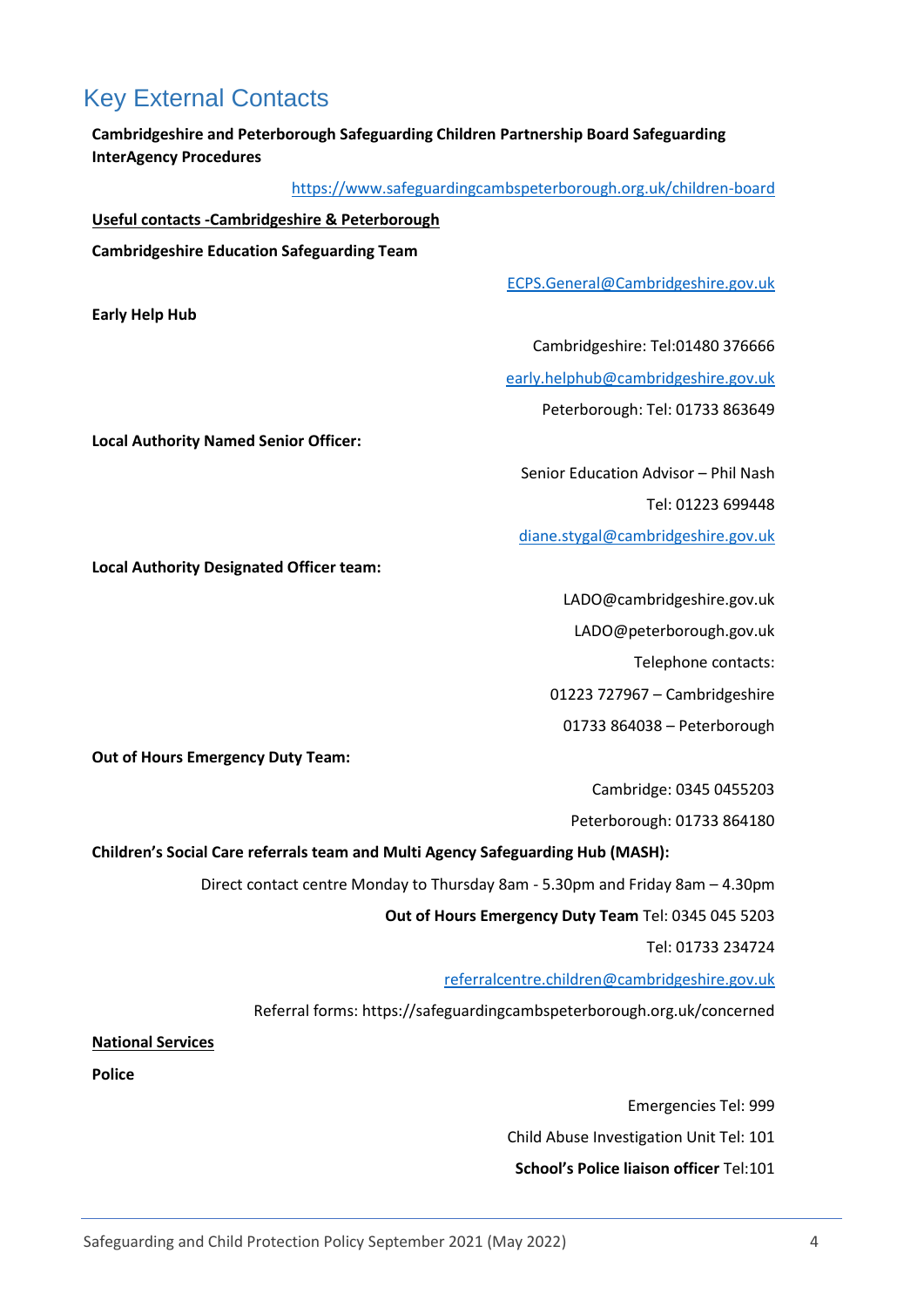#### **Support and Advice about Extremism**

Police Tel: 101 (non-emergency) Department for Education Tel: 020 7340 7264 (Monday to Friday 9am – 6pm) [counter.extremism@education.gov.uk](mailto:counter.extremism@education.gov.uk) **Reporting Female Genital Mutilation** Police Child Abuse Investigation Unit Tel: 101 Cambridgeshire County Council out of hours emergency duty team Tel: 01733 234724 **NSPCC Whistleblowing Advice Line** National Society for the Prevention of Cruelty to Children ( NSPCC) Weston House, 42 Curtain Road London EC2A 3NH Tel: 0800 028 0285 [help@nspcc.org.uk](mailto:help@nspcc.org.uk) **NSPCC report abuse in education advice line** Tel:0800 136663 **UK Safer Internet Centre** Tel: 0344 381 4772 (Monday to Friday 10am-4pm) [helpline@saferinternet.org.uk](mailto:helpline@saferinternet.org.uk) **Disclosure and Barring Service** PO Box 3961,Royal Wootton Bassett SN4 4HF Tel: 03000 200 190 customerservices@dbs.gov.uk **Teaching Regulation Agency** 5 Quinton Road, Coventry, CV1 2WT Tel: 0207 593 5393 [misconduct.teacher@education.gov.uk](mailto:misconduct.teacher@education.gov.uk) **OFSTED Safeguarding Children** Tel: 0300 123 4666 (Monday to Friday from 8am to 6pm) [CIE@ofsted.gov.uk](mailto:CIE@ofsted.gov.uk) [Whistleblowing@ofsted.gov.uk](mailto:Whistleblowing@ofsted.gov.uk) **National Children's Commissioner** Tel: 0800 528 0731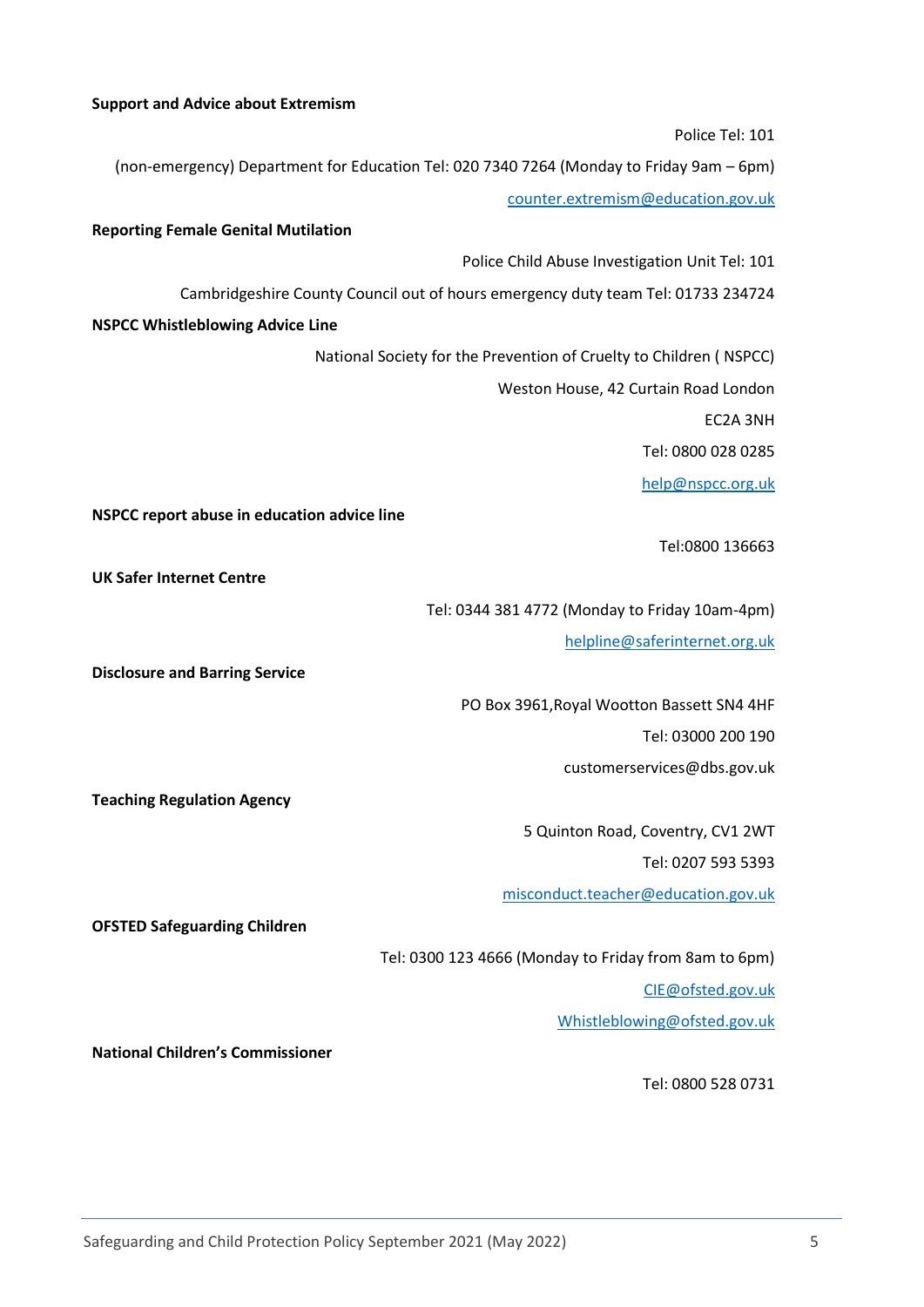## **Reporting serious wrongdoing to the Charity Commission**

<https://www.gov.uk/guidance/report-serious-wrongdoing-at-a-charity-as-a-worker-or-volunteer>

### **Independent Schools Inspectorate**

0207 6000 100

concerns@isi.net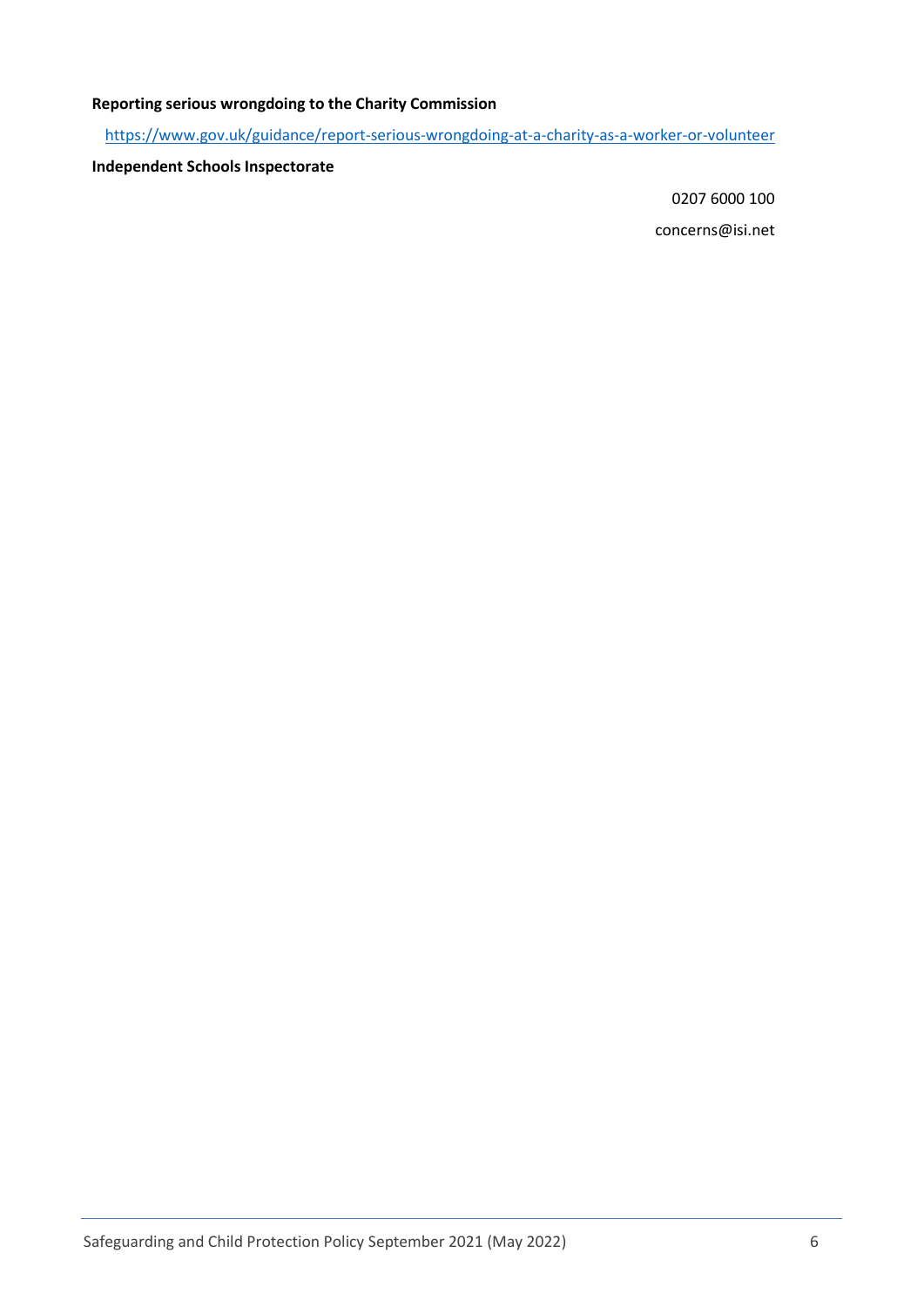# <span id="page-6-0"></span>Key School Contact Details

<span id="page-6-1"></span>Designated Safeguarding Leads (DSL)

## **Aodain Clover**

**Designated Safeguarding Lead (DSL) Prevent Lead/FGM Lead/Mental Health Lead**

*Deputy Head: Pastoral and Boarding, St Mary's Senior School:* 

**Tel: 01223 224172**

**E-mail:ac**lover**[@stmaryscambridge.co.uk](mailto:aclover@stmaryscambridge.co.uk)**

## **Jo Christian**

**Designated Safeguarding Lead (DSL) Prevent Lead** *Head of Juniors, St Mary's Junior School (including the EYFS setting):* Tel: 01223 224112 E-mail[:jchristian@stmaryscambridge.co.uk](mailto:jchristian@stmaryscambridge.co.uk)

#### <span id="page-6-2"></span>Deputy Designated Safeguarding Leads (DDSL)

## **Claire Elliott**

**Deputy Designated Safeguarding Lead (DDSL) Looked After Children Lead**  *Head of Boarding, St Mary's Senior School* Tel: 01223 224195 E-mail: [celliott@stmaryscambridge.co.uk](mailto:celliott@stmaryscambridge.co.uk)

## **Stephen Seidler**

**Deputy Designated Safeguarding Lead (DDSL) Domestic Violence Lead** *Former Deputy Head, St Mary's Senior School* Tel: 01223 224161 E-mail[: sseidler@stmaryscambridge.co.uk](mailto:sseidler@stmaryscambridge.co.uk)



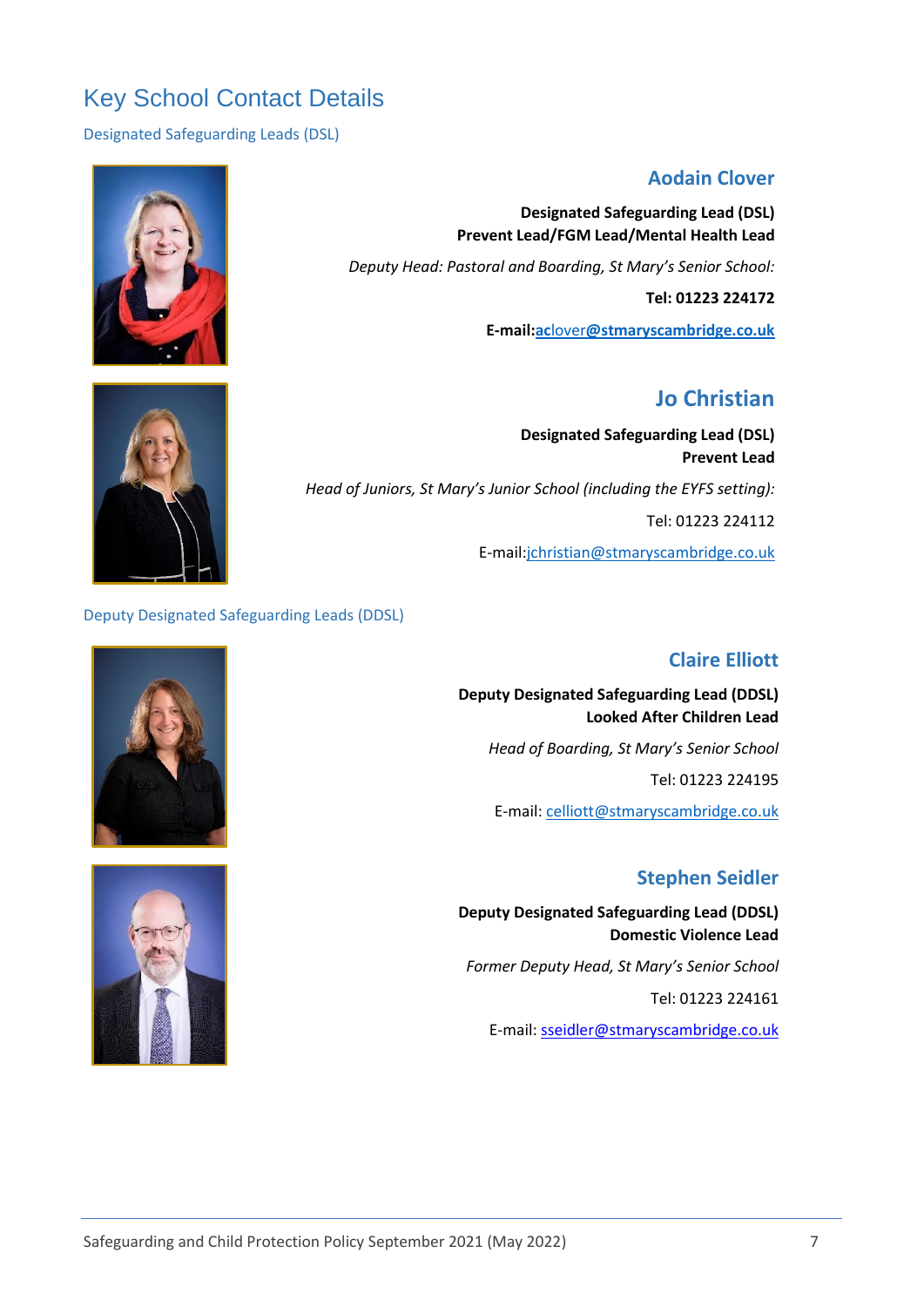## **Sarah Cliff**

**Deputy Designated Safeguarding Lead (DDSL) (Deputy Head of Junior School, Lower-School Co-ordinator)** *St Mary's Junior School (including the EYFS setting)* Tel: 01223 224186 E-mail scliff@stmaryscambridge.co.uk

<span id="page-7-0"></span>

## **Jo MacKenzie**

**Safeguarding Governor** E-mail: jmackenzie@stmaryscambridge.co.uk



## **Contacting St Mary's Governors**

Please copy or forward all correspondence to:

**Lucy Tiller, Clerk to the Governing Body**

[LTiller@stmaryscambridge.co.uk\)](mailto:LTiller@stmaryscambridge.co.uk)

St Mary's School Bateman Street Cambridge Cambridgeshire CB2 1LY

Tel: 01223 224102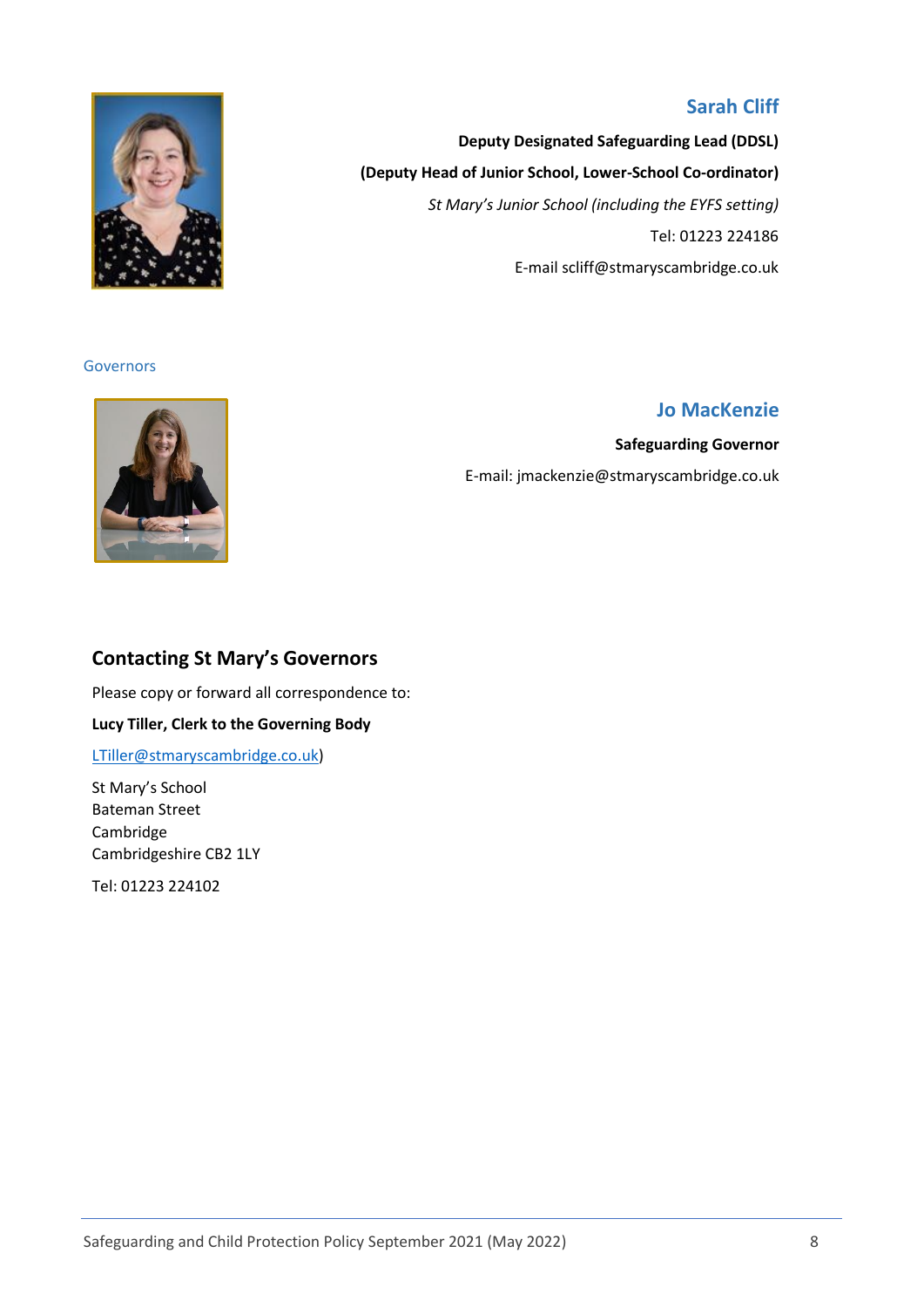# <span id="page-8-0"></span>Policy Statement

### *Scope and introduction*

This policy applies to St Mary's School, Cambridge ("the School"). It applies to all pupils including those in the Early Years Foundation Stage (EYFS) and boarders and applies at all times including where pupils and staff are away from School, whether they are on School arranged activities or otherwise, and whether or not the School is open. It applies out of School hours and in the holidays This policy is reviewed and updated annually (as a minimum) and is available on the School website, in the resources area of **MyConcern** in the St Mary's cloud (SMC) and at reception or on request.

This policy sets out how the School's Governing Body discharges its statutory responsibilities relating to safeguarding and promoting the welfare and well-being of pupils who are at the School. This policy applies to all staff in school, regardless of their employment status, including contractors, supply staff, agency staff, peripatetic staff, coaches, volunteers, and Governors. Through their contact with pupils and direct work with families all staff in School have a responsibility to:

- Identify concerns early to prevent them from escalating.
- Provide a safe environment in which children can learn and create a culture of safety, equality and protection.
- Identify children who may benefit from early help.
- Know what to do if a child tells them he/she is being abused or neglected.
- Ensure consistent good safeguarding practice throughout the School to include the promotion of a zero-tolerance approach to peer on peer / child on child sexual violence and harassment in which pupils are confident to report it and staff are confident to identify and respond to it.
- Follow the referral process if they have a concern about the welfare of any individual and allegations of abuse, neglect and/or exploitation.

In this policy, DSL means the Junior School and Senior School Designated Safeguarding Leads. References to DSL include the Deputy DSL (DDSL). It is consistent with the Cambridge and Peterborough Safeguarding Children Partnership Board (SCPB) procedures.

#### <span id="page-8-1"></span>Advice and Guidance

*This policy has regard to the following guidance and advice:*

- [Keeping children safe](https://www.gov.uk/government/publications/keeping-children-safe-in-education--2) in education (September 2021) ('*KCSIE'*).
- Guidance for safer working practice for those working with children and young people in education settings (February 2022).
- Working together to safeguard children (July 2018, [updated December 2020\)](https://www.gov.uk/government/publications/working-together-to-safeguard-children--2) ('WT').
- Disqualification under [the Childcare Act 2006](https://www.gov.uk/government/publications/disqualification-under-the-childcare-act-2006) (September 2018).
- Revised Prevent duty guidance [for England and Wales \(HM Government April 2021\).](https://www.gov.uk/government/publications/prevent-duty-guidance/revised-prevent-duty-guidance-for-england-and-wales)
- [The Prevent Duty, departmental advice for schools and childcare providers](https://www.gov.uk/government/publications/prevent-duty-guidance) (June 2015).
- [Channel duty guidance; protecting vulnerable](https://www.gov.uk/government/publications/channel-and-prevent-multi-agency-panel-pmap-guidance) people from being drawn into terrorism (HM [Government, February 2021\).](https://www.gov.uk/government/publications/channel-and-prevent-multi-agency-panel-pmap-guidance)
- [Educate Against Hate \(HM Government\).](https://educateagainsthate.com/)
- [Multi-agency statutory guidance on female genital mutilation \(HM Government, April 2016\)](https://www.gov.uk/government/publications/multi-agency-statutory-guidance-on-female-genital-mutilation) (updated [July 2020\).](https://www.gov.uk/government/publications/multi-agency-statutory-guidance-on-female-genital-mutilation)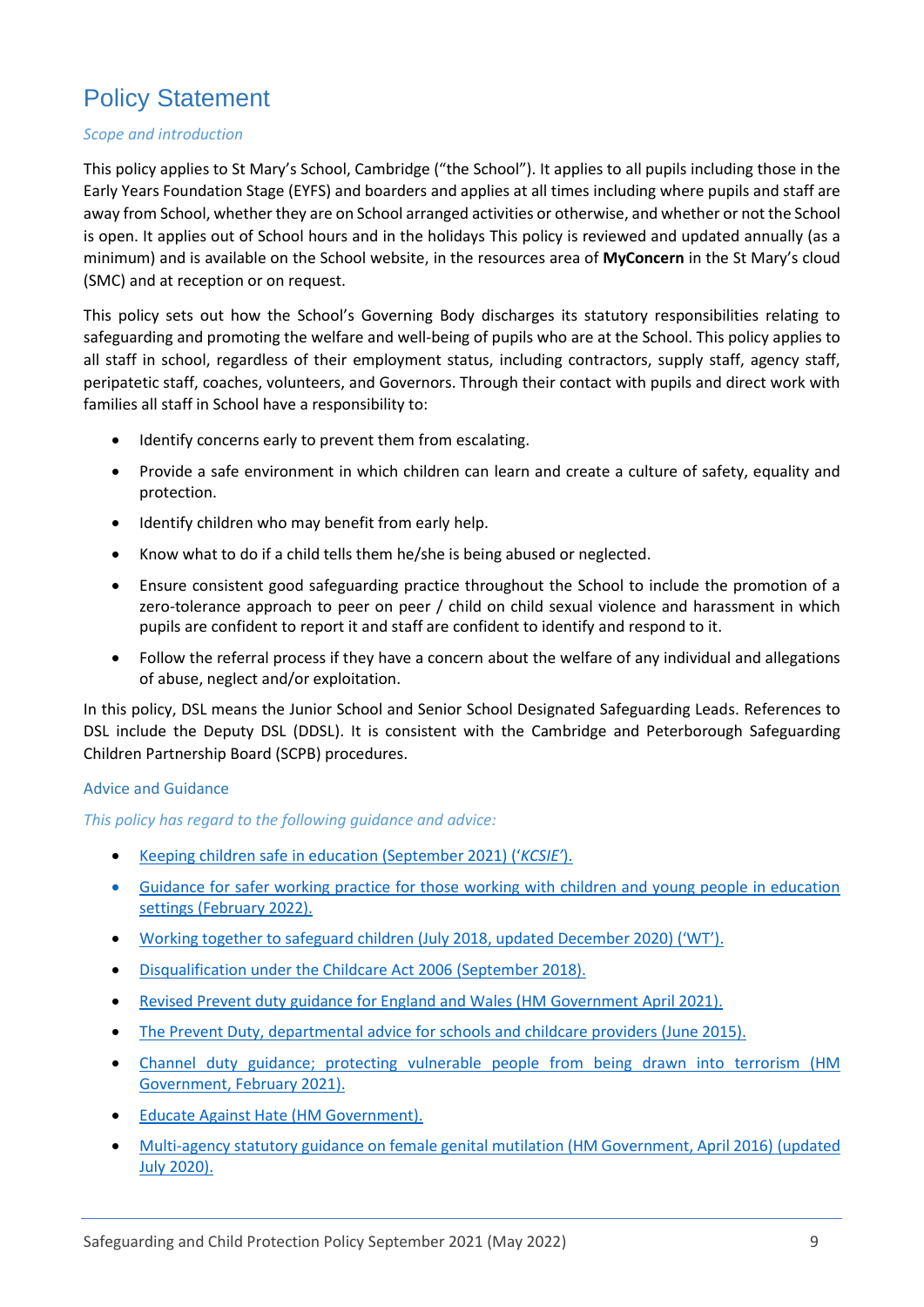- [What to do if you're worried a child is being abused: advice for practitioners \(March 2015\).](https://assets.publishing.service.gov.uk/government/uploads/system/uploads/attachment_data/file/419604/What_to_do_if_you_re_worried_a_child_is_being_abused.pdf)
- [Information sharing: advice for practitioners providing safeguarding services \(July 2018\).](https://www.gov.uk/government/publications/safeguarding-practitioners-information-sharing-advice)
- [The use of social media for on-line radicalisation \(July 2015\).](https://www.gov.uk/government/publications/the-use-of-social-media-for-online-radicalisation)
- [Sharing nudes and semi-nudes: advice for education](https://www.gov.uk/government/publications/sharing-nudes-and-semi-nudes-advice-for-education-settings-working-with-children-and-young-people/sharing-nudes-and-semi-nudes-advice-for-education-settings-working-with-children-and-young-people) settings working with children and young people [\(December 2020\).](https://www.gov.uk/government/publications/sharing-nudes-and-semi-nudes-advice-for-education-settings-working-with-children-and-young-people/sharing-nudes-and-semi-nudes-advice-for-education-settings-working-with-children-and-young-people)
- Home office guidance 'Indecent images of children: guidance for young people (November 2019).
- Safeguarding children and protecting professionals in early years settings: online safety considerations (UKCIS February 2019).
- [Children missing education \(September 2016\).](https://www.gov.uk/government/publications/children-missing-education)
- [Child sexual exploitation: definition and a guide for practitioners,](https://www.gov.uk/government/publications/child-sexual-exploitation-definition-and-guide-for-practitioners) local leaders and decision makers [working to protect children from child sexual exploitation \(February 2017\).](https://www.gov.uk/government/publications/child-sexual-exploitation-definition-and-guide-for-practitioners)
- [Sexual violence and sexual harassment between children in schools and colleges \(September 2021\).](https://www.gov.uk/government/publications/sexual-violence-and-sexual-harassment-between-children-in-schools-and-colleges)
- [Searching, screening and confiscation: advice for schools](https://www.gov.uk/government/publications/searching-screening-and-confiscation) (January 2018).
- [Strategy for dealing with safeguarding issues in charities \(December 2017\).](https://www.gov.uk/government/publications/strategy-for-dealing-with-safeguarding-issues-in-charities/strategy-for-dealing-with-safeguarding-issues-in-charities)
- Regulatory alert to charities [safeguarding \(December 2017\).](https://www.gov.uk/government/news/regulatory-alert-to-charities-safeguarding)
- [How to report a serious incident in your charity \(June 2019\).](https://www.gov.uk/guidance/how-to-report-a-serious-incident-in-your-charity)
- Charity Commission Guidance: Safeguarding and protecting people for charities and trustees October 2019
- [Report serious wrongdoing at a charity as a worker or volunteer \(Charity Commission, June 2019\).](https://www.gov.uk/guidance/report-serious-wrongdoing-at-a-charity-as-a-worker-or-volunteer)
- [Reporting a serious incident in your charity when it involves a partner \(Charity Commission, December](https://www.gov.uk/guidance/reporting-a-serious-incident-in-your-charity-when-it-involves-a-partner)  [2020\).](https://www.gov.uk/guidance/reporting-a-serious-incident-in-your-charity-when-it-involves-a-partner)
- [Guidance on handling safeguarding allegations in a charity \(office for Civil Society, January 2019\).](https://safeguarding.culture.gov.uk/handling-safeguarding-allegations-charity)
- Effective Support for Children [and Families in Peterborough and Cambridgeshire \(November 2018\).](https://www.safeguardingcambspeterborough.org.uk/wp-content/uploads/2018/11/Effective-Support-for-Children-and-Families-Thresholds-Document.pdf)
- [Cambridge and Peterborough Safeguarding Partnership Board Threshold Document 2018.](https://www.safeguardingcambspeterborough.org.uk/children-board/professionals/procedures/threshold-document/)
- Home Office guidance '[Preventing Youth Violence and Gang I](https://assets.publishing.service.gov.uk/government/uploads/system/uploads/attachment_data/file/418131/Preventing_youth_violence_and_gang_involvement_v3_March2015.pdf)nvolvement'.
- [Home Office guidance 'Criminal exploitation of children and v](https://www.gov.uk/government/publications/criminal-exploitation-of-children-and-vulnerable-adults-county-lines/criminal-exploitation-of-children-and-vulnerable-adults-county-lines)ulnerable adults: County Lines'.
- [Relationships and sex education \(RSE\) and health education \(July 2020\).](https://www.gov.uk/government/publications/relationships-education-relationships-and-sex-education-rse-and-health-education)
- [Multi agency statutory guidance on FGM \(HM Govnt July 2020\)](https://www.gov.uk/government/publications/multi-agency-statutory-guidance-on-female-genital-mutilation)
- Non statutory interim supplement to KCSIE Safeguarding and remote education during Coronavirus (COVID-19)
- Schools COVID 19 operational guidance (August 2021)
- Actions for early years and childcare providers during the coronavirus (Covid-19) outbreak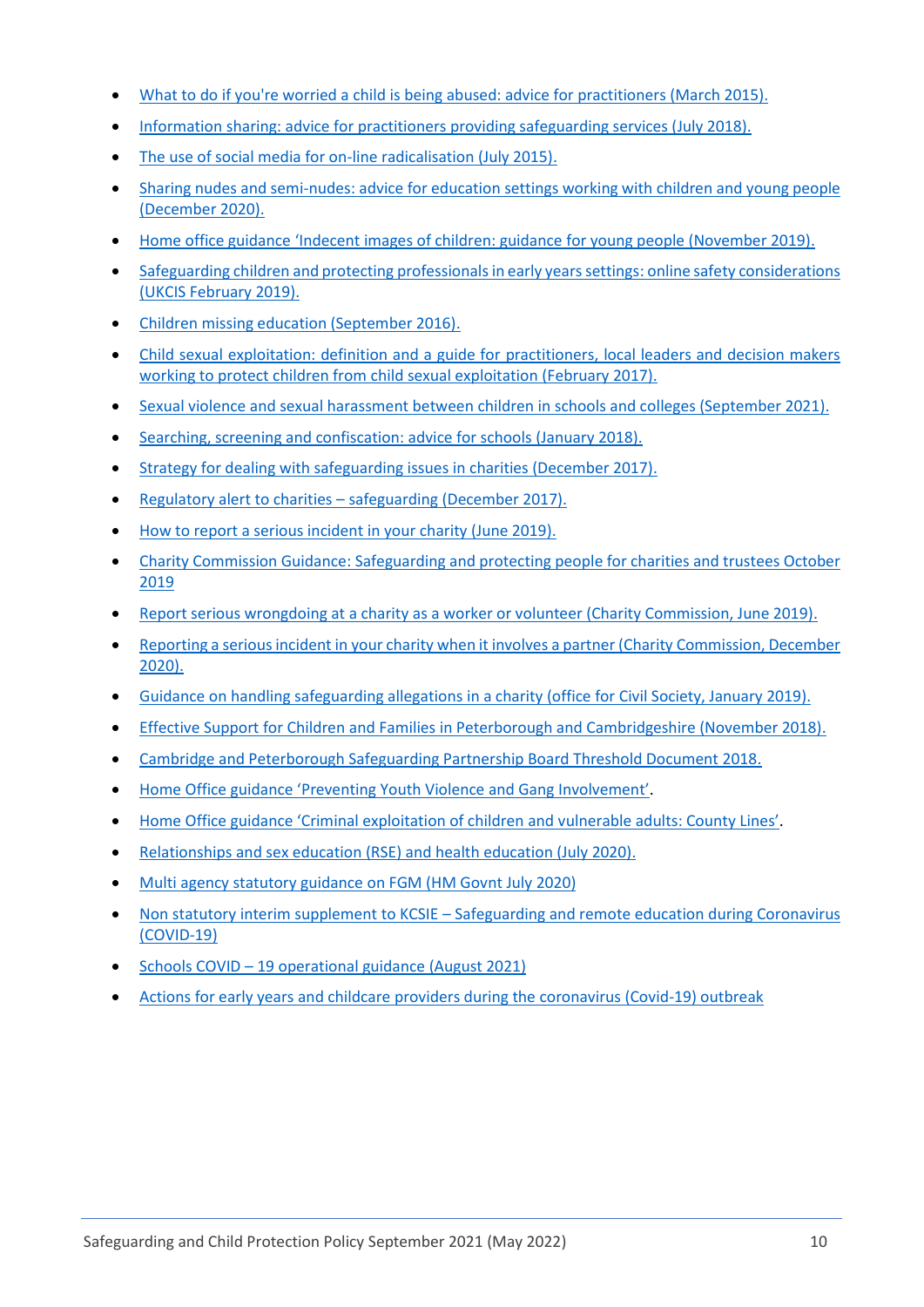#### <span id="page-10-0"></span>Relevant School Policies

*The following School policies and procedures are relevant to this policy:*

- *Staff Behaviour Policy.*
- *Whistle Blowing Policy.*
- *Recruitment, Selection and Disclosure Policy and Procedure.*
- *IT Acceptable Use Policy.*
- *On-line Safety Policy.*
- *Pupil Internet and IT Acceptable Use Policy.*
- *Social Media Policy (Staff Policies)*
- *Behaviour Management Policy.*
- *Discipline, Exclusions and Required Removal Policy.*
- *Anti-bullying Policy.*
- *Pupil Welfare Risk Assessment Policy*
- *Visitors Policy.*
- *Missing Child and Uncollected Child Procedure.*
- *SEND Policy.*
- *Equality Policy.*
- *Health and Safety Management Policy.*
- *Physical Restraint and Contact Policy.*
- *Medicines Policy – days girls and boarders.*
- *Intimate Care Policy*
- *First Aid Policy.*
- *RE and SRE Policy.*
- *Complaints Policy and Procedure.*
- *Discipline and Grievance Procedures (Staff Policies)*
- *Bring your Own Device to Work Policy (Staff Policies)*

## <span id="page-10-1"></span>Definition of safeguarding and types and indicators of abuse

Safeguarding and promoting the welfare of children is defined as:

- Protecting children from maltreatment.
- Preventing impairment of children's mental and physical health or development.
- Ensuring that children grow up in circumstances consistent with the provision of safe and effective care; and
- Taking action to enable all children to have the best outcomes.

Abuse is a form of maltreatment of a child. Somebody may abuse or neglect a child by inflicting harm or by failing to act to prevent harm. Children may be abused in a family or in an institutional or community setting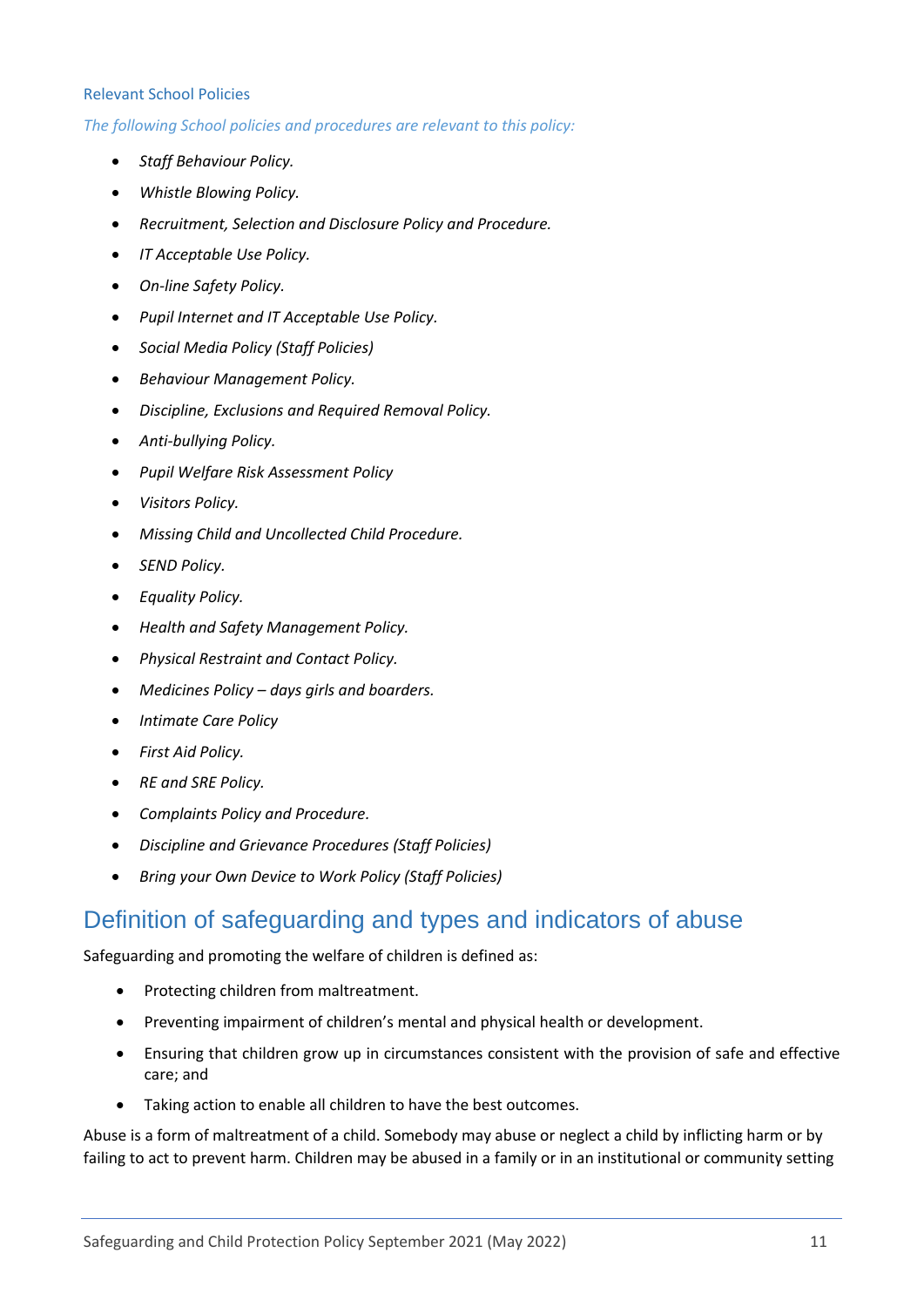by those known to them or, more rarely, by others (e.g. via the internet). Abuse can take place wholly online, or technology may be used to facilitate offline abuse. They may be abused by an adult or adults or by another child or children.

Abuse can be:

- physical abuse
- emotional abuse
- sexual abuse; and/or
- neglect.

Please see [Appendix 1](#page-36-3) of this policy for further detail of the types of abuse and possible indicators of abuse. Staff members should maintain an attitude of **"it could happen here"** where safeguarding is concerned. When concerned about the welfare of a pupil, staff members should always act in the best interests of the pupil. Safeguarding and promoting the welfare of children is everyone's responsibility.

### <span id="page-11-0"></span>Procedures for dealing with concerns about a child

We will follow the procedures set out in the SCPB 'Inter-Agency Procedures'. A copy of these procedures can be found on their website: **<https://www.safeguardingcambspeterborough.org.uk/children-board/>**

If staff have any concern about a pupil's welfare or suspect or hear an allegation or complaint of abuse or neglect from a child or any third party, they must follow the relevant procedure below and action must be taken **immediately**. Staff should not assume that somebody else will share information that might be critical in keeping the child/ren safe.

The guidance, **Information Sharing: Advice for Practitioners Providing Safeguarding Services to Children**, **Young People, Parents and Carers [Information sharing advice for safeguarding practitioners -](https://www.gov.uk/government/publications/safeguarding-practitioners-information-sharing-advice) GOV.UK [\(www.gov.uk\)](https://www.gov.uk/government/publications/safeguarding-practitioners-information-sharing-advice)** (July 2018) supports staff who have to make decisions about sharing information. Information about pupils and their families is defined as 'special category data' - information that identifies a living individual. Collection, storage and sharing of personal data is governed by the UK general Data Protection Regulation UK (GDPR) and the Data Protection Act 2018. Fears regarding sharing information should not be allowed to stand in the way of the need to promote the welfare and protect the safety of children. If in doubt about what information can and should be shared, staff should speak to the Designated Safeguarding Lead ('DSL'). If a data subject access request is received from a parent or people, staff will refer this request to the DSL immediately.

Where there is a safeguarding concern, the School will ensure the pupil's wishes and feelings are considered when determining what action to take and what services to provide. This is particularly important in the context of harmful behaviours, such as sexual harassment and sexual violence.

The school has a framework for the identification, assessment, management, and review of the risk to pupil welfare so that appropriate action can be taken to reduce the risks identified. See the School's Pupil Welfare Risk Assessment on SMC and the School website. At the Junior School, class teachers and teaching assistants lead on supporting pupils, however all staff have input. Pupils and specific needs are discussed at weekly staff meetings so that everyone is aware and knows how to best support a pupil whenever they are in school. At the Senior School, tutors provide support through 1 to 1 conversation with pupils and implement support plans with other school staff to support pupils. Specialist support is provided by other pastoral staff (including tutors, Deputy Head (pastoral and boarding), Head of Boarding, School Chaplain, School Counsellors, and the School Nurses. There are systems in place, that are well promoted, easily understood and easily accessible for children to confidently report abuse, knowing their concerns will be treated seriously, and knowing they can safely express their views and give feedback.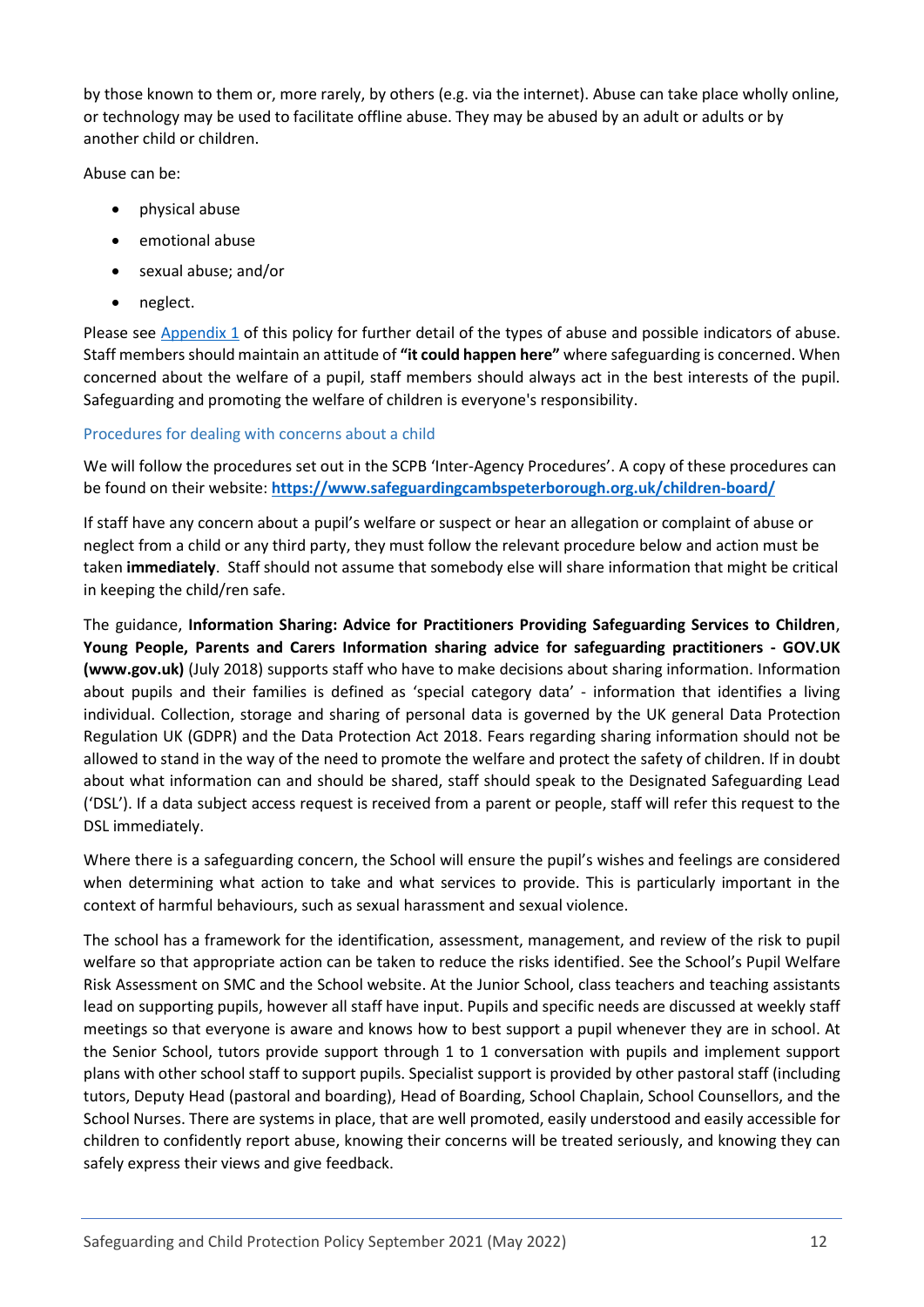The School operates its processes with the best interests of the pupil at their heart.

### *1. Listen to the disclosure*

- Listen carefully and keep an open mind.
- Avoid asking leading questions (a question which suggests the answer) and use 'tell me', 'explain to me', 'describe to me'.
- Reassure the pupil that the allegation/complaint will be taken seriously, and they will be supported and kept safe.
- Ensure that the individual is not made to feel ashamed for making the report or given the impression that they are creating a problem by making the report.
- Where possible ask open questions about whether they have been harmed, the nature of the harm or if they may be at risk of harm.
- Do not guarantee absolute confidentiality (as this may ultimately not be in the best interests of the child) and explain that the information needs to be passed to the appropriate person who will ensure that the correct action is taken.
- Record the conversation / information immediately and report the concern in accordance with this policy.

Where a pupil makes a disclosure relating to a family member, parents should not be informed unless advised to do so by children social care.

### *2. Record the concern*

All concerns, discussions, and decisions (together with reasons) made under these procedures should be recorded in writing on the Logging Concern form in MyConcern. Staff without internet access can obtain a Logging Concern form from the staff room or directly from the DSLs or DDSLs. The formal written record can be completed after an initial discussion with the DSL or DDSL and completed with the DSL or DDSL where appropriate.

The record should be factual and should include:

- Pupil name and date of birth.
- Date and time of the event/concern/conversation.
- Detail of what was said and done by whom and in whose presence.
- Action taken and by whom with reasons for decisions made.
- Name and position of the person making the record who should print their name, sign, and date it.

All other evidence, for example, notes made, text messages, clothing, computers, screen shots must be kept securely with the written record. Where the allegation relates to harmful sexual behaviours, if possible, the disclosure should be managed with two members of staff present (preferably one of them being the DSL or the DDSL.

Where an allegation or complaint is made by an adult, the DSL will inform them that their evidence will be passed on to a third party and they will be required to give a signed statement. If, after consideration, it is decided to pass the information and any documentation to an outside agency in accordance with this policy, the DSL will (unless advised otherwise) contact the disclosing party and inform them of this.

Additional guidance about how to manage a report of harmful sexual behaviour is provided in Part 5 KCSIE. This includes the following advice:

• Only record the facts as the child presents them.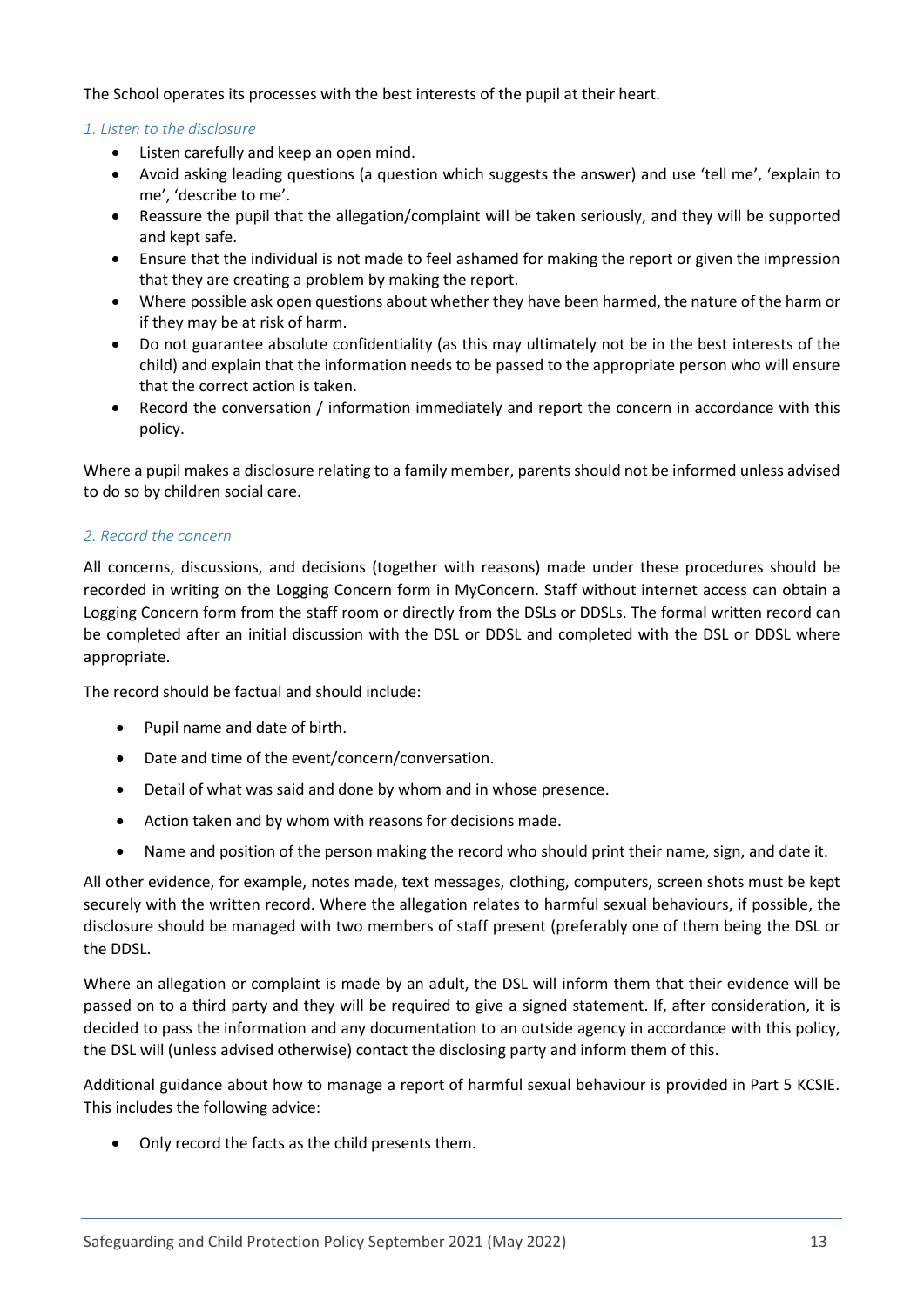- Where the report contains an online element, do not view or forward illegal images of a child. See Section 2.11 The UK Council for Child Internet Safety's advice note Sharing nudes and semi-nudes: advice for education settings working with children and young people (December 2020).
- for advice about what to do when viewing an image is unavoidable.
- Manage reports with another member of staff present (preferably the DSL/DDSL), if possible and inform the DSL as soon as practicably possible if the DSL is not involved in the initial report.

### *3. Report the concern*

**If the concern is a safeguarding concern or allegation of abuse regarding teachers, staff, supply staff, agency staff or others (including the Head, governors, other volunteers, or contractors) this must be reported in accordance with the arrangements below at pages 20-23.**

See also  $\Delta$ ppendix  $2$  – the safeguarding flowchart about how to report concerns.

The member of staff must report the concern to the DSL or DDSL in the DSL's absence. In exceptional circumstances if the DSL and DDSL are unavailable, staff must not delay taking action. Staff should speak to a member of the SLT and/or advice should be taken from Children's Social Care. See contact details at the beginning of this policy. Any action should be shared with the DSL or DDSL as soon as is practically possible. See further guidance on pages 14 and 15 of this policy.

Where a child is suffering or is likely to suffer from harm, a referral to Children's Social Care should be made immediately. Staff should be aware of the process for making referrals direct to Children's Social Care and/or the Police in these circumstances. Any action should be shared with the DSL or DDSL as soon as is practically possible. See further guidance on pages 14 and 15 of this policy.

Teachers must report known cases of female genital mutilation (FGM) to the Police. See Appendix 1 for further information about FGM and this reporting duty. All other staff should report FGM concerns to the DSL.

### *4. Action by the DSL*

The DSL or DDSL in the DSL's absence, will consider the appropriate course of action in accordance with the SCPB procedures and referral threshold document. Such action may include:

- Managing any support for the pupil via the School's own pastoral support processes (taking advice from Children's Social Care where required).
- An Early Help assessment (see below); or
- A referral for statutory services.

Where the concern relates to the welfare of a pupil who is 18 or over, the DSL will consider whether it is necessary to refer such concerns to the Safeguarding Adults Board rather than, or in addition to, Children's Social Care.

The DSL will, if appropriate, discuss with parents/carers prior to involvement of another agency unless the circumstances preclude this action. The DSL will discuss the matter with Children's Social Care if the School believes that notifying parents could place the child or other persons at immediate risk of harm or prejudice the prevention or detection of a crime. The DSL will record what discussions have taken place with parents or if a decision has been made not to discuss it with parents, the rationale must be recorded. Records may subsequently be disclosable to relevant partner agencies if child protection proceedings commence.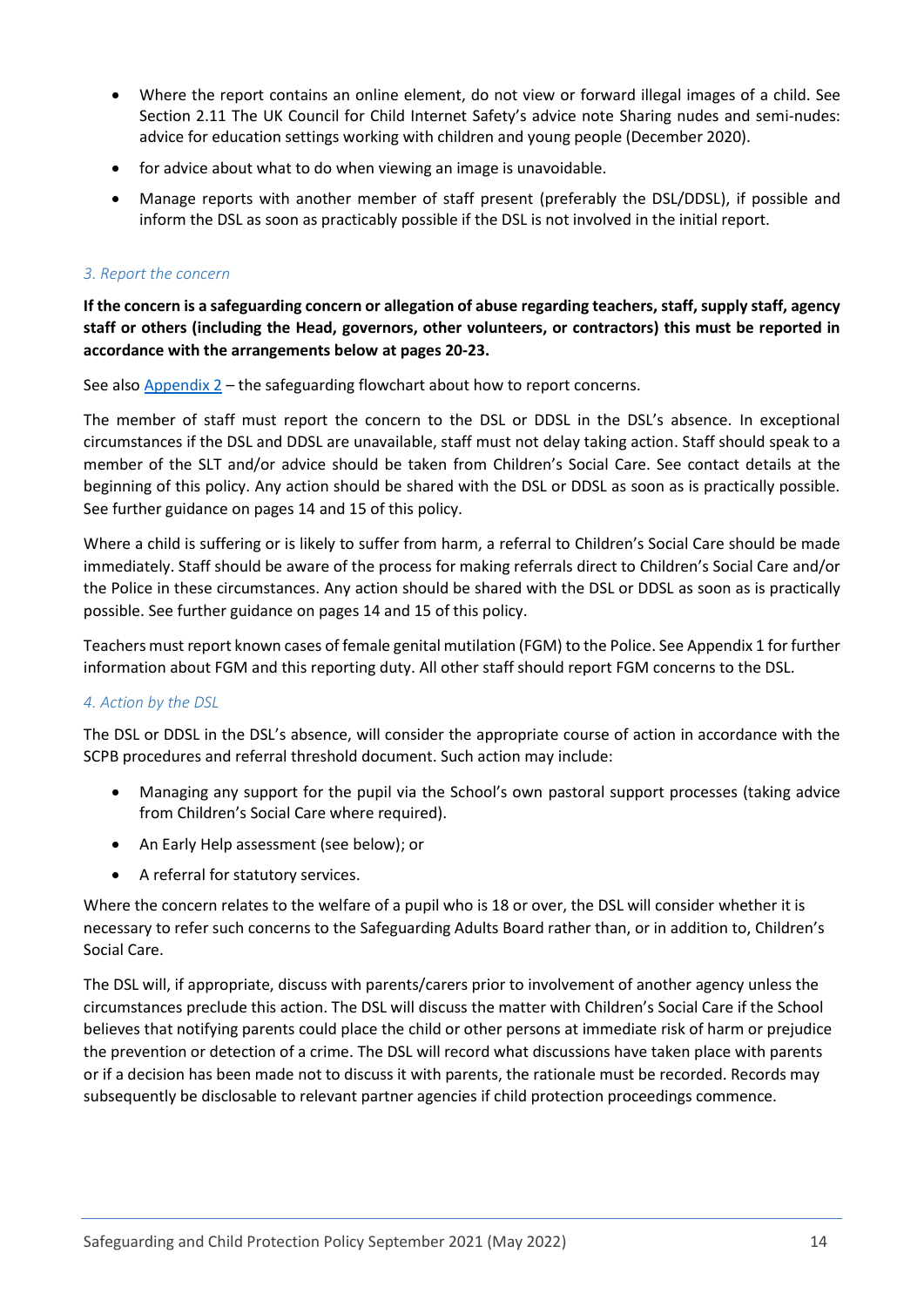### *Contextual safeguarding*

Safeguarding incidents and/or behaviours can be associated with factors outside the School and can occur between children outside School. All staff, but especially the DSL and DDSLs, should consider the context within which such incidents and/or behaviours occur. The School will, as part of the wider assessment of children, consider whether environmental factors are present in a child's life that are a threat to their safety and/or welfare. The School will share as much information with Children's Social Care as possible as part of the referral process to enable consideration of all the available evidence and the full context of any abuse.

## <span id="page-14-0"></span>Early Help

Early help means providing support as soon as a problem emerges at any point in a child's life, from the foundation years through to the teenage years. It can be provided at any stage to parents, children or whole families, and is generally supported by Children's Social Care in consultation with the family.

Any child may benefit from early help, but all staff should be particularly alert to the potential need for early help for a child who:

- Is disabled or has certain health conditions and has specific additional needs.
- Has special educational needs (whether or not they have a statutory education, health and care plan).
- Has a mental health need.
- Is a young carer.
- Is showing signs of being drawn in to anti-social or criminal behaviour, including gang involvement and association with organised crime groups all county lines.
- Is frequently missing/goes missing from care or from home.
- Is misusing drugs or alcohol themselves.
- Is at risk of modern slavery, trafficking or sexual or criminal exploitation.
- Is in a family circumstance presenting challenges for the child, such as substance abuse, adult mental health problems or domestic abuse.
- Has returned home to their family from care.
- Is showing early signs of abuse and/or neglect.
- Is at risk of being radicalised or exploited.
- Has a family member in prison or is affected by parental offending.
- Is experiencing or is at risk of experiencing family ostracism.
- Is at risk of honour based abuse such as Female Genital Mutilation or forced marriage.
- Is a privately fostered child.
- Is persistently absent from education, including persistent absences for part of the school day.

In the first instance, staff (including governors and volunteers) who consider that a pupil may benefit from early help should discuss this with the School's DSL or DDSL, in the DSL's absence. The DSL will consider the appropriate action to take in accordance with the Early Help procedures and SCPB referral threshold document: [Effective Support for Children and Families in Peterborough and Cambridgeshire](https://www.safeguardingcambspeterborough.org.uk/wp-content/uploads/2018/11/Effective-Support-for-Children-and-Families-Thresholds-Document.pdf)  [\(safeguardingcambspeterborough.org.uk\).](https://www.safeguardingcambspeterborough.org.uk/wp-content/uploads/2018/11/Effective-Support-for-Children-and-Families-Thresholds-Document.pdf)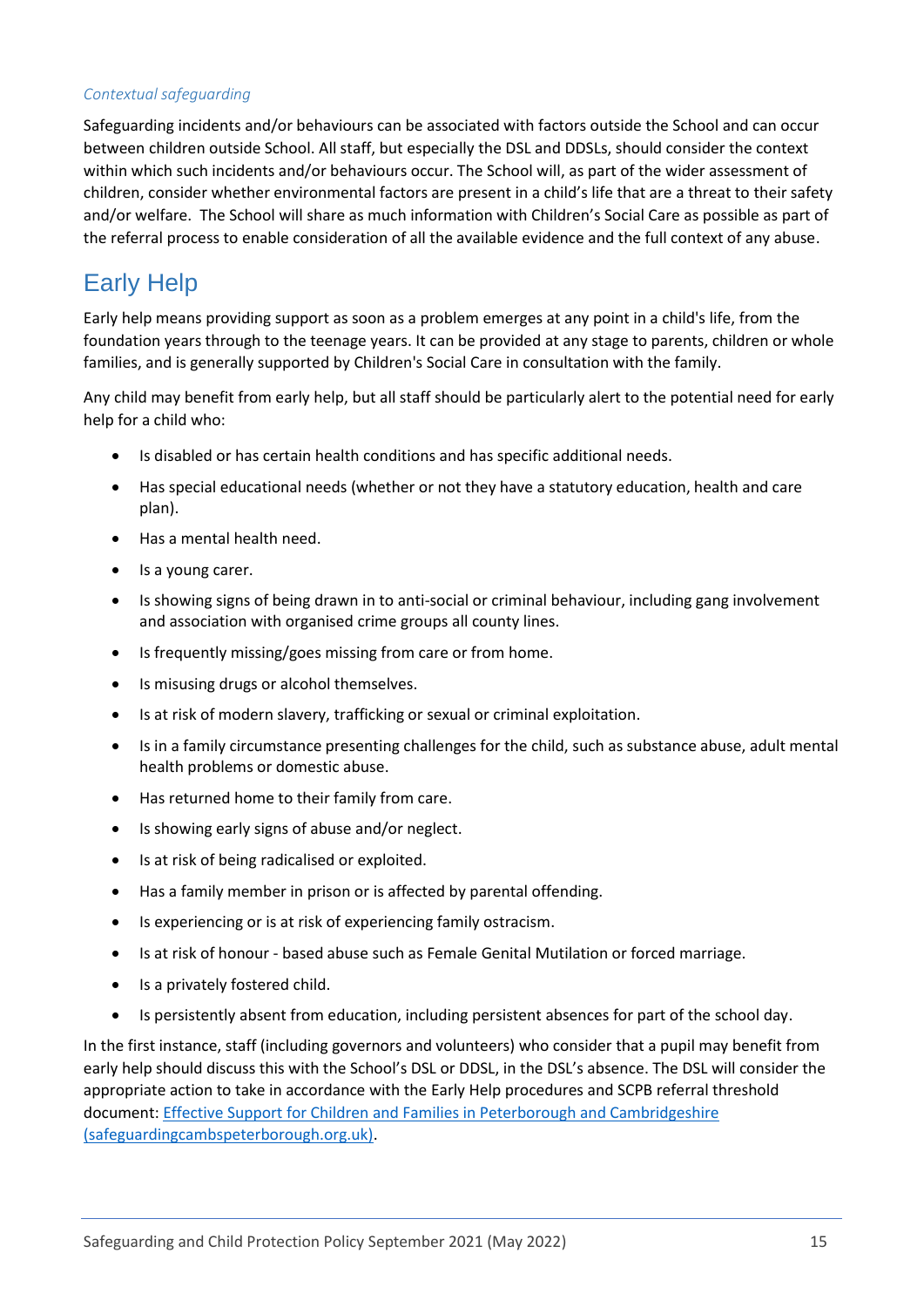The DSL will support staff in liaising with external agencies and professionals in an inter-agency assessment, as appropriate. If early help is appropriate, the matter will be kept under review and consideration given to a referral to Children's Social Care if the pupil's situation appears to be getting worse or does not appear to be improving. The School recognises that whilst any child may benefit from early help, staff are encouraged to consider the wider environmental/ associated factors present in a child's life which could pose a threat to their welfare or safety (contextual safeguarding).

## <span id="page-15-0"></span>What staff should do if they have concerns about a child

If staff (including supply staff, agency staff, governors, other volunteers, and contractors) have any concerns about a child (as opposed to a child being in immediate danger), they should, where possible, speak with the School's DSL (or DDSL in the DSL's absence) to agree a course of action although staff can make a direct referral to Children's Social Care. (See Appendix 2). As set out above, staff should not assume that somebody else will take action and share information that might be critical in keeping children safe; they should maintain an attitude of "it could happen here". If anyone other than the DSL makes a referral, they should inform the DSL as soon as possible that a referral has been made. Confirmation of the referral and details of the decision as to what course of action will be taken should be received from Children's Social Care **within one working day**. If this is not received, the DSL (or the person who made the referral) should contact Children's Social Care again. Following a referral, if the child's situation does not appear to be improving, the local escalation procedures should be followed to ensure that concerns have been addressed and that the child's situation improves. All concerns, discussions and decisions made and the reasons for those decisions should be recorded in writing.

## <span id="page-15-1"></span>What staff should do if a child is in danger or at risk of harm

If staff (including supply staff, agency staff, governors, other volunteers and contractors) believe that a child is in immediate danger or suffering or is likely to suffer or be at risk of harm, they should make an immediate referral to Children's Social Care and/or the Police. **Anyone can make a referral**. Any such referral must be made immediately and in any event within 24 hours (one working day) of staff being aware of the risk. **Parental consent is not needed for referrals to statutory agencies such as the Police and Children's Social Care**. If anyone other than the DSL makes a referral, they should inform the DSL as soon as possible that a referral has been made. Confirmation of receipt of the referral and details of the decision as to what course of action will be taken should be received from Children's Social Care **within one working day**. If this is not received, the DSL (or the person who made the referral) should contact Children's Social Care again and use local escalation procedures, resolving professional differences escalation policy Resolving Professionals [Differences \(Escalation\) Policy | Cambridgeshire and Peterborough Safeguarding Partnership Board](https://www.safeguardingcambspeterborough.org.uk/children-board/professionals/procedures/escalation_policy/)  [\(safeguardingcambspeterborough.org.uk\)](https://www.safeguardingcambspeterborough.org.uk/children-board/professionals/procedures/escalation_policy/) should be followed to ensure that the concerns have been addressed and that the child situation improves. Staff should challenge any inaction. All concerns, discussions and decisions made and the reasons for those decisions should be recorded in writing.

The Cambridgeshire and Peterborough Safeguarding Children Partnership Board (SCPB) is the School's local board. There is an online tool for finding the relevant children's social care numbers:

<https://www.gov.uk/report-child-abuse-to-local-council>

A full copy of their local procedures can be found at<http://www.safeguardingcambspeterborough.org.uk/>

#### <span id="page-15-2"></span>What staff should do if a child is seen as at risk of radicalisation

Staff should refer to [Appendix 1](#page-36-3) for more information about radicalisation.

Staff should follow the School's normal referral processes when there are concerns about children who may be at risk of being drawn into terrorism, as set out above. This may include a referral to Channel or Children's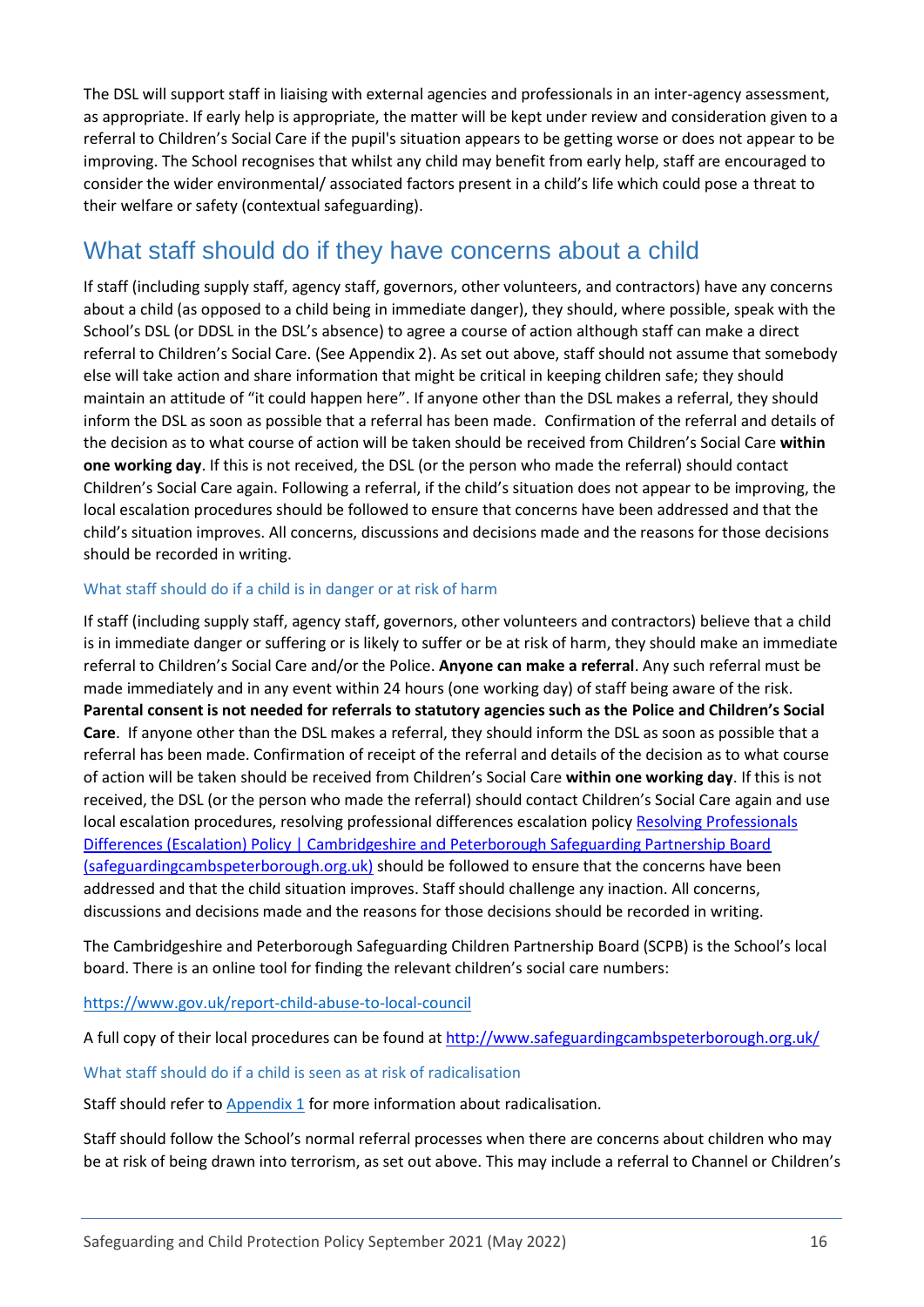Social Care depending on the level of risk. However, if staff have concerns that there is an immediate/significant risk of a child being drawn into terrorism they must call the Police on 999 or seek advice from the Children's Social Care referrals team (see numbers in key contacts above). Advice and support can also be sought from the Police on Tel number 101 and from Children's Social Care.

The School, in recognition that pupils may be at risk of being drawn into terrorism or other forms of extremism, carries out appropriate risk assessments (following consultation with local partners, such as the MASH and or Police) of the potential risk in the local area. Such risk assessments are discussed with the Head, DSL and DDSL and governors responsible for safeguarding to ensure the School's safeguarding arrangements are sufficiently robust to help prevent and protect children from being drawn into terrorism and are regularly revised.

## <span id="page-16-0"></span>What staff should do if they discover an act of Female Genital Mutilation ('FGM')

Staff should refer to [Appendix 1](#page-36-3) of this policy for the procedure to be followed where they suspect that a pupil may be at risk of FGM.

Teachers must report to the Police cases where they discover that an act of FGM appears to have been carried out. Unless the teacher has a good reason not to, they should still consider and discuss any such case with DSL and involve Children's Social Care as appropriate.

## <span id="page-16-1"></span>What staff should do if they have concerns that children are at risk from or involved with serious violent crime

All staff should be aware of indicators which may signal that children are at risk from or are involved with serious violent crime. These may include increased absence from School, a change in friendships or relationships with older individuals or groups, a significant decline in performance, signs of self-harm or a significant change in wellbeing, signs of assault or unexplained injuries.

If staff have any concerns about a child (as opposed to a child being in immediate danger), they should, where possible, speak with the School's DSL or DDSL in the DSL's absence, to agree a course of action, although staff can make a direct referral to Children's Social Care.

### <span id="page-16-2"></span>How should staff respond to an incident of nudes and semi nudes being shared by pupils?

All members of staff in an education setting have a duty to recognise and refer any incidents involving the sharing of images and/or videos of nudes and/or semi nudes and will be equipped with the necessary safeguarding training and support to enable them to recognise concerns.

For this purpose, 'sharing nudes/ semi-nudes' means the sending or posting of nude or semi-nude images, videos, or live streams by children under the age of 18 online. This could be via social media (including Snapchat, gaming platforms, chat apps (including WhatsApp, WeChat, and iMessage) or forums. It could also involve sharing between devices via services like Apple's AirDrop which works offline The sharing of nudes and semi - nudes may happen publicly online, in 1:1 messaging or via group chats and \ or via closed social media accounts. The images, videos or livestreams may include more than one child. This is also known as 'sexting' or 'youth produced imagery'.

Any direct disclosure by a child will be taken seriously and staff will ask appropriate and sensitive questions, in order to minimise further distress.

If staff are notified or become aware of an incident of nudes or semi - nudes being shared by a pupil or other pupil, they should refer the incident to the DSL immediately.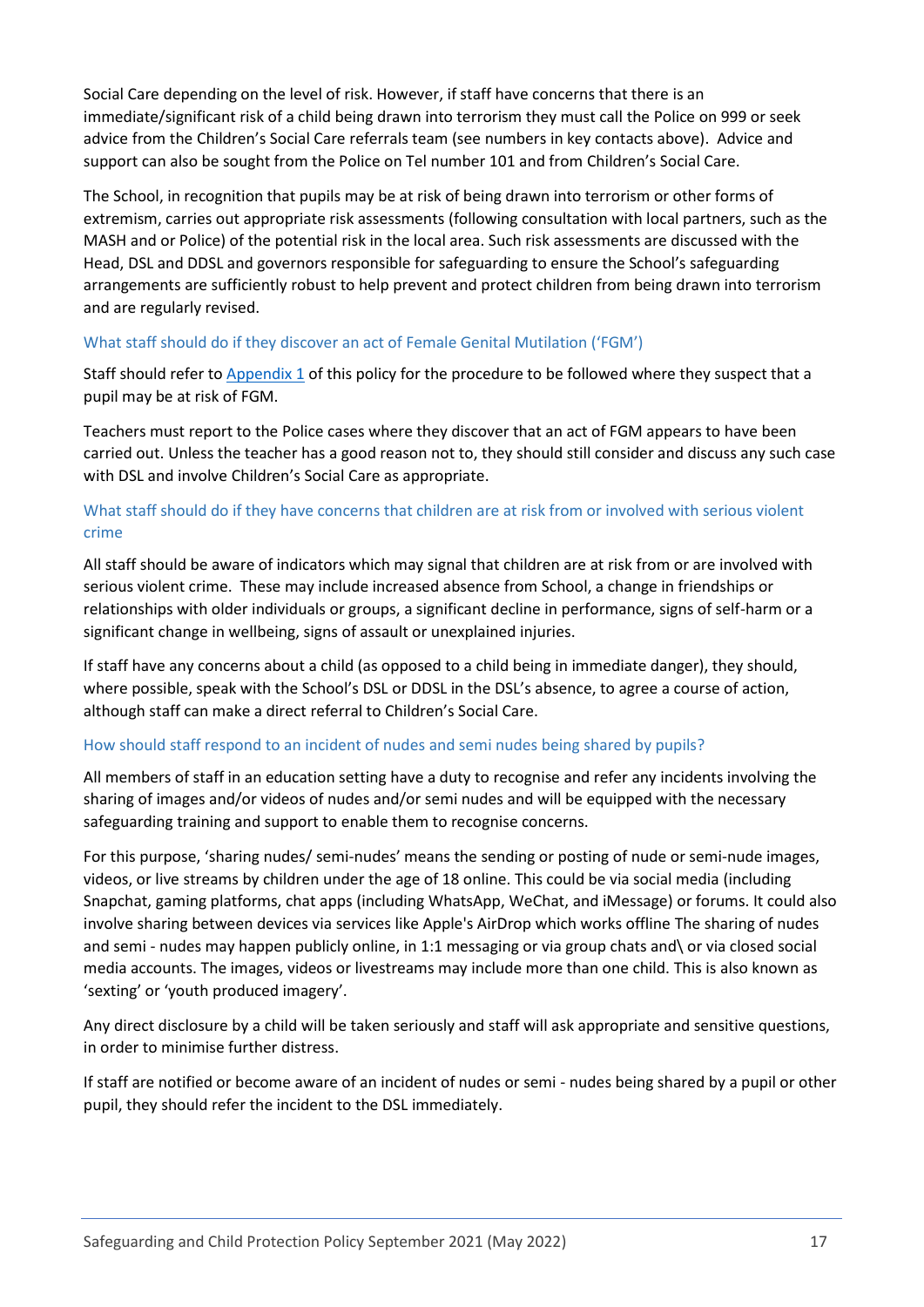The DSL will follow the UCKIS 'sharing nudes and semi – nudes: advice for education settings working with children and young people' guidance (December 2020) when responding to a report of sharing nudes and or semi nudes.

Members of staff should not view any nude or semi-nude images which is reported to them, or copy, print or share the images under any circumstances. In referring any incident of sharing images, members of staff should describe the content of the images as reported to them. The DSL may in exceptional circumstances view images with the prior approval of the Head and only where:

- It is the only way to make a decision whether to involve other agencies, as there is insufficient information available as to its contents.
- It is necessary to report the image to a website, app or suitable reporting agency to have it taken down or to support the pupils or parents in making a report; or
- a pupil has reported the image directly to a member of staff in circumstances where viewing the images unavoidable or images have been found on the School's devices or network.

Where viewing an image is unavoidable:

- viewing should take place on school premises wherever possible
- the image should be viewed by a person of the same sex as the person alleged to be shown in the image (where this is known)
- a senior member of staff should be present to monitor and support the person viewing the image. This member of staff should not view the image
- full details of the viewing must be recorded in the School safeguarding records on MyConcern including who was present, the date and time, the nature of the image and the reasons for viewing it.

The DSL will:

- hold an initial review meeting with appropriate staff. This may include the staff members who heard the disclosure / viewed image(s).
- carry out interviews with the children involved (if appropriate)
- carry out a pupil welfare risk assessment to determine whether there is a concern that a child has been harmed or is at risk of immediate harm at any point in the process. If not, the incident can be handled in school in accordance with the UCKIS 'sharing nudes and semi – nudes: advice for education settings working with children and young people' guidance (December 2020) and the School's Safeguarding and Child Protection Policy and Behaviour Management Policy. If it is determined that there is a risk of harm, the DSL must make a referral to Children's Social care and / or the police immediately.
- inform parents and carers at an early stage and keeping then involved in the process in order to best support the pupil unless there is good reason to believe that involving them would put the child at risk of harm. Any decision not to inform them should be made in conjunction with Children's Social Care and/or the police, who would take the lead in deciding when they should be informed.
- All incidents relating to nudes and semi-nudes being shared need to be recorded, whether they have been referred externally or not. Schools must record the reason for not keeping for not reporting incidents externally and ensure it is signed off by the Head.

If any devices need to be confiscated (whether in order to view the image or to pass evidence to the appropriate authority), they should be turned off and locked away securely until they are required. If an electronic device has been seized and a member of staff has reasonable grounds to suspect that it contains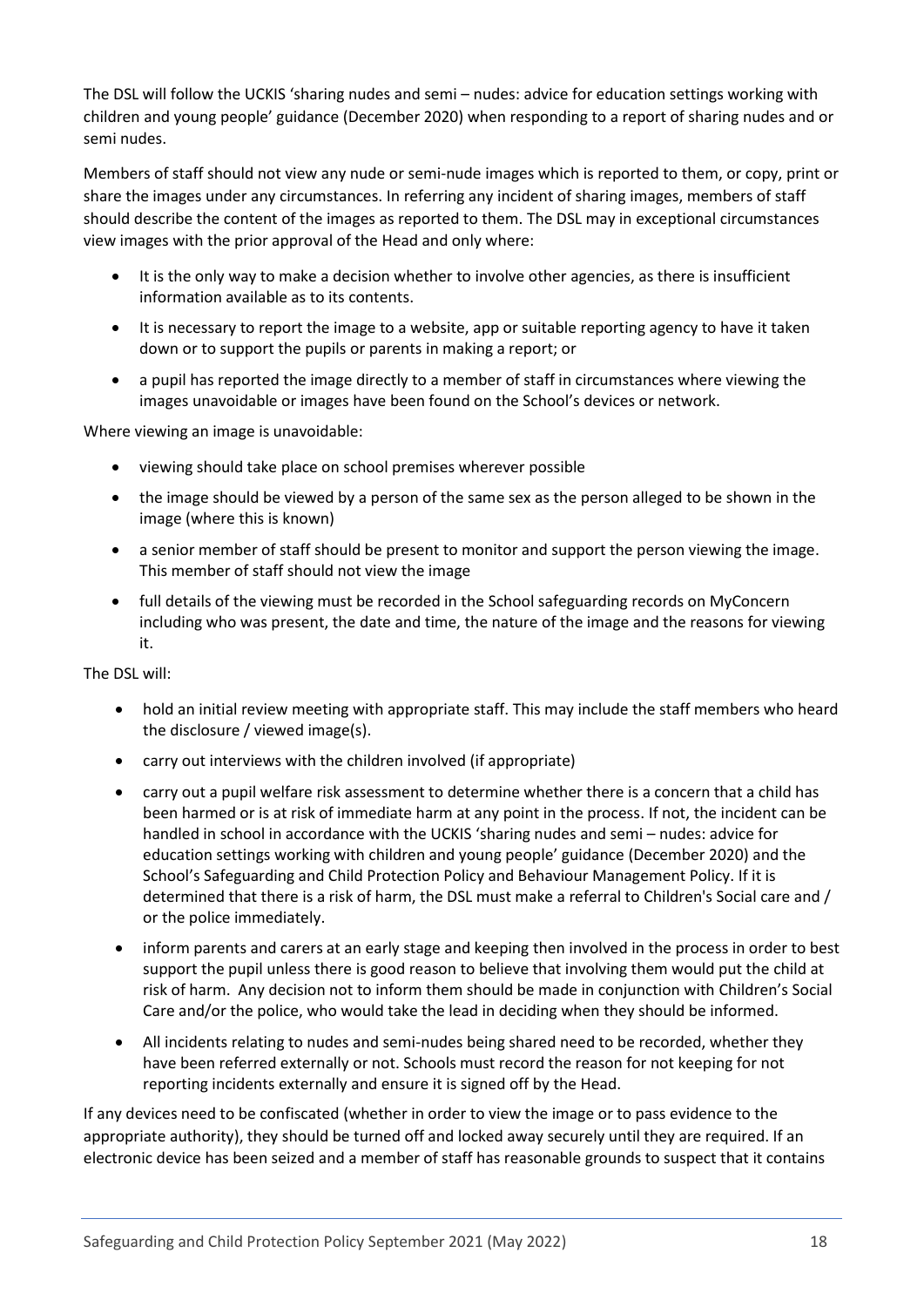evidence in relation to an offence, or that it contains a pornographic image of a child or an extreme pornographic image, the device will be given to the Police. If external agencies do not need to be involved, the School must consider the deletion of any images. Pupils should be asked to delete images themselves and to confirm that this is done and that the images are irretrievable. Members of staff should not search devices to delete images.

If images have been shared online and cannot now be deleted by the person who shared them, the School should consider reporting the images to the relevant web host or service provider or contacting the Internet Watch Foundation or ChildLine. Where a pupil receives unwanted images, the School should advise the pupil and their parents of options that may be available to block the sender or change the pupil's mobile number or email address.

Advice for pupils is available at:

### [https://www.thinkuknow.co.uk](https://www.thinkuknow.co.uk/)

### [https://www.childline.org.uk](https://www.childline.org.uk/)

This guidance does not apply to the sharing of images of children under 18 by an adult over 18 as this constitutes a child sexual abuse. In the event that staff became aware of such an instant, they should notify the Head immediately, who should always inform the Police as a matter of urgency.

### <span id="page-18-0"></span>What should staff do if a child goes missing from education

If a child misses education, particularly on repeat occasions, this can be a potential indicator of a range of safeguarding possibilities which may include abuse, neglect, child sexual exploitation, child criminal exploitation, involvement in county lines, modern slavery, mental health problems, risk of substance abuse, risk of trafficking or travel to conflict zones, a risk of FGM or forced marriage. The School's procedures for unauthorised absence, searching for and dealing with children who go missing from the School are in the *Missing Child and Uncollected Child procedure*.

The School monitors attendance regularly and on an ongoing basis to ensure that formal reports of any persistent absence or concerns about rising levels of poor attendance are monitored effectively and reported to Cambridgeshire Local Authority (and where relevant other external agencies for family support).

The School will report to the Cambridgeshire Local Authority a pupil who fails to attend school regularly or has been absent from school without the School's permission for a continuous period of 10 school days or more and will have reference to the procedure set out in Cambridgeshire's Children Missing Education guidance.

The School shall inform the local authority of any pupil who is going to be added to or deleted from the School's admission register at non-standard transition points in accordance with the requirements of the Education (Pupil Registration) (England) Regulations 2006 (as amended). This will assist the local authority to:

- fulfil its duty to identify children of compulsory school age who are missing from education; and
- follow up with any child who might be in danger of not receiving an education and who might be at risk of abuse, neglect, or radicalisation.

Action should be taken in accordance with this policy if any absence of a pupil from the School gives rise to a concern about their welfare and or safeguarding. Where reasonably possible, the School will hold more than one emergency contact number for each pupil to provide the School with additional options to make contact with a responsible adult, particularly when a child missing from education is also identified as a welfare and/or safeguarding concern.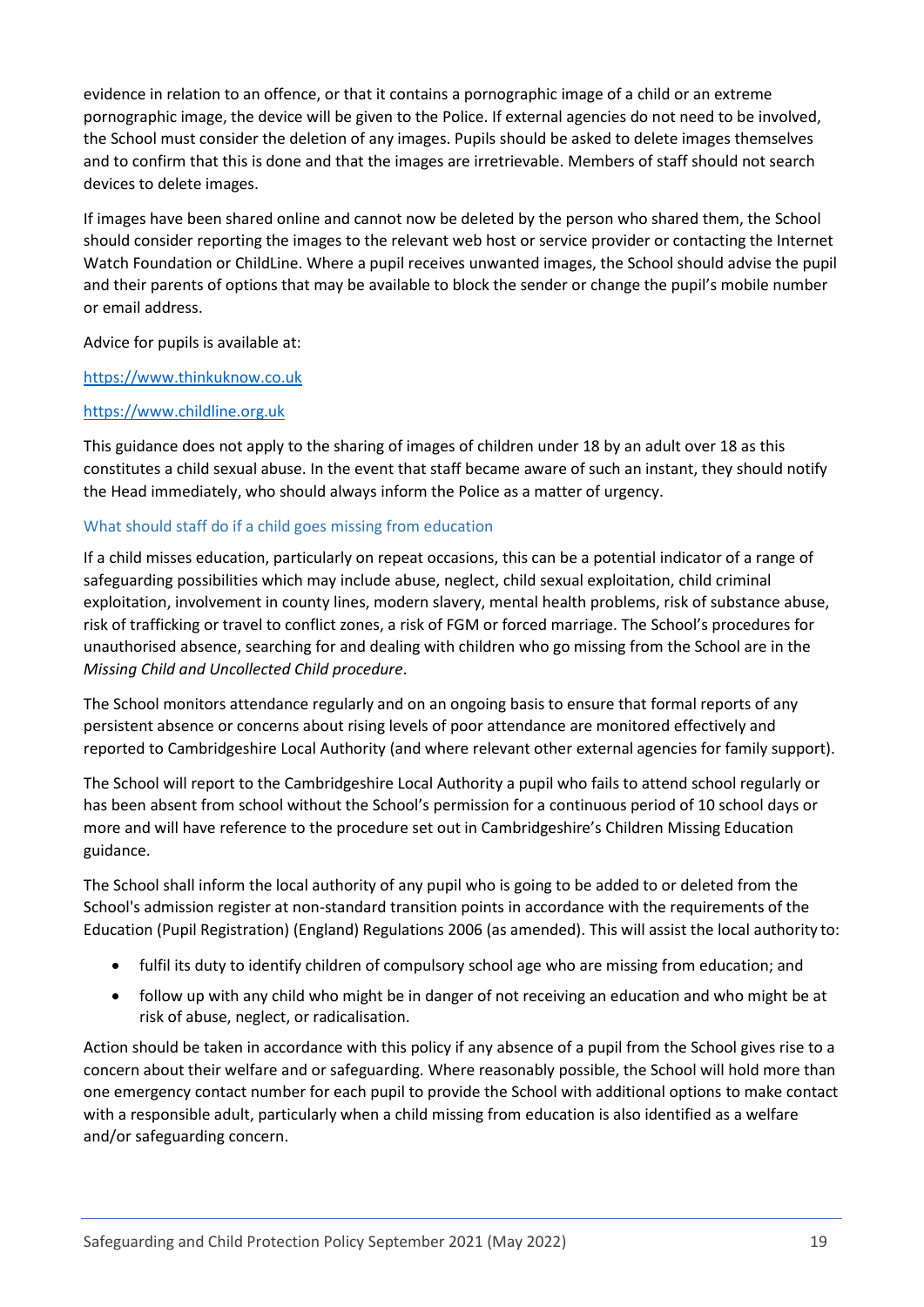#### <span id="page-19-0"></span>Elective Home Education

Where a parent expresses their intention to remove a pupil from school with a view to educating at home, the School will work with the local authority and other professionals to coordinate a meeting with the parents. This is to ensure the parents have considered what is in the best interests of their child. This will be particularly important where a child has SEN/D, is vulnerable, and/or has a social worker.

### <span id="page-19-1"></span>What staff should do if a child needs a social worker (Children in Need and Child Protection Plans)

Children may need a social worker due to safeguarding or welfare needs. Children may need this help due to abuse, neglect and complex family circumstances. A child's experiences of adversity and trauma can leave them vulnerable to further harm, as well as educationally disadvantaged in facing barriers to attendance, learning, behaviour, and mental health.

Local authorities should share the fact a child has had, has, or needs a social worker, and the DSL should hold and use this information with appropriate teaching staff and the SLT, so that decisions can be made in the best interests of the child's safety, welfare, and educational outcomes. This should be considered as a matter of routine.

Where children have had, has, or needs a social worker, this should inform decisions about safeguarding (for example, responding to unauthorised absence or missing education where there are known safeguarding risks) and about promoting welfare (for example, considering the provision of pastoral and/or academic support, alongside action by statutory services).

#### <span id="page-19-2"></span>What staff should do if a child requires mental health support

The School has an important role to play in supporting the mental health and wellbeing of its pupils. Mental health problems can, in some cases, be an indicator that a child has suffered or is at risk of suffering abuse, neglect or exploitation.

Staff can access a range of advice to help them identify children in need of extra mental health support, this includes working with external agencies. More information can be found in the DfE Mental Health and Behaviour in Schools guidance. Public Health England has produced a range of resources to support schoolteachers to promote positive health, wellbeing, and resilience among young people. See [Appendix 1](#page-36-3) below.

#### <span id="page-19-3"></span>What staff should do if they have concerns about another staff member or others working in school

If staff have concerns about another staff member (excluding the Head), supply staff, agency staff, contractors, governors, other volunteers, or anyone else in school then this should be referred to the Head. Where there are concerns about the Head, this should be referred to the Chair of Governors.

Where the Head is unavailable this should be referred to the DSL, unless there are concerns about the DSL, in which case it should be referred to the nominated safeguarding governor. In the event of allegations of abuse being made against any staff member, supply staff, agency staff, a contractor, governor, other volunteers, or anyone else in school, staff are referred to the procedures below regarding managing allegations of abuse against staff (including supply staff, agency staff, contractors, governors, and other volunteers). See page 26 below.

#### <span id="page-19-4"></span>What staff should do if they have concerns about safeguarding practices in the school

The School aims to ensure there is a culture of safety and raising concerns and an attitude of 'it could happen here'. Where staff have concerns about poor or unsafe practices and potential failures in the School's safeguarding systems, these should be raised in accordance with the School's *Whistleblowing Policy*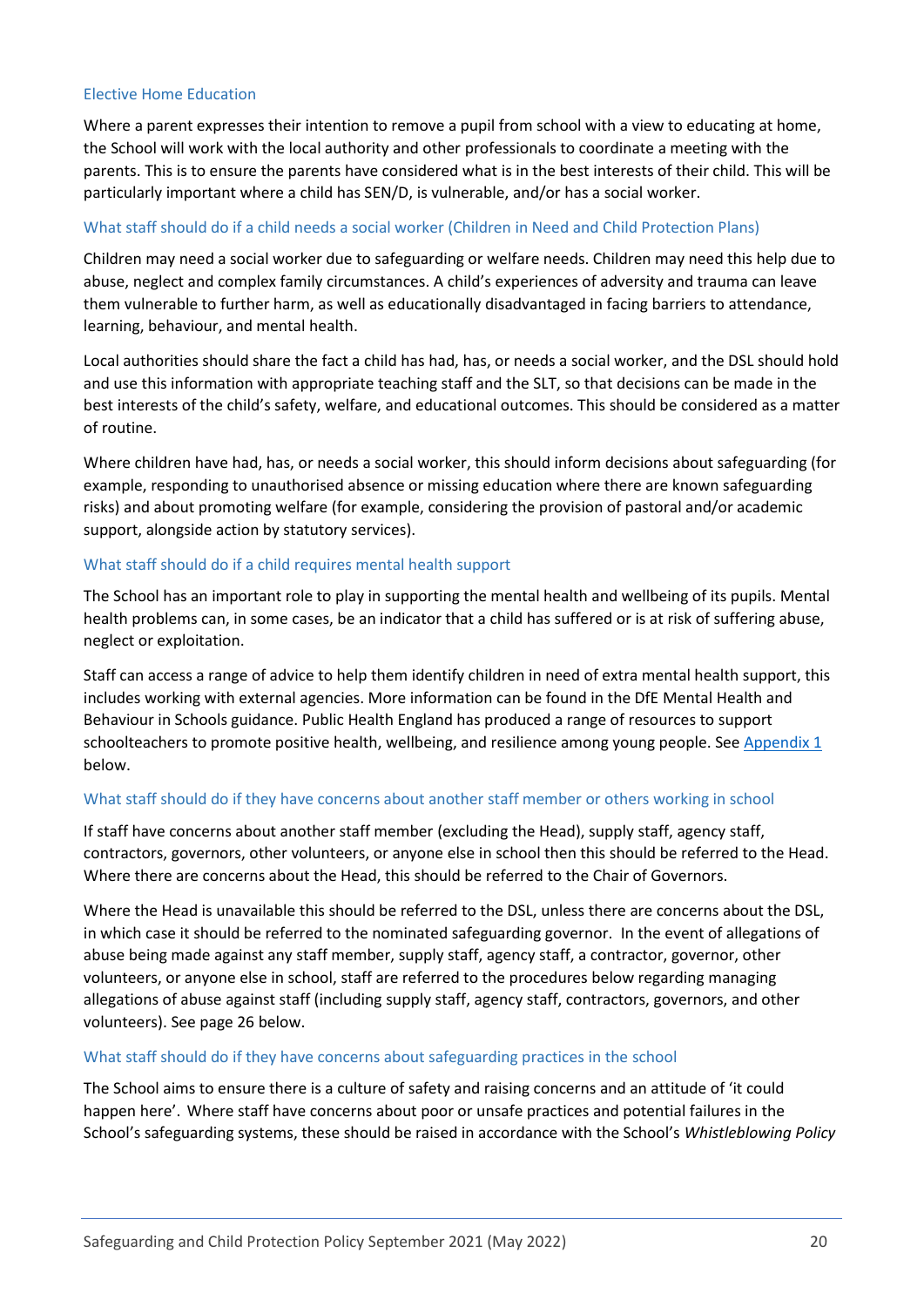which can be found on the policies page of the School website. There will be no disciplinary action taken against a member of staff for making such a report provided that it is done in good faith.

If staff and volunteers feel unable to raise an issue with the School or feel that their genuine concerns are not being addressed, they may use other whistleblowing channels, such as the NSPCC whistleblowing advice line. Contact details for the NSPCC helpline can be found on the [Contacts](#page-2-0) page at the start of this policy. Staff may also report concerns directly to the School's Local Authority or to the Charity Commission if they consider that the School has failed to deal with concerns appropriately.

# <span id="page-20-0"></span>Dealing with peer-on-peer allegations (including child on child sexual violence and harassment)

Peer-on-peer abuse is abuse by one or more children against another child. It can be stand alone or as part of wider abuse and can happen both inside and outside of school, and online. Abuse occurs online or outside of school should not be downplayed and should be treated equally seriously.

It can manifest itself in many ways and can include abuse within intimate partner relationships, bullying (including cyber- bullying, prejudice - based and discriminatory bullying), abuse within intimate partner relationships between peers, initiation / hazing type violence and rituals, physical abuse such as hitting, kicking, shaking, biting, hair pulling, or otherwise causing physical harm, upskirting (now a criminal offence and typically involves taking a picture under a person's clothing without them knowing, with the intention of viewing their genitals or buttocks to obtain sexual gratification, or cause the victim humiliation, distress or alarm), consensual and non-consensual sharing of nudes and or semi nudes, sexual assault, gender based issues, sexual behaviours including child on child sexual violence and sexual harassment, causing someone to engage in sexual activity without consent, such as forcing someone to strip, touch themselves sexually, or to engage in sexual activity with a third party.

Such behaviour is never accepted and should be considered as both a safeguarding issue and potentially a disciplinary matter. The school will adopt a zero-tolerance approach to abuse. Staff will address inappropriate behaviour (even if it appears to be relatively innocuous) to help prevent problematic, abusive and/ or violent behaviour in the future Abusive comments and interactions should never be passed off or dismissed as "banter" or "part of growing up". Nor will harmful sexual behaviours be dismissed as the same or "just having a laugh". Staff will challenge inappropriate behaviours (which are potentially criminal in nature), such as grabbing bottoms, breasts, and genitalia, pulling down trousers, flicking bras and lifting up skirts. Dismissing or tolerating such behaviours can lead to an unsafe environment for children and risks normalising them.

The School acknowledges that even if there have been no reported cases of peer-on-peer abuse in relation to pupils within the school, such abuse may still be taking place and is simply not being reported. The School will ensure that children are aware of how they can report abuse, and that they are aware of the procedures that the School will follow once a report has been made. These procedures will be well promoted and in a format that is easily accessible and understood by children. The School acknowledges that children are likely to report such matters to people they trust. All staff are therefore trained to identify signs of peer-on-peer abuse and on how to respond to a report. The School recognises that children with special educational needs and disabilities (SEND) or certain health conditions can face additional safeguarding challenges and may be more prone to peer on peer group isolation or bullying (including prejudice- based bullying) than other children. The School also recognises that certain children may face additional barriers to reporting an incident of abuse because of their vulnerability, disability, sex, ethnicity, and all sexual orientation. The School will consider extra pastoral support for these children which may mean more class teacher/tutor time, and time with the School counsellors, nurses, and chaplain.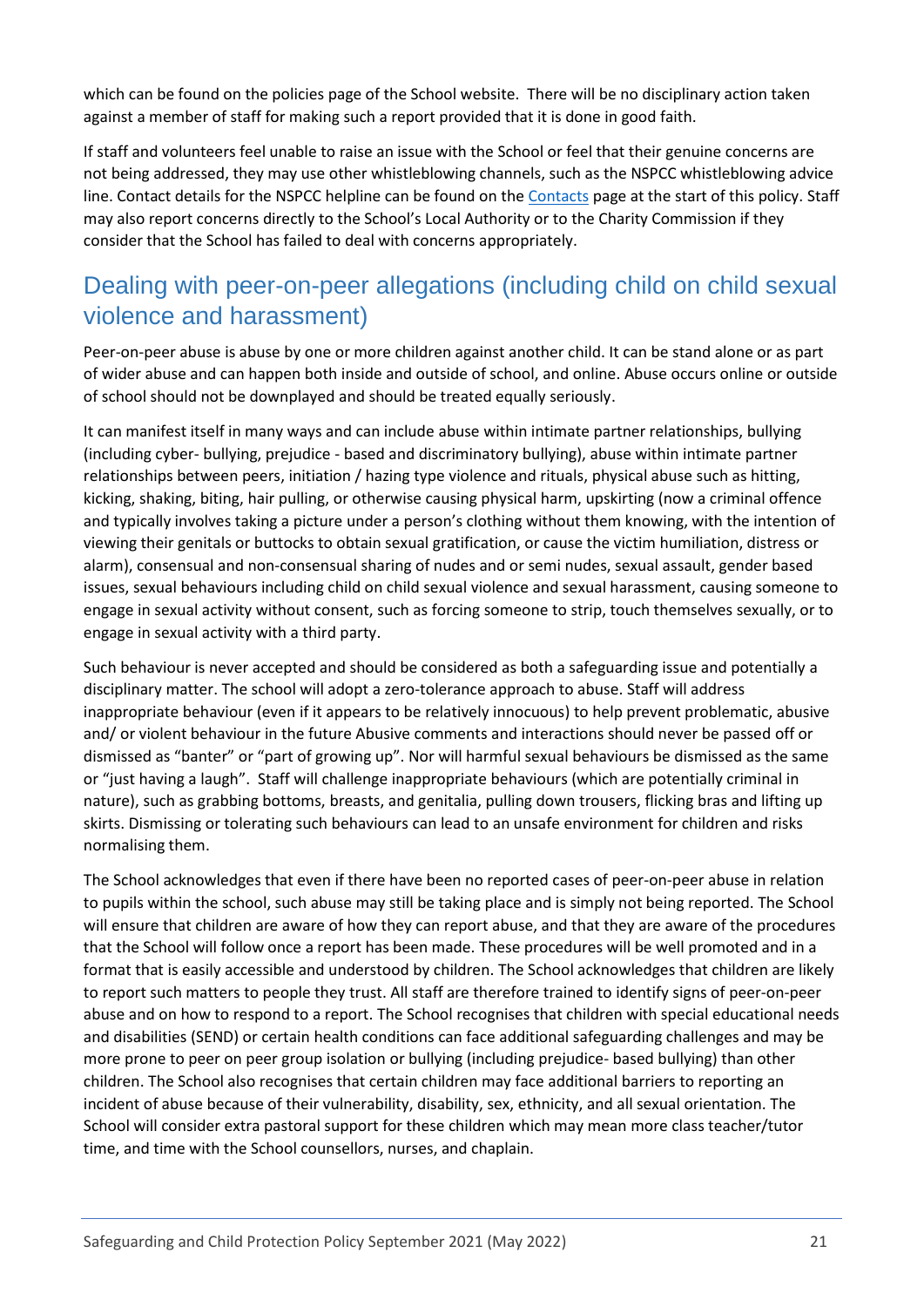The School recognises that children can be particularly vulnerable in residential settings and are alert to the potential for peer-on-peer abuse. There are regular meetings for boarding pupils with Boarding staff and the Head of Boarding is DDSL. The School will comply with its obligations as set out in the National Minimum Standards in relation to safeguarding at all times. Boarders are directed to people they can turn to for support and guidance: this is clearly signposted in: the 'Welcome' booklet, the main Boarder's Handbook and on the back of every toilet door in Mary Ward House. Apart from Boarding staff, the Boarding Prefects are another source of support, and one prefect is assigned to each year group as a mentor figure. Trained Peer Mentors who are also boarders, are available for the boarders to speak to. A school nurse is available every weekday morning at Mary Ward House before school. The boarders are also able to make an appointment to see the school counsellors if they so wish. 1-1 pastoral meetings are held every term with the Head of Boarding and Housemistress. The Head of Boarding delivers a meeting every Monday at 7pm and talks about a range of issues and guest speakers are also invited. The Housemistress has a weekly meeting with each year group.

# <span id="page-21-0"></span>Sexual Violence and Sexual Harassment (SVSH)

Where the misconduct may constitute sexual violence (rape, assault by penetration, sexual assault or causing someone to engage in sexual activity without consent) or sexual harassment (unwanted conduct of a sexual nature), it should be reported to the DSL and will be managed in accordance with this policy. SVSH is never acceptable.

Sexual harassment is likely to violate a child's dignity, and/or make them feel intimidated, degraded, or humiliated and/or create a hostile, offensive or sexualised environment. Sexual harassment can include sexual comments, such as telling sexual stories, making lewd comments, making sexual remarks about clothes and appearance and calling someone sexualised names; sexual 'jokes' or taunting, physical behaviour, such as deliberately brushing against someone, interfering with someone's clothes, or upskirting, and sharing of unwanted or explicit content(for example displaying pictures, photos or drawings of a sexual nature); and online sexual harassment, which might include consensual or non-consensual sharing of sexual images and videos (often referred to as the sharing of nudes or semi-nudes or sexting); inappropriate sexual comments on social media; exploitation; coercion and threats. Online sexual harassment may be standalone, or part of a wider pattern of sexual harassment and/or sexual violence. Further info can be found in SVSH.

SVSH can occur between two or more children of any age or sex from primary to secondary stage. It can also occur online. It can also occur through a group of children sexually assaulting or sexually harassing a single child or group of children. SVSH exists on a continuum and may overlap. Addressing inappropriate behaviour can be an important intervention which helps to prevent problematic or abusive behaviour in the future by setting and enforcing clear expectations of behaviour, supporting victims, and encouraging them and others to speak out and facilitating targeted support for those demonstrating harmful sexual behaviour. Further guidance can be found in **KCSIE part 5** and The DfE guidance '**Sexual violence and sexual harassment between children in schools and colleges'** September 2021.

Where an issue of pupil behaviour gives 'reasonable cause to suspect that a child is suffering, or is likely to suffer significant harm, staff should follow the procedure below rather than the School's *Anti-bullying* and *Behaviour* Policies.

### <span id="page-21-1"></span>Management of Allegations

Staff should follow the procedure for listening to a child, recording, and reporting as set out at pages 12,13 and 14 above.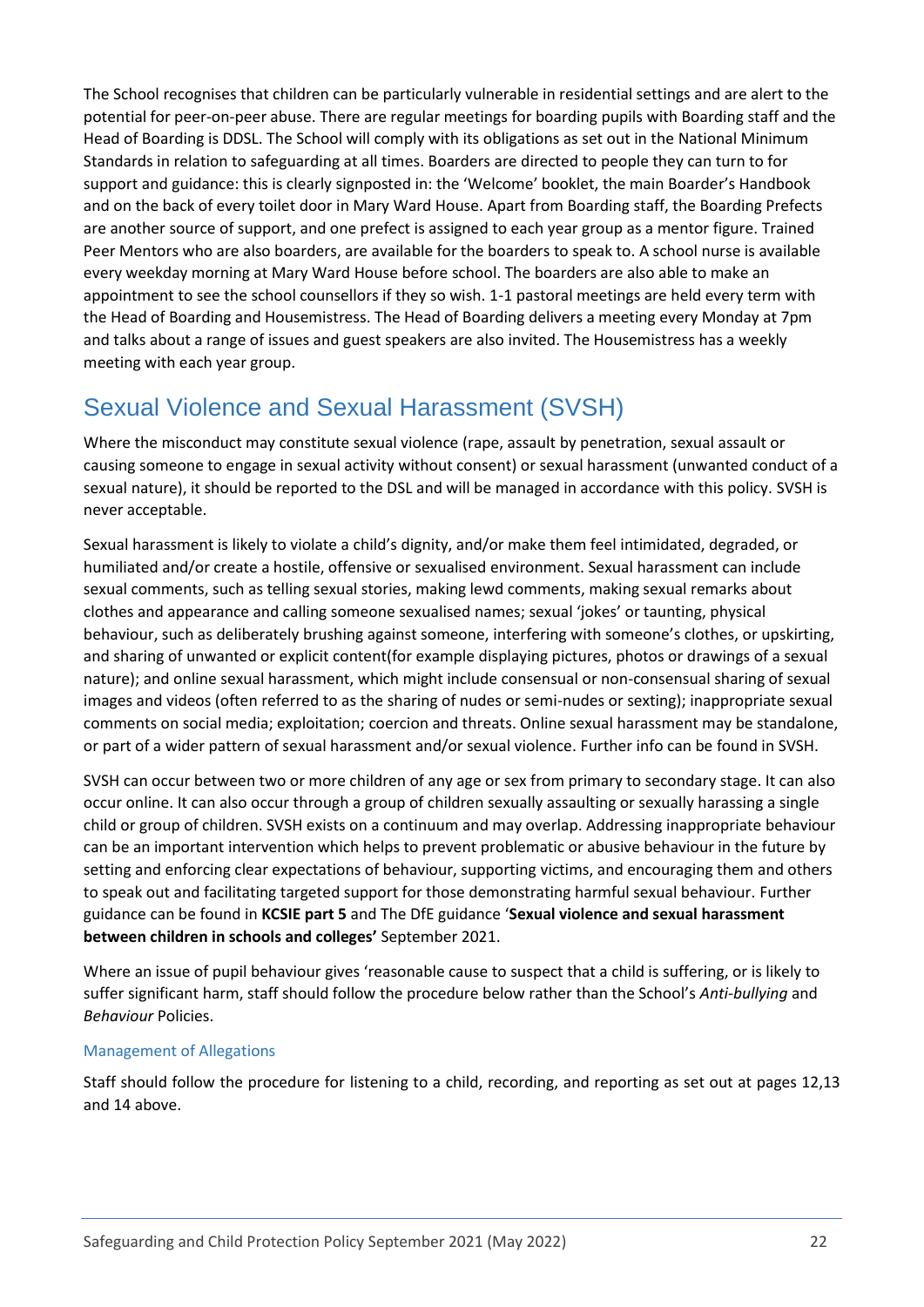The School's response is led by the DSL who will always have regard to part five of KCSIE and the non-statutory 'Sexual violence and sexual harassment between children in schools and colleges' (SVSH) (DfE, September 2021) in the management of the issue.

Allegations against pupils should be reported to the DSL. If sexual violence or sexual harassment is alleged to have occurred, the DSL will take into account the response of the Police and Children's Social Care to these issues. If the allegations involve online content, staff should not view nudes/semi-nudes /sexual imagery which is reported to them, or copy, print or share the images. Staff should describe the content of the image/s as reported to them. See 'How should staff respond to an incident of nudes and semi - nudes being shared by pupils' above.

The school will consider:

- the victim's wishes in terms of how they want to proceed but their wishes will not always be determinative as the School may have to take action to protect other children
- The nature of the alleged incident (including whether it was a one off incident), whether a crime may have been committed an whether harmful sexual behaviour has been displayed
- the ages and developmental stages of the children involved and any additional factors
- if there is an intimate personal relationship between the children whether there are any ongoing risks to those involved
- the wider context

A pupil against whom an allegation of abuse has been made may be suspended from the School pending and during an investigation. The School will take advice from the SCPB on the investigation of such allegations and will take all appropriate action to ensure the safety and welfare of all pupils involved including the alleged victim and the perpetrator(s). If it is necessary for people to be interviewed by the Police in relation to allegations of abuse the School will ensure that, subject to the advice of the SCPB, parents are informed as soon as possible and that the pupils involved are supported during the interview by an appropriate adult and until the investigation is completed. Confidentiality will be an important consideration for the School and advice will be sought as necessary from the SCPB be and/or the Police as appropriate. The School will have regard to the procedure set out in KCSIE and SVSH at all times.

Police may be informed of any harmful sexual behaviours which are potentially criminal in nature, such as grabbing bottoms, breasts, and genitalia. Rape assault by penetration and sexual assaults will be passed to the Police. If the DSL decides to make a referral to Children's Social Care and/or reports to the Police against the victims wishes, the reason should be explained to the pupil and appropriate specialist support offered. The DSL may also decide that the children involved may benefit from early help and may make the necessary referral in accordance with the SCPB referral process.

The school will follow the UCKIS guidance 'sharing nudes and semi - nudes advice for education settings working with children and young people (December 2020) when responding to an allegation that nudes and or semi -nudes have been shared.

In the event of disclosures about peer-on-peer abuse, all children involved (both victim and perpetrator) will be treated as being at risk, and safeguarding procedures in accordance with this policy will be followed. Victims will be supported by a DSL or DDSL and support from external agencies will be sought, as appropriate.

When there has been a report of sexual violence, the DSL will make an immediate risk and needs assessment. Where there has been a report of sexual harassment, the need for a risk assessment should be considered on a case-by-case basis. The risk and needs assessment should consider:

the victim.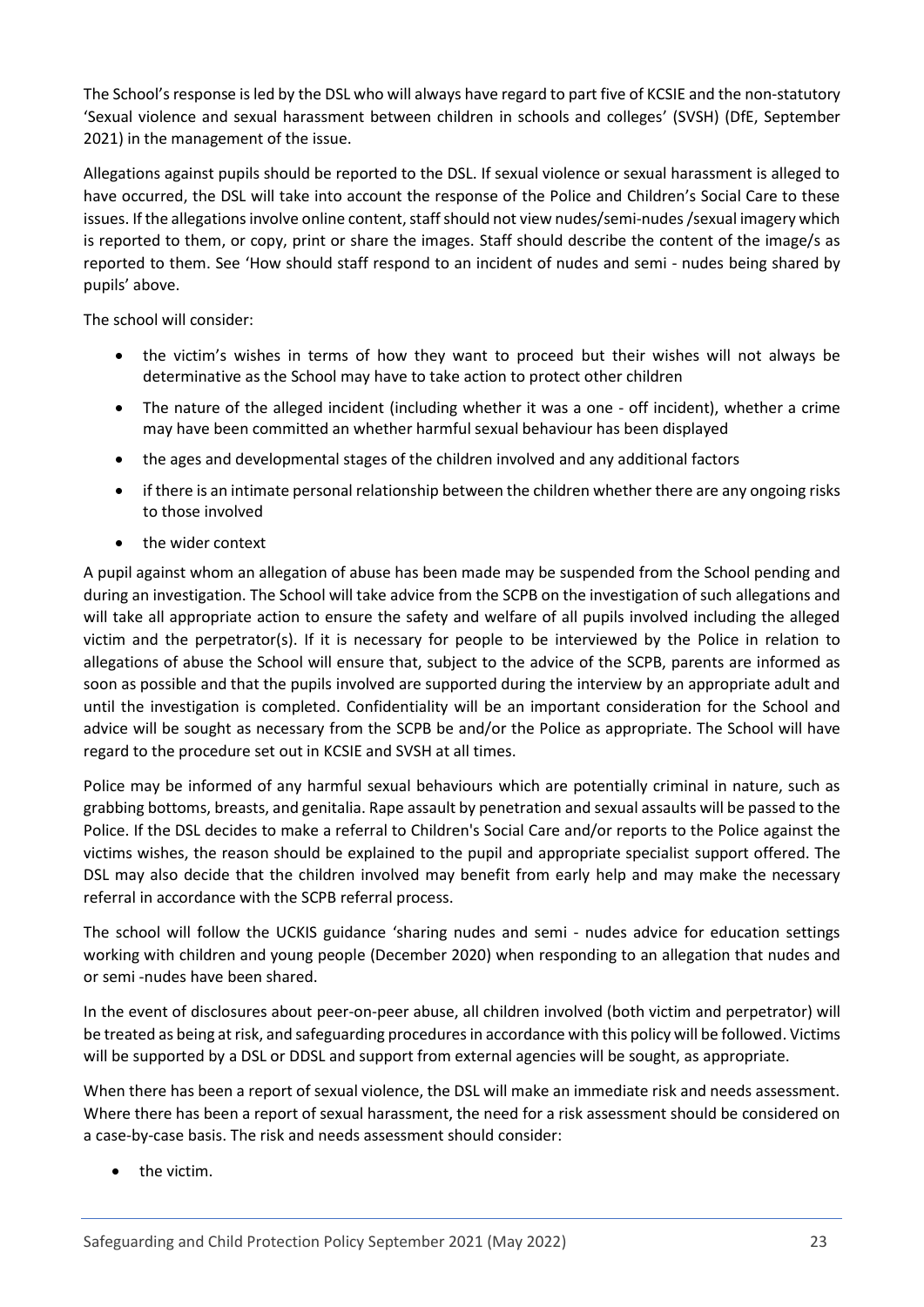- whether there may have been other victims.
- the alleged perpetrator(s); and
- all the other children (and, if appropriate, staff) at the School especially any actions that are appropriate to protect them from the alleged perpetrator(s), or from future harms.

Pupil Welfare Risk Assessments will be recorded and kept under review. In relation to a report of sexual violence or sexual harassment, the DSL (and indeed all involved staff) will reassure any victim that they are being taken seriously and that they will be supported and kept safe. The victim will never be made to feel ashamed for making a report nor will they be given the impression that they are creating the problem by reporting sexual violence or sexual harassment, nor would a victim ever be made to feel ashamed for making a report or have their experienced minimised. The DSL will consider the risks posed to pupils and put adequate measures in place to protect them and keep them safe and to ensure their educational attainment is not adversely affected as far as possible. This may include careful consideration of the proximity of the victim and alleged perpetrator and considerations regarding shared classes, sharing school premises (including during any before or after school-based activities) and the School transport. The School will also consider the risks posed to the victim from other health needs including physical, mental and sexual health problems, as well as unwanted pregnancy which may arise as a result of the incident and will consider recommending additional support.

The School will keep a written record of all concerns discussions and decisions made.

The School will reflect on reported concerns, including the decisions made and actions taken, in order to identify any patterns of concerning, problematic or inappropriate behaviour which may indicate an unacceptable culture, or any weaknesses in the School safeguarding system which may require additional training or amendment to relevant policies. Where a pattern is identified the School will decide on an appropriate course of action.

If the Police decide not to take any further action, the School will consider whether investigation should be undertaken or commissioned by the School to enable it to determine whether or not it is likely that the allegations are substantiated, unsubstantiated, unfounded, false or malicious.

## <span id="page-23-0"></span>Information Sharing

The Data Protection Act 2018 does not prevent school staff from sharing information with the relevant agencies, where that information may help to protect a child. All staff are aware that they have a professional responsibility to share information with other agencies in order to safeguard children (as set out in Department of Education guidance - **[Information Sharing; Advice for practitioners providing safeguarding services to](https://www.gov.uk/government/publications/safeguarding-practitioners-information-sharing-advice)  [children, young people, parents and carers July 2018](https://www.gov.uk/government/publications/safeguarding-practitioners-information-sharing-advice)**).

The School will treat all safeguarding information with an appropriate level of confidentiality, only involving others where appropriate. The School will always act to safeguard and promote the welfare of children. When a child leaves the School before the age of 18 their Child Protection file (if relevant) is transferred securely to the new school within five days in accordance with KCSIE and the Education safeguarding team guidance on keeping and managing child safeguarding records. The DSL will consider whether it would be appropriate to share information with the new school or College in in advance of a child's leaving.

The School will co-operate with Children's Social Care and where appropriate, with the Police, to ensure that all relevant information is shared for the purposes of Early Help assessments and child protection investigations. Where necessary, in child protection matters (including where allegations have been made against staff), the School will consult with the Local Authority Named Senior Officer, the Designated Officer, Police and Children's Social Care (where relevant) to seek advice about confidentiality and to agree the information that should be disclosed and to whom. While the School will share information with those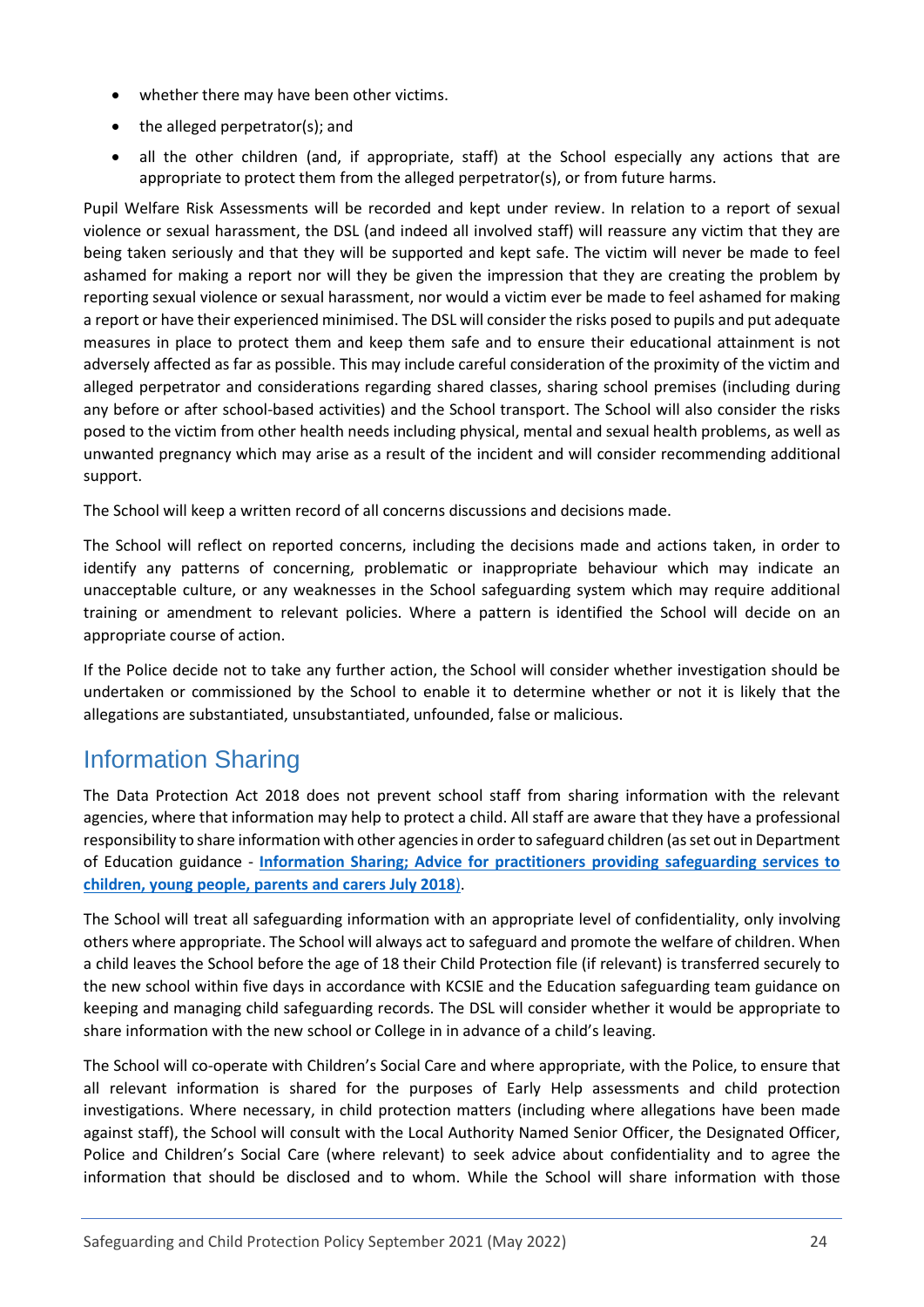involved where and when it is appropriate to do so, they may be unable to for reasons of data protection and confidentiality, for example because to do so may pose a risk of harm to others or because it has been prohibited by external agencies.

When the school receives a request for safeguarding information e.g. a subject access request from a parent or request from the Police, the school will carefully consider its response to make sure that any disclosure is in accordance with its obligations under the UK GDPR and Data Protection Act 2018. The school will also have regard to its data protection policies. The DSL will work with other staff, as appropriate, to determine what should be disclosed.

### <span id="page-24-0"></span>Record Keeping

Staff must record all concerns about a pupil's welfare on the Logging Concern form on MyConcern which is available on the home (landing) page of SMC. Non - IT enabled staff should use the Logging Concern form in the staff room or obtain this directly from the DSL/DDSL who will support them in reporting their concern.

All records created in accordance with policy are managed in accordance with the School's retention and deletion guidelines. All concerns, discussions and decisions made and the reasons for those decisions should be recorded in writing. Information should be kept confidential and stored securely. Concerns and referrals will be kept in a separate child protection file for each child. These will include a clear and comprehensive summary of the concern, details of how the concern was followed up and resolved and a note of any action taken, decisions reached and the outcome.

## <span id="page-24-1"></span>Informing parents

Parents will normally be kept informed as appropriate of any action to be taken under these procedures. However, there may be circumstances when the DSL will need to consult the Head, the Designated Officer, Children's Social Care and/or the Police and/or the pupil, before discussing details with parents. In all cases, the DSL will be guided by the SCPB threshold document.

Where people have made a disclosure which relates to a family member, the parents should not be informed unless advised to do so by the safeguarding team at Children Social Care.

See Dealing with allegations of abuse against staff (including the Head, supply staff, agency staff, contractors (including peripatetic teachers) governors and other volunteers) below about disclosure of information where an allegation has been made.

### <span id="page-24-2"></span>Additional Reporting

The School will consider whether it is required to report safeguarding incidents to any other regulatory body or organisation, including but not limited to:

- Health and Safety Executive Please see the School's Health and Safety Policy.
- Charity Commission The School is a registered charity and is required to report all serious incidents to the Charity Commission in accordance with the guidance 'How to report a serious incident in your Charity' CC June 2019. Serious incidents that will be reported to the Charity Commission include suspicions, allegations or incidents of abuse involving pupils. The School will notify the Charity Commission of other agencies to which the incident has been reported in accordance with this policy.
- Boarding School Association as a member school we will report matters in accordance with the Commitment to Care charter.
- Insurers the School will consider whether it is necessary to report a safeguarding incident to the relevant insurers and/ or brokers and if so, the timescale required by the relevant policies. In any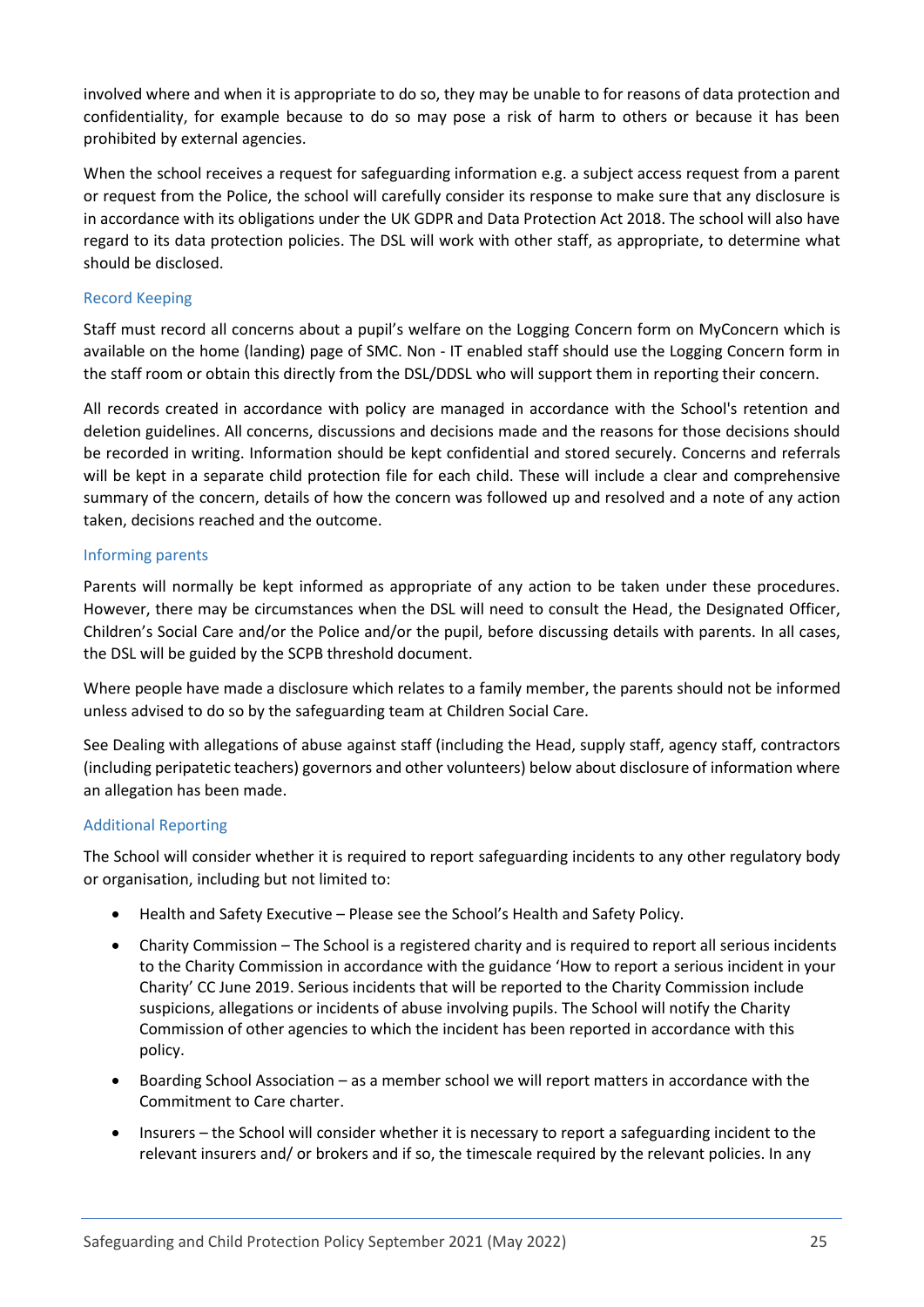event, this will be done prior to renewal to ensure the School complies with its duties under the Insurance Act 2015.

- Disclosure and Barring Service (DBS). A referral will be made promptly if the criteria are met See page 22 point 8 below.
- Teaching Regulation Agency (TRA). Separate consideration will be given as to whether a referral to the TRA should be made where a teacher has been dismissed or would have been dismissed if he/she had not resigned. See page 22 point 8 below.
- UK Visas and Immigration. In the event that a people holding a student or child student visa sponsored by the school under the points-based system goes missing, the school will report to UKVI if this pupil misses ten consecutive expected contact points. Each time the School's attendance register is completed is treated as a contact point for the purposes. The report will be made by the School's level one user via the sponsor management in accordance with prevailing UKVI guidance.

# <span id="page-25-0"></span>Dealing with safeguarding concerns or allegations of abuse against teaching staff and other staff (including the Head), supply staff, agency staff, contractors, governors, and volunteers

The School's procedures for managing safeguarding concerns or allegations against staff (including the Head, supply staff, agency staff, contractors, governors, and volunteers) who are currently working in the School whether in a paid or unpaid capacity follows Department for Education statutory guidance and SCPB arrangements and applies when staff (including the Head, supply staff, agency staff, contractors, governors and other volunteers) have (or are alleged to have):

- Behaved in a way that has harmed a pupil or may have harmed a child; and/or
- Possibly committed a criminal offence against or related to a child; and/or
- Behaved towards a child or children in a way that indicated that they may pose a risk of harm if they were to work regularly or closely with children; and/or
- Behaved or may have behaved in a way that indicated they may not be suitable to work with children, including behaviour that may have happened outside of school.

Allegations or concerns that do not meet the above '**harms test'** should be dealt with using the School's procedure for handling **low level** concerns set out below.

Allegations against a teacher who is no longer teaching should be referred to the Police. Historical (non-recent) allegations of abuse should be referred to the Police and the Local Authority Designated Officer (Designated Officer). Non recent allegations made by a child will be reported to the Designated Officer in line with the SCPB procedures for dealing with non-recent allegations. The Designated Officer will coordinate with Children's Social Care and the Police.

Guidance is provided to staff to ensure that all staff are clear on the rules of conduct and the expectations of the School in relation to the contact with pupils, parents, colleagues, and any other person who comes into contact with the School. This guidance is contained in the *Staff Behaviour Policy* and includes details of additional safeguarding arrangements where staff engage in one-to-one teaching and meetings with pupils.

### <span id="page-25-1"></span>If an allegation is made

The local authority has a team of people who are involved with the management and oversight of allegations against people that work with children (Local Authority Named Senior Officer and Designated Officer) see external contacts on page 4 above. If an allegation is made against anyone working with children in the School, the School should not undertake their own investigation of allegations without prior consultation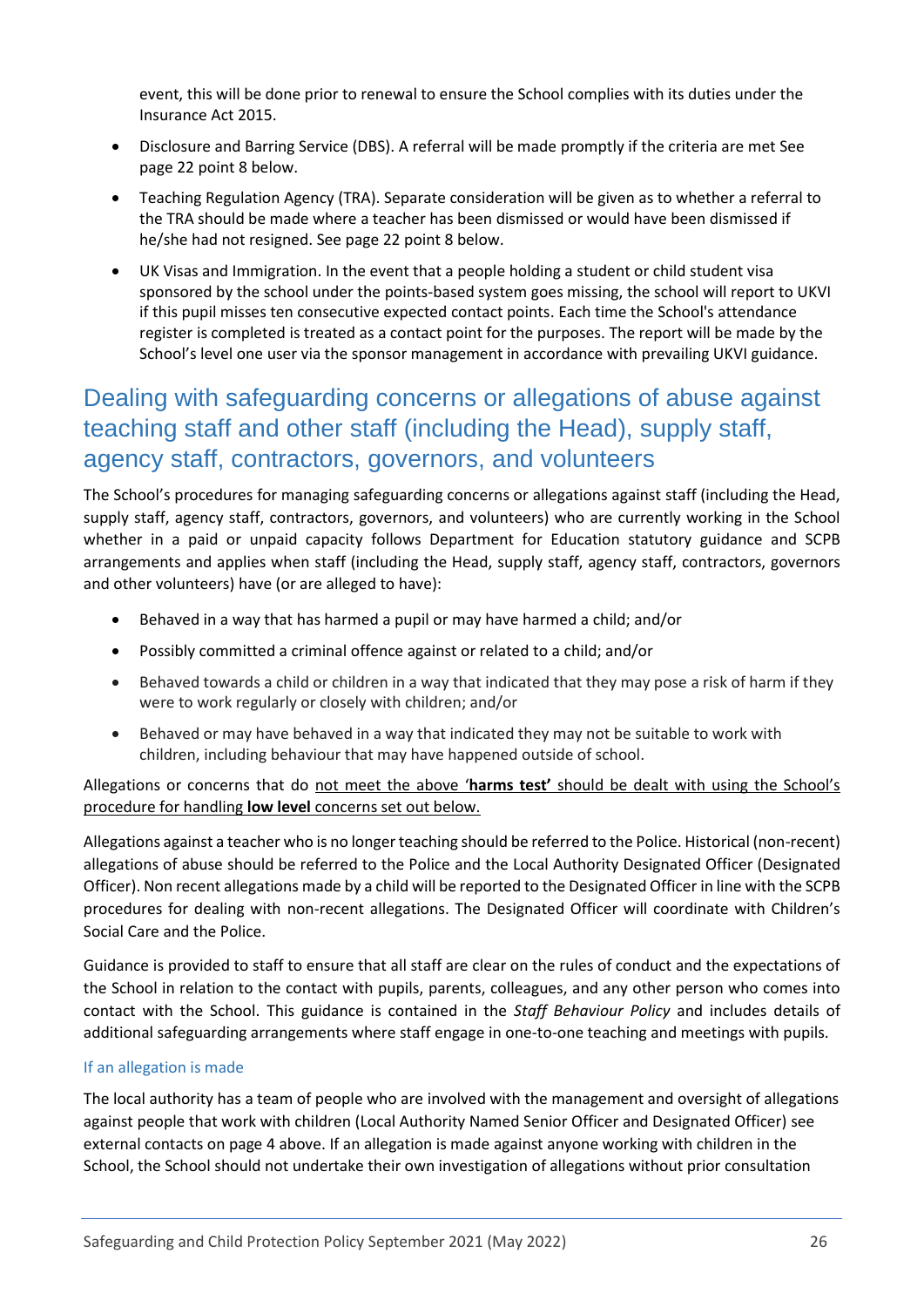with the Local Authority Named Senior Officer or Designated Officer or, in the most serious cases, the Police, so as not to jeopardise statutory investigations. In borderline cases, the School may discuss informally with the Local Authority Named Senior Officer or Designated Officer on a no-names basis.

All allegations should be investigated as a priority to avoid any delay.

- 1. All allegations which appear to meet the above reporting criteria are to be reported straight away to the Head. If the Head is the subject of the allegation or concern, reports should be made to the Chair of Governors. Where the Head is the subject of the allegation or concern, the Head must not be informed of the allegation prior to contact with the Chair of Governors and Designated Officer. Where the Head is unavailable this should be referred to the DSL, unless there are concerns about the DSL, in which case it should be referred to the nominated safeguarding governor.
- 2. An allegation against a Governor should be reported immediately to the Safeguarding Governor. If the Safeguarding Governor is the subject of the allegation, it should be reported to the Head.
- 3. The person taking action is known as the Case Manager. The Case Manager should immediately discuss the allegation with the Local Authority Named Senior Officer who will liaise with the Designated Officer and consider the nature, content and context of the allegation and agree a course of action including any involvement of the Police. (Where the Case Manager deems there to be an immediate risk to children or there is evidence of a possible criminal offence, or it is an emergency situation, the Case Manager should contact Children's Social Care and, as appropriate, the Police immediately). All discussions should be recorded in writing, and any communication with both the individual and the parents of the child(ren) agreed. The Designated Officer should be informed within one working day of all allegations that come to the School's attention and appear to meet the criteria or that are made directly to the Police and/or Children's Social Care. The DSL is responsible for ensuring the child is not at risk.
- 4. Where the Case Manager is concerned about the welfare of other children in the community, or the member of staff's family, they will discuss these concerns with the Designated Officer and make a risk assessment of the situation. It may be necessary for the Designated Officer to make a referral to Children's Social Care.
- 5. When to inform the individual, who is the subject of the allegation, will be considered on a case-bycase basis and with guidance from the Designated Officer, and if appropriate, the Police and / or Children's Social Care. Subject to any objection, the Case Manager will ensure that the individual who is subject off the allegation is informed as soon as possible and given an explanation of the likely course of action. The Case Manager will appoint a named representative to keep the individual informed of the progress of the case and will consider what other support is appropriate for the individual.
- 6. The Case Manager should give careful consideration as to whether the circumstances of the case warrant suspension from contact with children at the School or whether alternative arrangements should be put in place until the allegation is resolved. Suspension should not be an automatic response when an allegation is reported. It should be considered only in cases where there is cause to suspect a child or other children at the School is / are at risk of harm, or the case is so serious that it might be grounds for dismissal. The Case Manager will give due weight to the views of the Designated Officer, Working Together to Safeguard Children and KCSIE when making a decision about suspension. Where the individual is suspended, the Case Manager will ensure they know who their point of contact is in the School and shall provide them with their contact details. The Case Manager will also record the rationale and justification for the suspension, including what alternatives were considered and why they were rejected.
- 7. Where a member of boarding staff is suspended pending an investigation, the Case Manager will consider whether arrangements for alternative accommodation away from children should be made.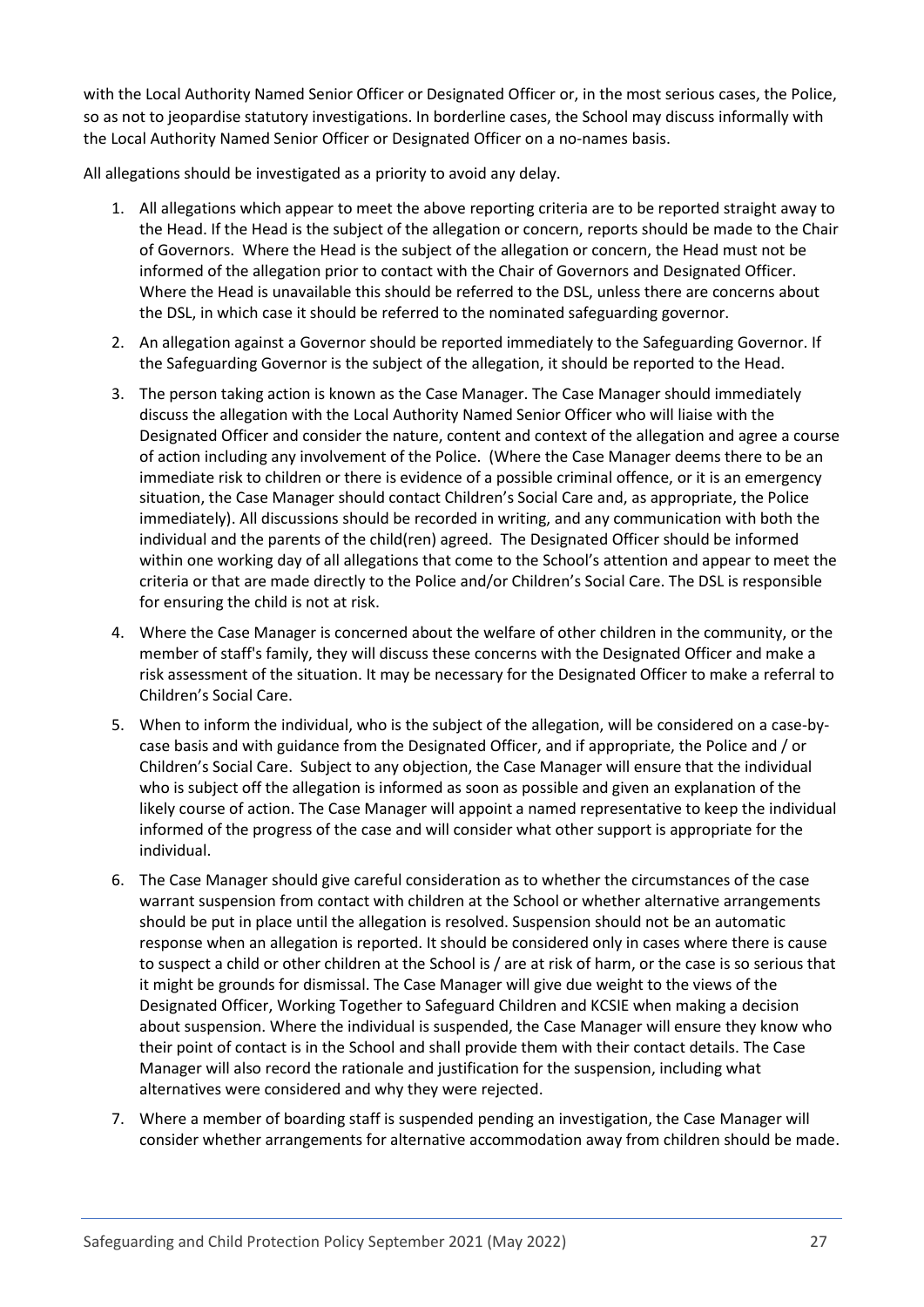- 8. Where further inquiries are required to enable a decision about how to proceed, the Designated Officer and Case Manager should discuss how and by whom the investigation will be undertaken. In straight forward cases the investigation should usually be undertaken by a senior member of staff at the School. Where there is a lack of resource, or the nature or complexity of the allegation/s requires it, an independent investigator may be appointed to undertake the investigation.
- 9. The Case Manager will ensure that parents or carers of the child / children involved will be informed of the allegation as soon as possible and kept informed about progress of the case, subject to any advice from Children Social Care or the Police. Parents and others will be made aware that there are restrictions on publishing information which may lead to the identification of the person who is subject to the allegation/s. The timing and extent of disclosures, and the terms on which they are made, will be dependent upon and subject to the laws on confidence and data protection and the advice of external agencies.
- 10. The Case Manager will monitor the progress of the case to ensure it is dealt with as quickly as possible following a thorough and fair process. Reviews are conducted at fortnightly or monthly intervals, depending on the complexity of the case and the first will take place no later than four weeks after the initial assessment and subsequent review dates will be set at the review meeting.
- 11. The Case Manager will discuss with the Designated Officer whether a referral to the Disclosure and Barring Service or Teaching Regulation Agency should be made where an allegation is substantiated, and the person is dismissed or the School ceases to use their services, or the person resigns or otherwise ceases to provide their services. The School has a legal obligation to report promptly to the Disclosure and Barring Service any person (whether employed, contracted, a volunteer or a student) who has harmed, or poses a risk of harm, to a child, or if there is reason to believe the person has committed one of a number of listed offences, and who has been removed from working (paid or unpaid) in regulated activity, or would have been removed had they not left. Further, or in the alternative, if an investigation leads to the dismissal or resignation prior to dismissal of a member of teaching staff specifically, the School must consider making a referral to the Teaching Regulation Agency and a prohibition order may be appropriate (because that teacher has displayed unacceptable professional conduct, conduct that may bring the profession into disrepute or a conviction at any time for a relevant offence).
- 12. On conclusion of the case, the Case Manager should review the circumstances of the case with the Local Authority Named Senior Officer or Designated Officer to determine whether there are any improvements to be made to the School's safeguarding procedures or practices to help prevent similar events in the future.

The School has a duty of care to its staff, and whilst the welfare of a child is paramount, the School must offer appropriate welfare support to the adult subject to the investigation. The School will make every reasonable effort to maintain confidentiality and guard against unwanted publicity whilst an allegation is being investigated or considered. Information will not ordinarily be shared with other staff or with children or parents who are not directly involved in the investigation. The School is mindful that there may be reporting restrictions preventing the identification of a person who is the subject of such an allegation.

Where initial discussions lead to no further action, the Case Manager and the Designated Officer should record the decision and justification for it and agree on what information should be put in writing to the individual concerned, and by whom.

Allegations found to be malicious will be removed from the individual's personnel records unless the individual gives consent for retention of the information. In all other circumstances a written record will be made of the decision and retained on the individual's personnel file in accordance with *KCSIE* and a copy will only be provided to the individual concerned. Schools have an obligation to preserve records which contain information about allegations of sexual abuse for the duration of the Independent Inquiry into Child Sexual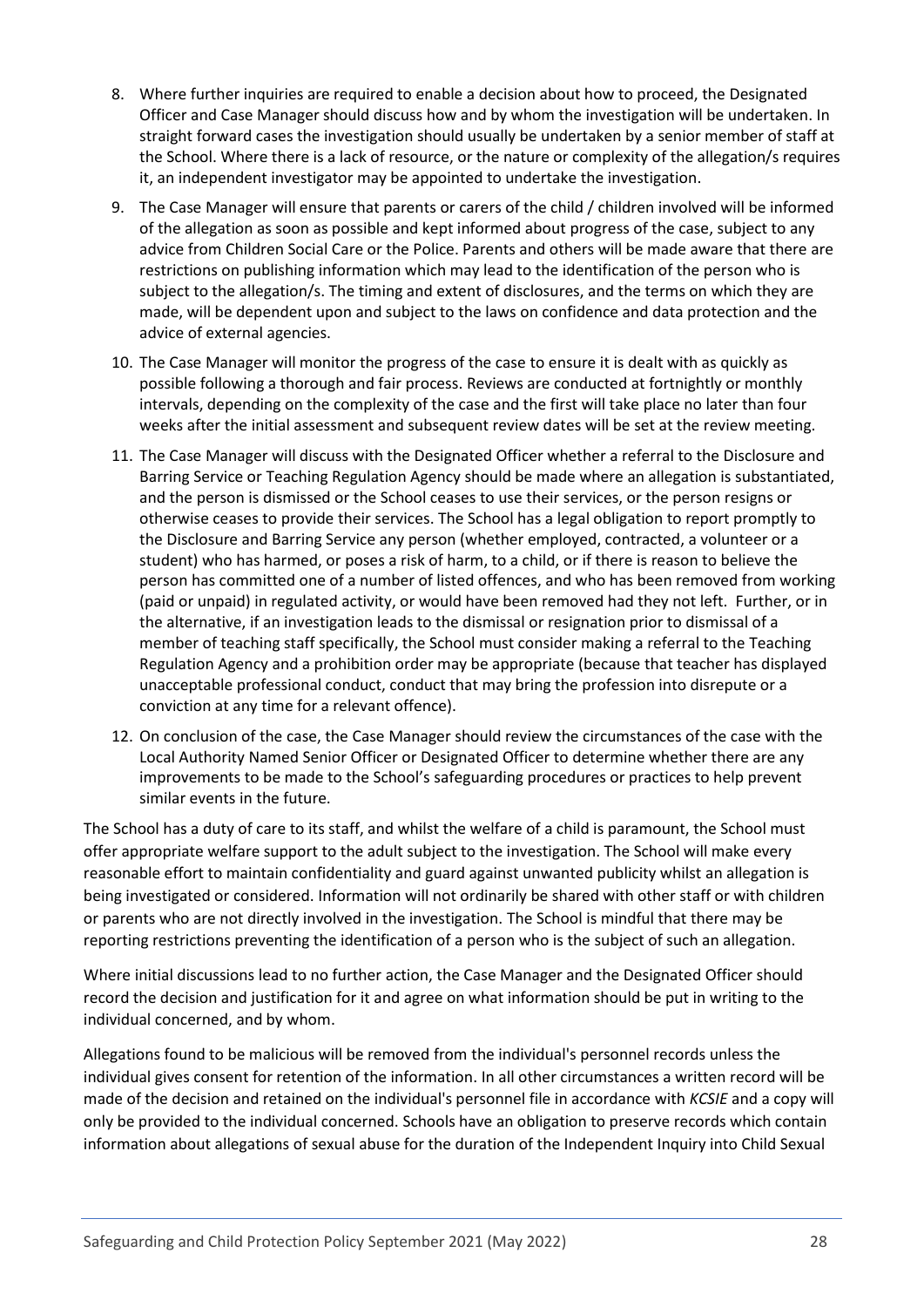Abuse 'IICSA') and in accordance with its guidelines. All other records should be retained until the accused has reached pension age, or for a period of 10 years from the date of the allegation, whichever is longer.

Allegations proven to be false, unsubstantiated, unfounded, or malicious will not be included in employer references. If an allegation is shown to be deliberately invented or malicious, the DSL should consider whether the child and the person who has made the allegation is in need of help or may have been abused by someone else and this is a cry for help. In such circumstances, a referral to Children's Social Care may be appropriate. If a report is shown to be deliberately invented or malicious, the Head will consider whether any disciplinary action is appropriate against a pupil who made it in accordance with the School's Behaviour Management Policy; or whether the Police should be asked to consider if action might be appropriate against the person responsible even if they are not a pupil.

In all cases where there are concerns or allegations of abuse, the School will make a serious incident report to the Charity Commission whenever the Commission's guidelines deem it appropriate to do so and will inform the Boarding School Association (where relevant).

## <span id="page-28-0"></span>Dealing with safeguarding concerns or allegations about supply staff and contracted staff

The School's procedures for managing allegations against staff above also apply to staff not directly employed by the School, for example, supply teachers provided by an employment agency or business ('the agency'). The School will usually take the lead, but agencies should be fully involved and co-operate in any enquiries from the Designated Officer, Police and/or Children's Social Care.

In no circumstances will the School decide to cease to use a supply teacher due to safeguarding allegations, without finding out the facts and liaising with the Designated Officer to determine a suitable outcome. The School will discuss with the agency whether it is appropriate to suspend the supply teacher, or redeploy them to another part of the School, whilst they carry out their investigation.

The School will advise supply teachers being investigated to contact their trade union representative if they have one, or a colleague for support. The allegations management meeting which is often arranged by the Designated Officer should address issues such as information sharing, to ensure that any previous concerns or allegations known to the agency are taken into account by the School during the investigation.

When using an agency, the School should inform the agency of its process for managing allegations but also take account of the agency's policies and their duty to refer to the DBS as personnel suppliers. This should include inviting the agency's human resource manager or equivalent to meetings and keeping them up to date with information about its policies.

Where the agency dismisses or ceases to use the services of a teacher because of serious misconduct or might have dismissed them or cease to use their services had they not left first, the School must consider whether to refer the case to the Secretary of State (via the Teaching Regulation Agency).

# <span id="page-28-1"></span>Dealing with low level concerns or allegations (i.e. that do not meet the harms test) about teachers and other staff (including the Head), supply staff**,** agency staff, contractors, governors and volunteers

A low-level concern is any concern that an adult working in or on behalf of the School may have acted in a way that:

• is inconsistent with the Staff Behaviour Policy, including inappropriate conduct outside of work; and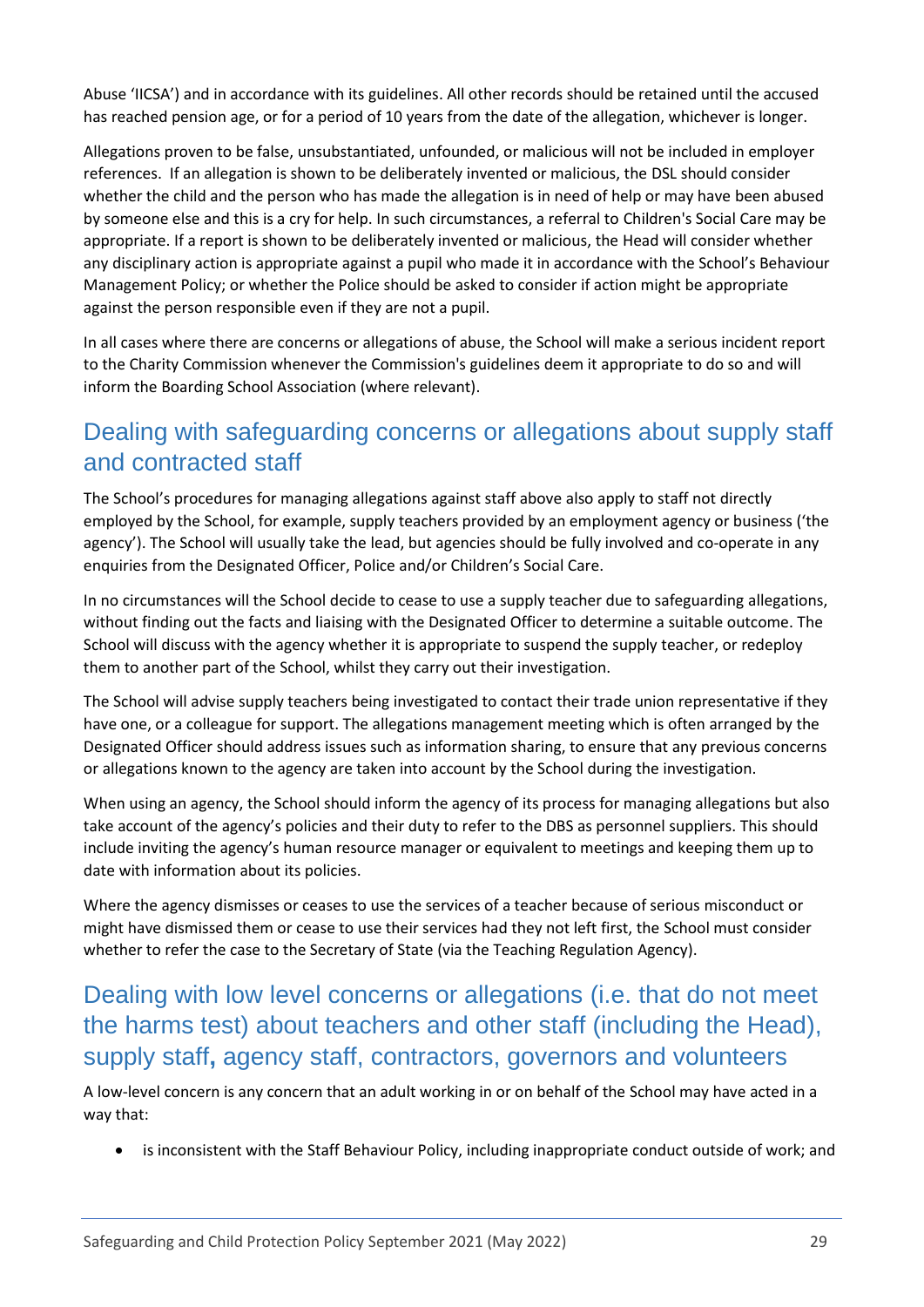• does not meet the allegations threshold or is otherwise not considered serious enough to consider a referral to the Designated Officer.

A 'low-level' concern does not mean that it is insignificant. A concern may be a low - level concern, no matter how small, even if it does no more than give a sense of unease or a 'nagging doubt'. Such behaviour can exist on a wide spectrum, from the inadvertent or thoughtless, or behaviour that may look to be inappropriate, but might not be in specific circumstances through to that which is ultimately intended to enable abuse (for example, grooming type behaviours).

The School takes all concerns about safeguarding seriously and recognises that addressing even low - level concerns is important to create and embed a culture of openness, trust, and transparency in which the School's values and expected behaviour of its staff are consist or constantly lived, monitored, and reinforced by all staff.

The School Staff Behaviour Policy can be found in SMC all staff HR staff policies and on the School website. The aim of the Staff Behaviour Policy is to provide clear guidance about the standards of appropriate behaviour and actions of its staff so as to not place pupils all staff at risk of harm or of allegations of harm to a pupil. All staff are expected to comply with the standards contained within the Staff Behaviour Policy at all times.

Staff must share all concerns with the Head without delay so that it can be recorded and dealt with appropriately, sensitively, and proportionately and in a timely manner. If the low - level concern relates to the Head, it should be shared with the Chair of Governors.

Staff are encouraged to self-refer in the event that they have found themselves in a situation which may be misinterpreted, might appear compromising to others, and or on reflection they believe they have behaved in a way that may be considered to fall below the expected professional standard. All concerns will be handled sensitively and will be dealt with appropriately and proportionately.

If a concern is raised by a third party, the Head will collect as much evidence as possible by speaking to the person who has raised the concern (if known), to the individual involved and any witnesses. The concern will be recorded in accordance with this policy, in the usual way.

The School will address unprofessional behaviour at an early stage and will support the individual to correct it.

All low-level concerns will be recorded in writing by the Head. The record will include details of the concern, the context within which the concern arose, and details of the action taken. The name of the reporting individual should also be included, unless they have asked to remain anonymous, which will be respected as far as reasonably possible. The records will be kept confidential, will be held securely and in compliance with the Data Protection Act 2018 and the UK GDPR at all times. The information will be retained for 10 years, or until the individual has left employment, whichever is longer.

Low - level concerns will not be included in references unless they relate to issues which would normally be disclosed, for example misconduct or poor performance.

The School will also reflect on reported concerns in order to identify any patterns of concerning, problematic or inappropriate behaviour which may indicate an unacceptable culture, or any weaknesses in the School safeguarding system which may require additional training or modified policies. Where a pattern is identified, the School will decide on a course of action, either through its disciplinary procedures, or, where the pattern moved from a concern to meeting the harms threshold, it will follow the above procedure and refer the matter to the Designated Officer.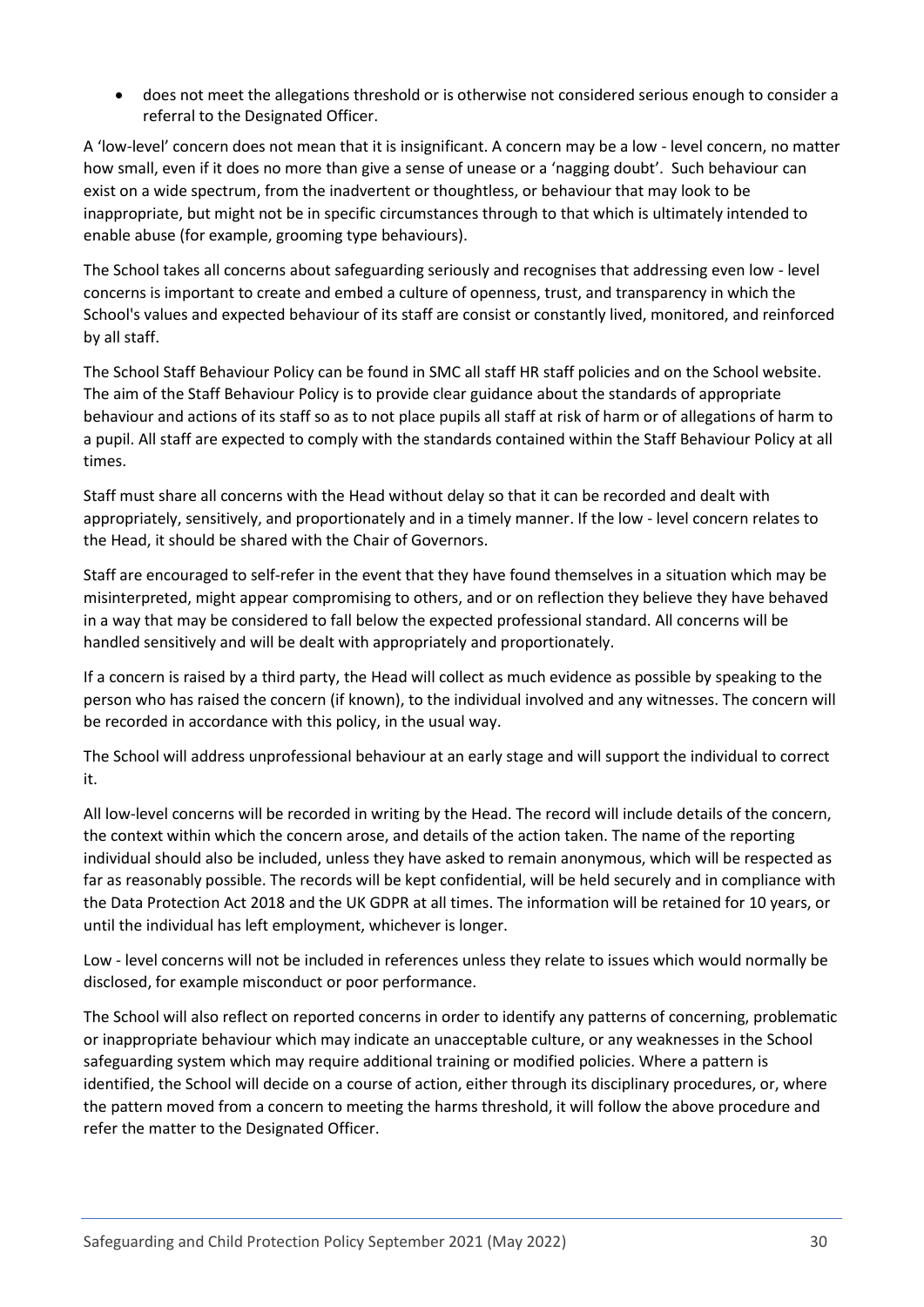Where a low-level concern relates to a person employed by supply agency or a contractor, staff should share that concern with the DSL or DDSL, and / or the Head. The concern will be recorded in accordance with the School's low level concern procedure, and the individual's employers will be notified about the concern, so that any potential patterns of inappropriate behaviour can be identified.

# <span id="page-30-0"></span>Staff Behaviour Policy

The School's *Staff Behaviour Policy* can be found on the School website (policies) and in St Mary's Cloud /All staff/Human Resources (staff policies) tile. The aim of the *Staff Behaviour Policy* is to provide clear guidance about behaviour and actions so as to not place pupils or staff at risk of harm or of an allegation of harm to a pupil.

# <span id="page-30-1"></span>Safer Recruitment

The School is committed to safer recruitment processes to create a culture that safeguards and promotes the welfare of children in the School whilst deterring and preventing people who are unsuitable to work with children from applying or securing employment or volunteering opportunities, within the School.

Members of the teaching and non-teaching staff at the School including part-time staff, temporary and supply staff, and visiting staff, such as musicians and sports coaches are subject to the necessary statutory child protection checks before starting work, for example, right to work checks, additional overseas checks (if necessary), verifying identity, taking up references, checking work history and confirming medical fitness for the role. For most appointments, an enhanced DBS check with 'barred list' information will be appropriate. A DBS certificate will be obtained from the candidate before or as soon as practicable after appointment. Alternatively, if the applicant has subscribed to it and gives permission, the School may undertake an online update check through the DBS Update Service. The School maintains a single central register of appointments for all staff.

Full details of the School's safer recruitment procedures for checking the suitability of staff, Governors and volunteers to work with children and young people is set out in the *School's Recruitment, Selection and Disclosure Policy.* Staff connected to the EYFS and later years provisions are under an ongoing duty to inform the School if their circumstances change which would mean they meet any of the criteria for disqualification under the Childcare Act 2006.

The School's protocols for ensuring that any visiting speakers, whether invited by staff or pupils themselves, are suitable and appropriately supervised is set out in the School's *Visitors' Policy* which can be found on SMC and on the School website*.* 

The School's protocols for managing contractors attending the School site can be found in the Arrangements for Selecting and Managing Contractors Policy which can be found on SMC.

# <span id="page-30-2"></span>Management of Safeguarding

The Junior School DSL is Jo Christian and the Junior School DDSL is Sarah Cliff. The Senior School's DSL is Aodain Clover and the Senior School DDSLs are Claire Elliott and Stephen Seidler. Jo Christian and Aodain Clover are members of the School's SLT. This ensures there is always the required cover for the role.

The DSLs and DDSLs' contact details can be found on th[e Contacts](#page-6-0) page at the start of this policy.

The DSL's role is to take lead responsibility for safeguarding and child protection matters (including online safety) in their respective Schools. The DSL's responsibility is to maintain an overview of safeguarding within the School, to open channels of communication with local statutory agencies, refer incidents to third parties (including Children's Social Care, the DBS, Channel and the Police) where appropriate, to support staff in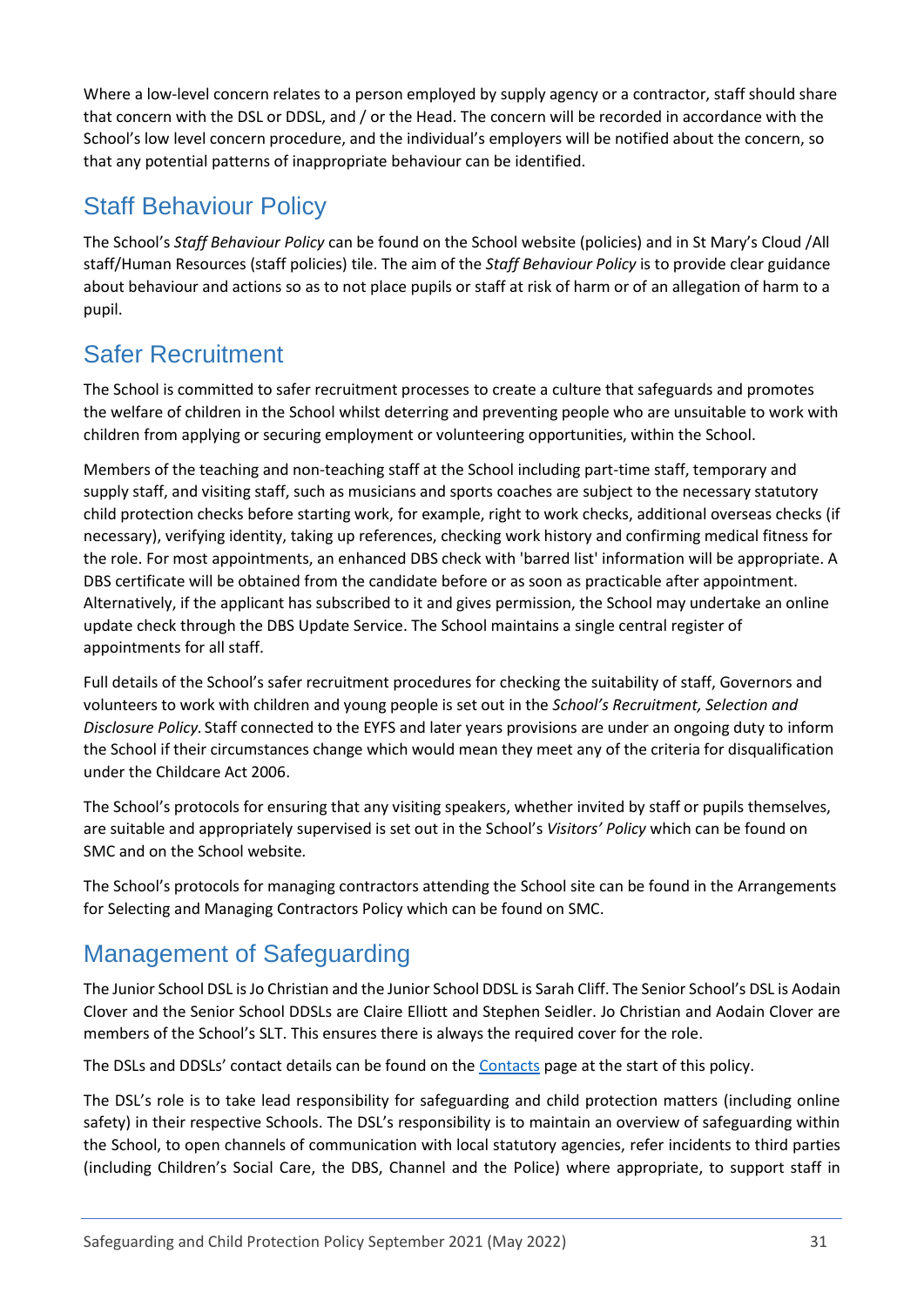carrying out their safeguarding duties and to monitor the effectiveness of the School's policies and procedures in practice. The DSLs works with the governors to review and update the School's safeguarding policy.

Where a pupil leaves the School, for in-year transfers, the DSL will also ensure their child protection file is transferred to the new school (separately from the main pupil file) as soon as possible and within five days for an in-year transfer or within the first five days of the start of a new term. The DSL will ensure secure transit and obtain confirmation of receipt. in addition to the child protection file, the DSL should also consider if it would be appropriate to share any additional information with the new school in advance of a child leaving to help and put in place the right support guard this child and thrive in the school.

The DSLs regularly review the School's and their own practices and concerns about welfare and safeguarding matters. This includes the personal and professional duty of all staff to report welfare and safeguarding concerns to the DSL, or in the absence of action, directly to Children's Social Care.

During term time the DSLs or DDSLs will always be available in person during school hours to discuss safeguarding concerns and may be contacted via the number given in the Key contacts section above in relation to any safeguarding concern. Staff are provided with a mobile number for the DSLs and there is a DSL / DDSL rota for out of term time. As staff availability cannot be guaranteed out of school hours, urgent safeguarding matters should be referred directly to Children's Social Care (and copied to the relevant DSL). Staff must not delay in taking action. During such times when the DSL or DDSLs are not available, non-urgent matters may be emailed to the relevant DSL or communicated through the Senior School reception 01223 353253.

The DSL or DDSL should liaise with SCPB and work with other agencies in line with the Working Together to Safeguard Children guidance (see page 11). The NSPCC [When to call the Police](https://www.npcc.police.uk/documents/Children%20and%20Young%20people/When%20to%20call%20the%20police%20guidance%20for%20schools%20and%20colleges.pdf) can assist the DSL / DDSL understand when they should consider calling the Police and what to expect when they do. The DSL/DDSL will also be responsible for liaising with the senior mental health lead and, where available, the Mental Health Support Team, where safeguarding concerns are linked to mental health.

Whilst the Head should ensure that the policies and procedures adopted are understood and followed by all staff, and the governors are responsible for ensuring staff are competent, supported and regularly reviewed in relation to safeguarding, ultimate lead responsibility for safeguarding and child protection remains with the DSLs and this responsibility should not be delegated. The DSLs from each school, together with the Safeguarding Governor, meet three times a year to discuss recent trends and updates. The DSLs at the Junior and Senior School meet with the Safeguarding Governor at least 3 times a year to discuss matters pertaining to safeguarding and any trends.

Full details of the DSL's role can be found at annex C of KCSIE.

## <span id="page-31-0"></span>**Training**

Induction and further training are in line with advice from the SCPB. Additionally, the School will assess the appropriate level and focus for staff training and responsiveness to specific safeguarding concerns. All Governors receive safeguarding training on induction and will also receive safeguarding and child protection updates at least annually. The School has mechanisms in place to assist staff to understand and discharge their role and responsibilities and to ensure that they have the relevant skills and knowledge to safeguard children effectively, including staff meetings, twilight training, INSET and professional development appraisals. The School maintains written records of all staff training.

## <span id="page-31-1"></span>All Staff

All staff (including the Head, temporary staff, and volunteers) will be provided with induction training that includes (and where relevant includes the provision of copies of):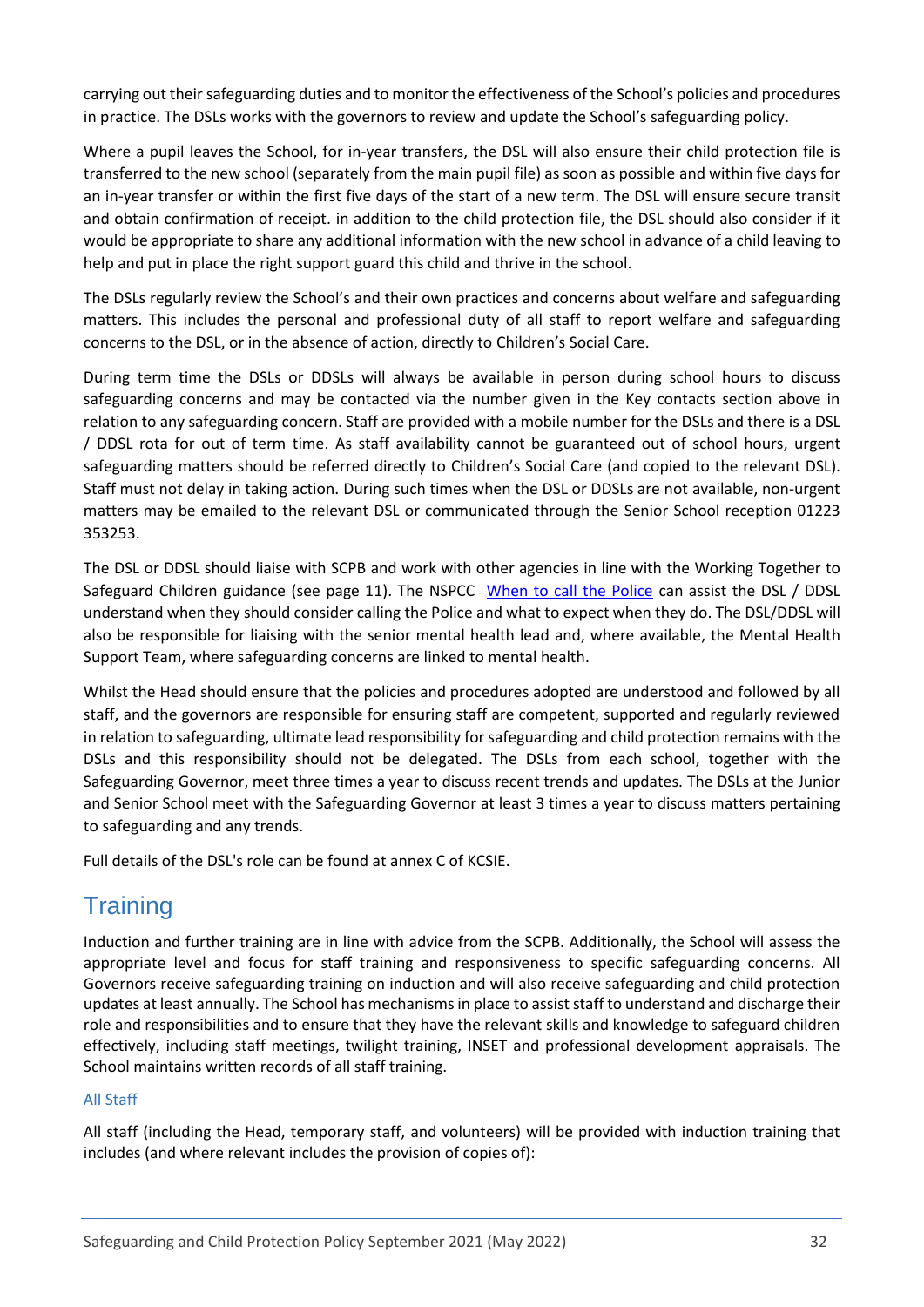- The Safeguarding and Child Protection Policy (including the policy and procedures to deal with peeron-peer abuse)
- The role, identity and contact details of the DSL(s) and DDSLs.
- A copy of Part one and Annex B of *KCSIE.*
- Appropriate Prevent duty training.
- Guidance for Safer Working Practice for Adults who work with Children and Young People in Education Setting February 2022.
- The Behaviour Management Policy (including measures to prevent bullying, including cyberbullying, prejudice - based and discriminatory bullying).
- The Discipline, Exclusions and Required Removal Policy.
- The Staff Behaviour Policy.
- The Whistle Blowing Policy.
- The IT Acceptable Use Policy.
- The On-Line Safety Policy.
- Taking, Storing and Using Images Policy.
- Bring Your own Device to Work Policy.
- Social Media Policy
- The Missing Child and Uncollected Child Policy.

All staff are also required to:

- Read and understand Part one and Annex B of *KCSIE* and confirm that they have done so. Each time Part one of *KCSIE* is updated by the Department for Education, staff will be updated on the changes.
- Receive training in safeguarding and child protection regularly, in line with advice from the SCPB. Training will include online safety and harmful sexual behaviours (including peer-on peer / child-onchild abuse, sexual violence, and harassment) and guidance on managing a report of peer on peer/child on child harmful sexual behaviour. Additionally, the School will make an assessment of the appropriate level and focus for staff training and responsiveness to specific safeguarding concerns such as radicalisation, child sexual and criminal exploitation, female genital mutilation, cyberbullying, prejudice-based bullying, gangs and mental health. It will also include Prevent awareness training to equip staff to raise concerns appropriately by ensuring all staff have the knowledge and confidence to identify children at risk of being drawn into terrorism; are able to challenge extremist ideas; and know how to refer children and young people for further help.
- Undertake regular informal updates, at least annually, to provide them with relevant skills and knowledge to safeguard children effectively. The School provides these via, INSET, Twilight, emails, bulletins and staff meetings.

## <span id="page-32-0"></span>DSL(s)

The DSLs and DDSLs receive updated child protection training at least every two years to provide them with the knowledge and skills required to carry out the role. The DDSL is trained to the same level as the DSL. This includes local inter-agency working protocols, participation in child protection case conferences, supporting children in need, identifying children at risk of radicalisation, record keeping and promoting a culture of listening to children, training in the SCPB's approach to *Prevent* duties and harmful sexual behaviours. Further details of the required training content for the DSL are set out in Annex C of *KCSIE.*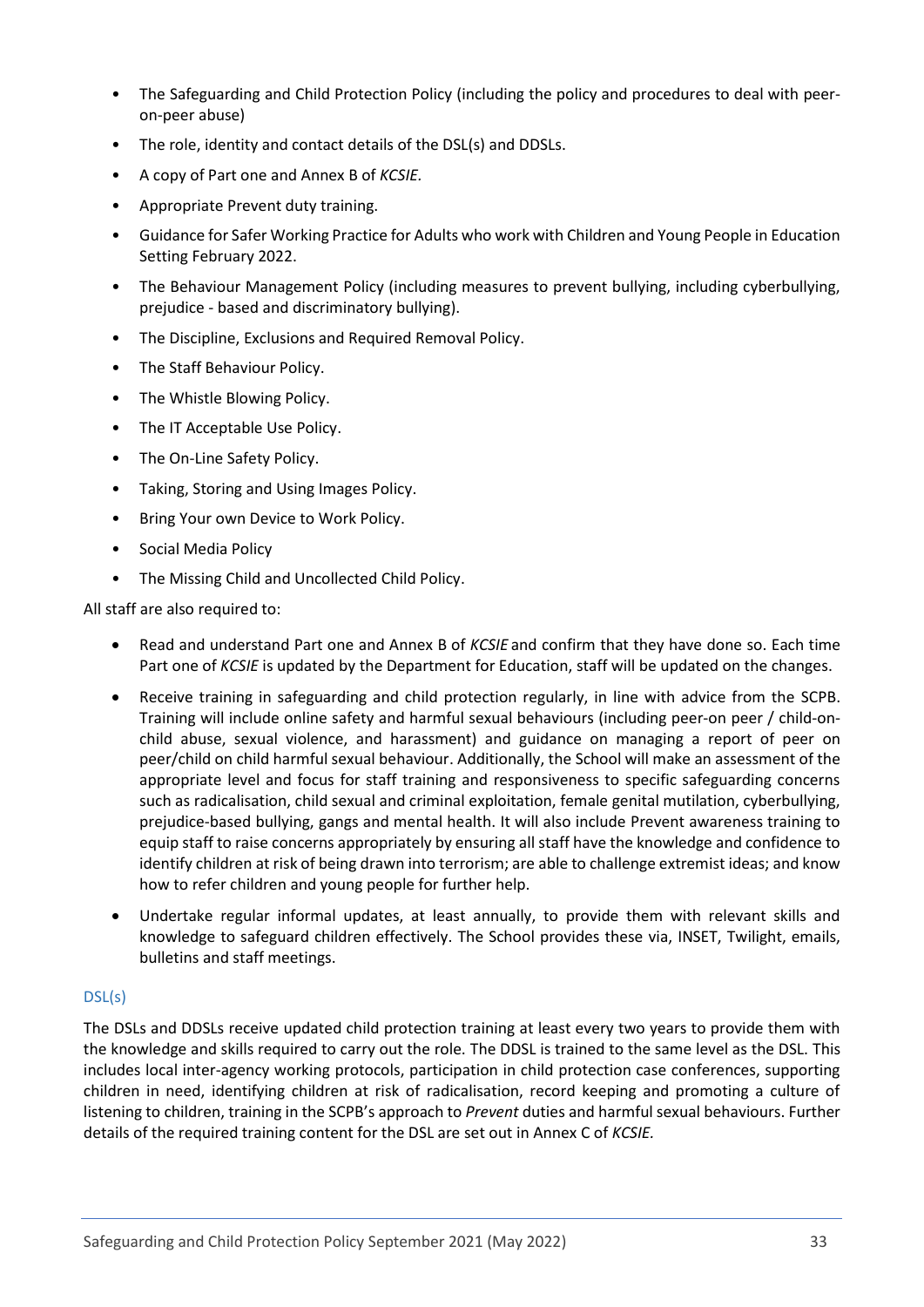In addition to their formal training, the DSLs' and DDSLs' knowledge and skills are updated at least annually to keep up with any developments relevant to their role. In particular, the School will support the DSL in developing their knowledge and skills to understand the views of children including to encourage a culture of listening to children and taking account of their wishes, as well as having an awareness of the difficulties children may face in approaching staff with a disclosure. The DSL at the Senior School is a member of the Cambridgeshire Education Safeguarding Group.

# <span id="page-33-0"></span>Oversight of Safeguarding - including arrangements for reviewing policies and procedures

Jo MacKenzie will be overseeing Safeguarding from April 2022 and will take a lead in relation to responsibility for the safeguarding arrangements in the School. The Safeguarding Governor is a member of the Governance Committee and the Governing Body.

The Governing Body has overall responsibility for matters which are the subject of this policy including:

- legal responsibility to ensure that arrangements are made to safeguard and promote the welfare of pupils at the School, having regard to relevant guidance issued by the Secretary of State; and
- strategic leadership responsibility for the School safeguarding arrangements; and
- specific responsibilities to facilitate a whole school approach to safeguarding, set out in more detail in Part 2 of KCSIE to include a formal annual review of the School's safeguarding policies and procedures and their implementation and assessing the adequacy of safeguarding arrangements for those who use or hire premises before commencement of arrangement and thereafter at least annually.

A review of the School's child protection policies takes place at least annually, including an update and review of the effectiveness of procedures and their implementation, including lessons learnt. The Board of Governors review this policy and give Board approval. The DSLs reports to the Governance Committee in September to raise any topics of interest and summarise the School's safeguarding practices over the year. The Local Authority safeguarding audit is completed by the DSLs and presented to the Governing Body at the end of the Autumn Term. The DSLs work with the Safeguarding Governor to prepare a report for the Spring Term Governing Body meeting. This includes how the School ensures that this policy is kept up to date; staff training on safeguarding; referral information; issues and themes which may have emerged in the School and how these have been handled; and the contribution the School is making to multi-agency working in individual cases or local discussions on safeguarding matters.

The School draws on the expertise of staff, including the DSLs and DDSLs, in shaping the School's safeguarding arrangements and policies.

If there has been a substantiated allegation against a member of staff, the School will work with the Designated Officer to determine whether there are any improvements to be made to the School's procedures or practice to help prevent similar events in the future.

## <span id="page-33-1"></span>The School's arrangements to fulfil other safeguarding responsibilities.

#### <span id="page-33-2"></span>Teaching children how to keep safe

The Governing Body ensures that the School teaches its pupils about safeguarding, including online, through the curriculum, assemblies and PSHEE to help children to adjust their behaviours, both inside and outside of school, in order to reduce risks and build resilience, including to radicalisation. This includes teaching pupils about the safe use of electronic equipment and the internet, and the risks posed by adults or young people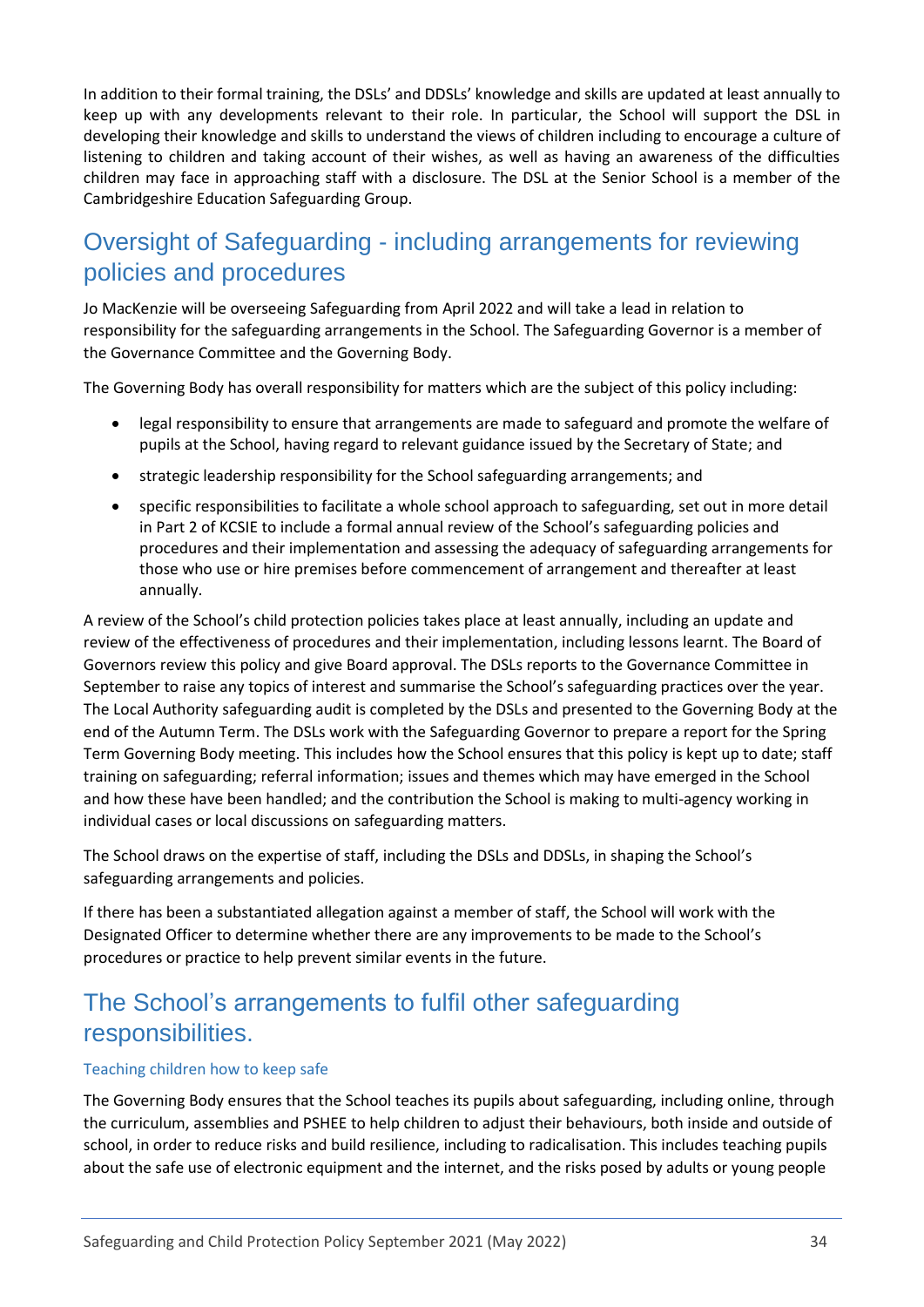who use the internet and social media to bully, groom, abuse or radicalise other people, especially children, young people and vulnerable adults. The School recognises that a 'one size fits all' approach may not be appropriate for all children, and a more personalised or contextualised approach for more vulnerable children, victims of abuse and some SEN/D children might be needed.

Internet safety (including when children are online at home) is an integral part of the School's curriculum and also embedded in PSHEE and Relationships and Sex Education (RSE).

The School has appropriate filters and monitoring systems in place to safeguard children from potentially harmful and inappropriate material online when using the School's IT system. The filtering is based on year group with monitoring at the firewall and on the device to detect violation. Such systems aim to reduce the risk of children being exposed to illegal, inappropriate, and harmful materials online; reduce the risk of children being subjected to harmful online interaction with others; and help manage online behaviour that can increase a child's likelihood of, or causes, harm. The School recognises however that children have unlimited and unrestricted access to the Internet via mobile phone networks (ie 3G, 4G and 5G) which means that children may consensually and / or non-consensually share indecent images, sexually harass their peers via mobile and smart technology, and view and share pornography and other harmful content whilst at school undetected. Further detail of the School's approach to online safety can be found in the *School's On-Line Safety Policy* and *the Pupil Internet and IT Acceptable Use Policy* which also includes detail on the use of mobile technology in school (and accessing 3G, 4G and 5G technology on school premises) and the School's IT arrangements to ensure that children are safe from terrorist and extremist material when accessing the internet through the School's systems. These systems will be reviewed periodically.

Pupils are taught about the importance of wellbeing, emotional, physical, and mental health in order to develop resilience and self-esteem. Parental advice is offered through parent talks and in newsletters. Pupils are taught about harmful sexual behaviours through PSHEE education appropriate to their age and stage. Pupils have several sources of support within the School: Tutors, heads of year, nurses, and the School Counsellors. There is a written procedure for pupils to use if they have a worry or complaint and there is a mentoring programme for Year 7 pupils. Each year group in Boarding will have a link Boarding Prefect who act as a mentor to pupils in that year group.

### <span id="page-34-0"></span>Relationships Education and Relationships and Sex Education (RE/RSE)

Relationships Education and Relationships and Sex Education is compulsory from September 2020. The School will have regard to the DfE's statutory guidance 'Relationships Education, Relationships and Sex Education and Health Education when make arrangements for and teaching relationships education and relationships and sex education.

### <span id="page-34-1"></span>Looked After Children

Where the School welcomes a pupil, who is looked after by the local authority, Claire Elliott will have responsibility for their welfare and progress. The Governing Body ensures that staff have the skills, knowledge and understanding necessary to keep safe any children on roll who are looked after by a local authority and the School ensures that the designated member of staff receives appropriate training in order to carry out their role.

### <span id="page-34-2"></span>Arrangements for visiting speakers

The School has clear protocols for ensuring that any visiting speakers are appropriately supervised and suitable (see *Visitors' Policy*). The School's responsibility to pupils is to ensure that they can critically assess the information they receive from the visiting speaker as to its value to themselves and that the information to be delivered is aligned to the ethos and values of the School and British values.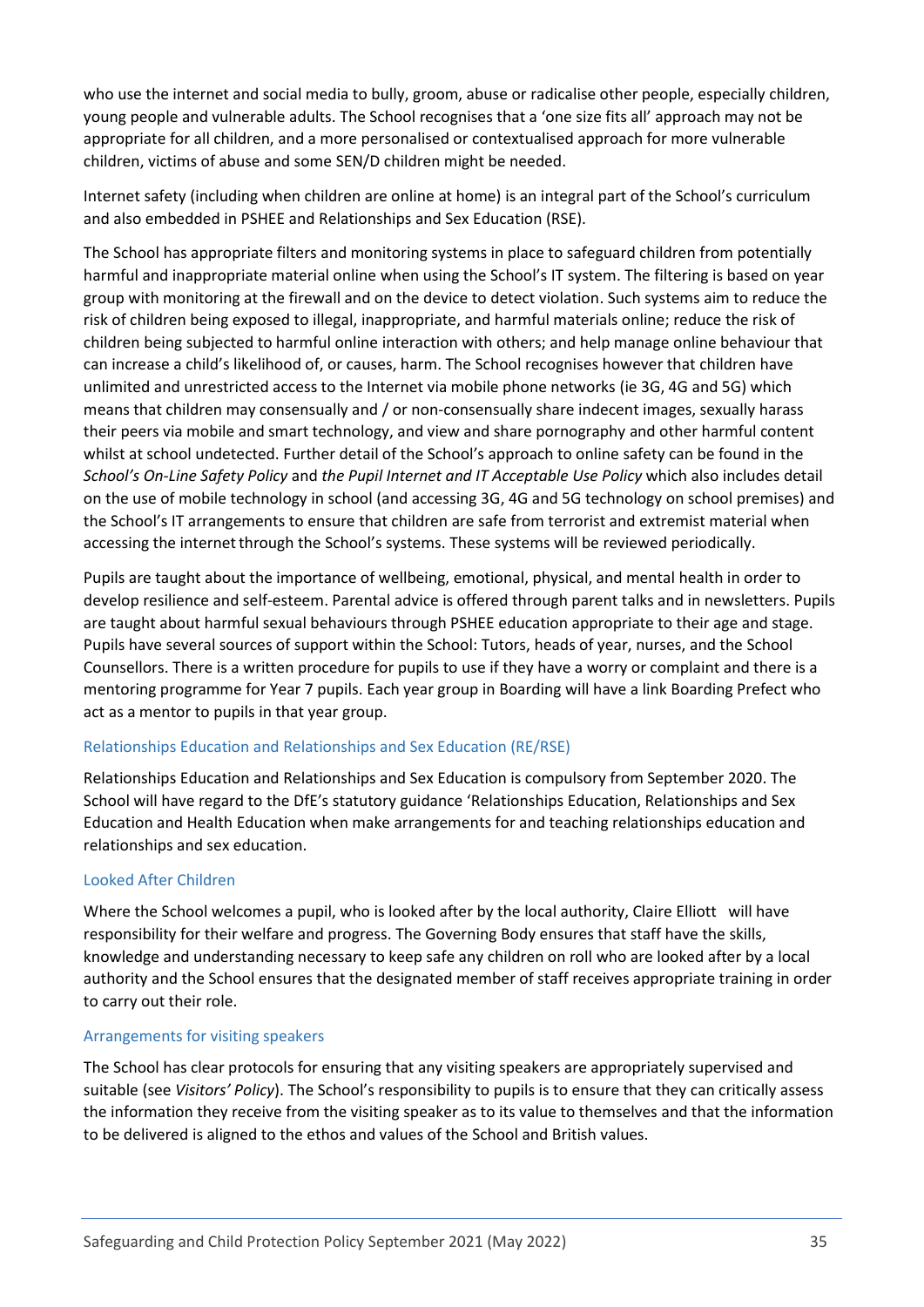The School is required to undertake a risk assessment before agreeing to a visiting speaker being allowed to attend the School. This will consider any vetting requirements considered appropriate in the circumstances and may include a DBS check if relevant.

Visiting speakers will be expected to understand that, where appropriate, their session should actively promote the British values of democracy, the rule of law, individual liberty and mutual respect and tolerance of those with different faiths and beliefs and at no point undermine these. In some cases, the School may request a copy of the visiting speaker's presentation and/or footage in advance of the session being provided.

Whilst on the School site, visiting speakers will be supervised by a school employee<sup>.</sup> On arrival, visiting speakers will be required to show original current identification documents including a photograph such as a passport or photo card driving licence. The School shall also keep a formal register of visiting speakers retained in line with its *Visitors Policy* and *Data Protection Policy*.

# <span id="page-35-0"></span>Early Years' provision safeguarding arrangements

## <span id="page-35-1"></span>Disqualification from working in childcare

Where staff work in, or are involved in the management of, the School's Early Years or provision of care of pupils under the age of eight, the School will take steps to check whether those staff are disqualified under the Childcare Act 2006. This forms part of the School's safer recruitment practices, further details of which can be found in the School's *Recruitment, Selection and Disclosure Policy*.

The School records all checks of staff employed to work in or manage relevant childcare on the Single Central Register. This includes the date disqualification checks were completed.

When a member staff is found to be disqualified or if there is doubt over that issue then, pending resolution, the School will remove them from work from which they are or may be disqualified. Suspension or dismissal will not be an automatic response; the School will consider if there is a scope in principle to redeploy them with other age groups or in other work from which they are not disqualified, subject to assessing the risks and taking advice from the Designated Officer when appropriate.

### <span id="page-35-2"></span>Use of mobile technology (including phones and cameras)

The *Staff Behaviour Policy*, the *IT Acceptable Use Policy* and the *Taking, Storing and Using Images of Children Policy* sets out the guidance for use for staff. Staff who act in breach of these policies may be subject to disciplinary action.

Mobile phone use is prohibited in the EYFS department/building/playground at any time when children are present. This applies whether the mobile phone belongs to the School, staff, volunteers, contractors, peripatetics, pupils, parents, or any other visitor to the School. Staff who work in the EYFS setting must ensure that their phones are switched off and kept out of sight in a securely locked drawer. No

camera, iPad or other type of camera/filming equipment is allowed in the EYFS setting except those that are the property of the School.

The *Pupil Internet and IT Acceptable Use Policy* and the *Taking, Storing and Using Images of Children Policy* sets out the guidance for use for pupils. Pupils are not permitted to bring mobile phones or any mobile device with a camera facility into the EYFS setting.

The School's approach to online safety is set out in the *Online Safety Policy*.

Parents may bring mobile phones onto the premises but may only take photographs during school events for personal use. Parents should be reminded that the publication of such images (including on social network sites) may be unlawful.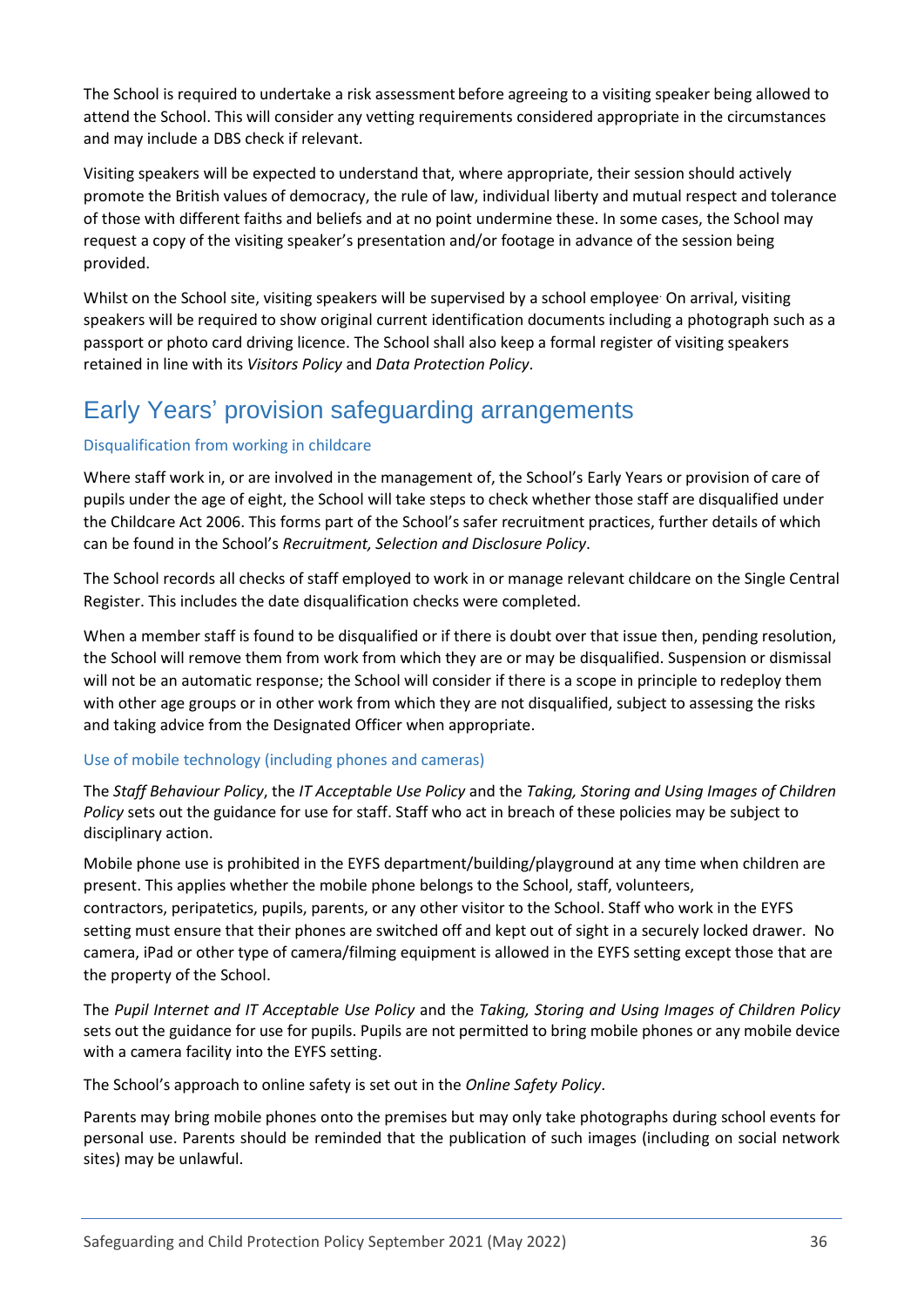Visitors may bring mobile phones onto the premises but may not take photographs or videos under any circumstances. A commercial third party may do so but only with the consent of a senior member of staff and with appropriate supervision.

### <span id="page-36-0"></span>DSL for the EYFS

The DSL in the EYFS setting is Jo Christian and the DDSL is Sarah Cliff (see key contacts).

### <span id="page-36-1"></span>Duty to notify Ofsted

The School will inform Ofsted of any significant event which is likely to affect the suitability of any person who is in regular contact with children on the premises where childcare is provided. For example, where the School is satisfied that a person working in a relevant setting falls within one of the disqualification criteria. Any significant event must be notified to Ofsted as soon as reasonably practicable, but at the latest within 14 days of the date the School became aware (or ought reasonably to have become aware) of it.

The School will notify Ofsted within 14 days of any allegations of serious harm or abuse by any person living, working or looking after children at the premises (whether the allegations relate to harm or abuse committed on the premises or elsewhere).

### <span id="page-36-2"></span>Risk Assessment

Where a concern about a pupil's welfare is identified, the risks to the pupil's welfare will be assessed and appropriate action will be taken to reduce the risks identified. The School's approach to promoting pupil welfare will be systematic and pupil focused.

The Head has overall responsibility for ensuring that matters which affect pupil welfare are adequately risk assessed and for ensuring that the relevant findings are implemented, monitored, and evaluated.

<span id="page-36-3"></span>Day to day responsibility to carry out risk assessments under this policy will be delegated to the DSL who has been trained in carrying out the particular assessment.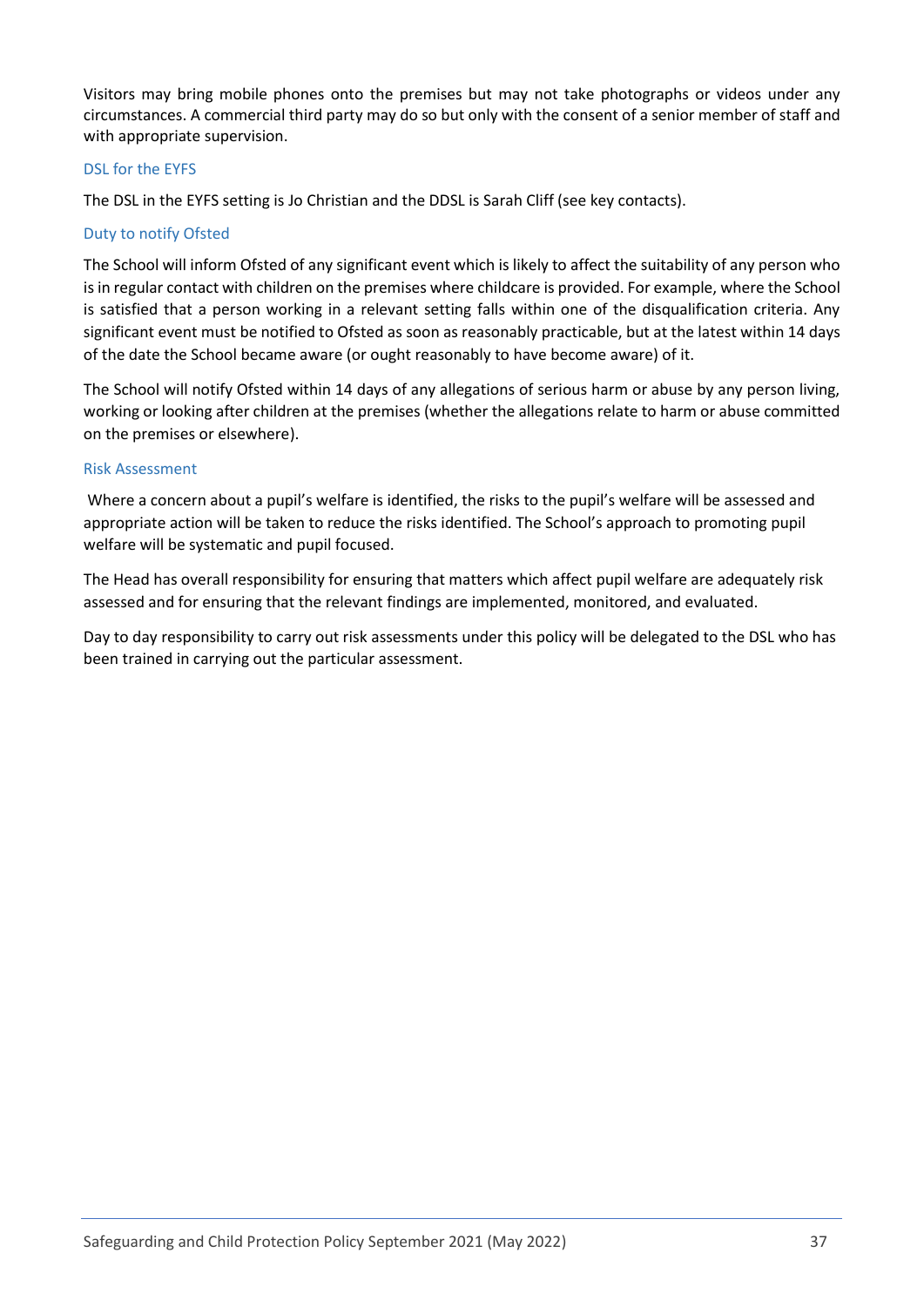# <span id="page-37-0"></span>Appendix 1 – Types and indicators of abuse and specific safeguarding issues

All school staff should be aware that abuse, neglect, and safeguarding issues are rarely standalone events that can be covered by one definition or label. In most cases, multiple issues will overlap with one another and therefore staff should always be vigilant and always raise any concerns with the DSL or DDSL.

All staff should be aware that safeguarding incidents and/or behaviours can be associated with factors outside the School and/or can occur between children outside of these environments. All staff, but especially the DSLs and DDSLs, should consider whether children are at risk of abuse or exploitation in situations outside their families.

All staff should be aware that technology is a significant component in may safeguarding and wellbeing issues and should recognise that children are at risk of abuse online as well as face to face. Children can also abuse their peers online, this can take the form of abusive, harassing, and misogynistic messages, the non-consensual sharing of indecent or abusive images and pornography to those who do not want to receive such content.

**Abuse:** a form of maltreatment of a child. Somebody may abuse or neglect a child by inflicting harm of by failing to act to prevent harm. Children may be abused in a family or institutional or community setting by those known to them, or, more rarely, by others. Abuse can take place wholly online, or technology may be used to facilitate offline abuse. They may be abused by an adult or adults or by another child or children.

**Physical abuse:** a form of abuse which may involve hitting, shaking, throwing, poisoning, burning, or scalding, drowning, suffocating, or otherwise causing physical harm to a child. Physical harm may also be caused when a parent or carer fabricates the symptoms of, or deliberately induces, illness in a child.

**Emotional abuse:** the persistent emotional maltreatment of a child such as to cause severe and adverse effects on the child's emotional development. It may involve conveying to a child that they are worthless or unloved, inadequate, or valued only insofar as they meet the needs of another person. It may include not giving the child opportunities to express their views, deliberately silencing them or 'making fun' of what they say or how they communicate. It may feature age or developmentally inappropriate expectations being imposed on children. These may include interactions that are beyond a child's developmental capability as well as overprotection and limitation of exploration and learning or preventing the child participating in normal social interaction. It may involve seeing or hearing the ill-treatment of another. It may involve serious bullying (including cyberbullying, prejudice -based bullying and discriminatory bullying), causing children frequently to feel frightened or in danger, or the exploitation or corruption of children. Some level of emotional abuse is involved in all types of maltreatment of a child, although it may occur alone.

**Sexual abuse**: involves forcing or enticing a child or young person to take part in sexual activities, not necessarily involving a high level of violence, whether or not the child is aware of what is happening. The activities may involve physical contact, including assault by penetration (for example rape or oral sex) or nonpenetrative acts such as masturbation, kissing, rubbing, and touching outside of clothing. They may also include non-contact activities, such as involving children in looking at, or in the production of, sexual images, watching sexual activities, encouraging children to behave in sexually inappropriate ways, or grooming a child in preparation for abuse (including via the internet). Sexual abuse is not solely perpetrated by adult males. Women can also commit acts of sexual abuse, as can other children. Sexual abuse also includes sexual violence and sexual harassment which can occur between children of any sex. The sexual abuse of children by other children is a specific safeguarding issue (also known as peer-on-peer abuse) and all staff should be aware of it and know how to report it (see above) They can also occur through a group of children sexually assaulting or sexually harassing a single child or group of children. Sexual violence are sexual offences under the Sexual Offences Act 2003, such as rape, sexual assault, and assault by penetration. Schools should be aware that sexual assault covers a very wide range of behaviour so a single act of kissing someone without consent or touching someone's bottom/breasts/genitalia without consent, can still constitute sexual assault.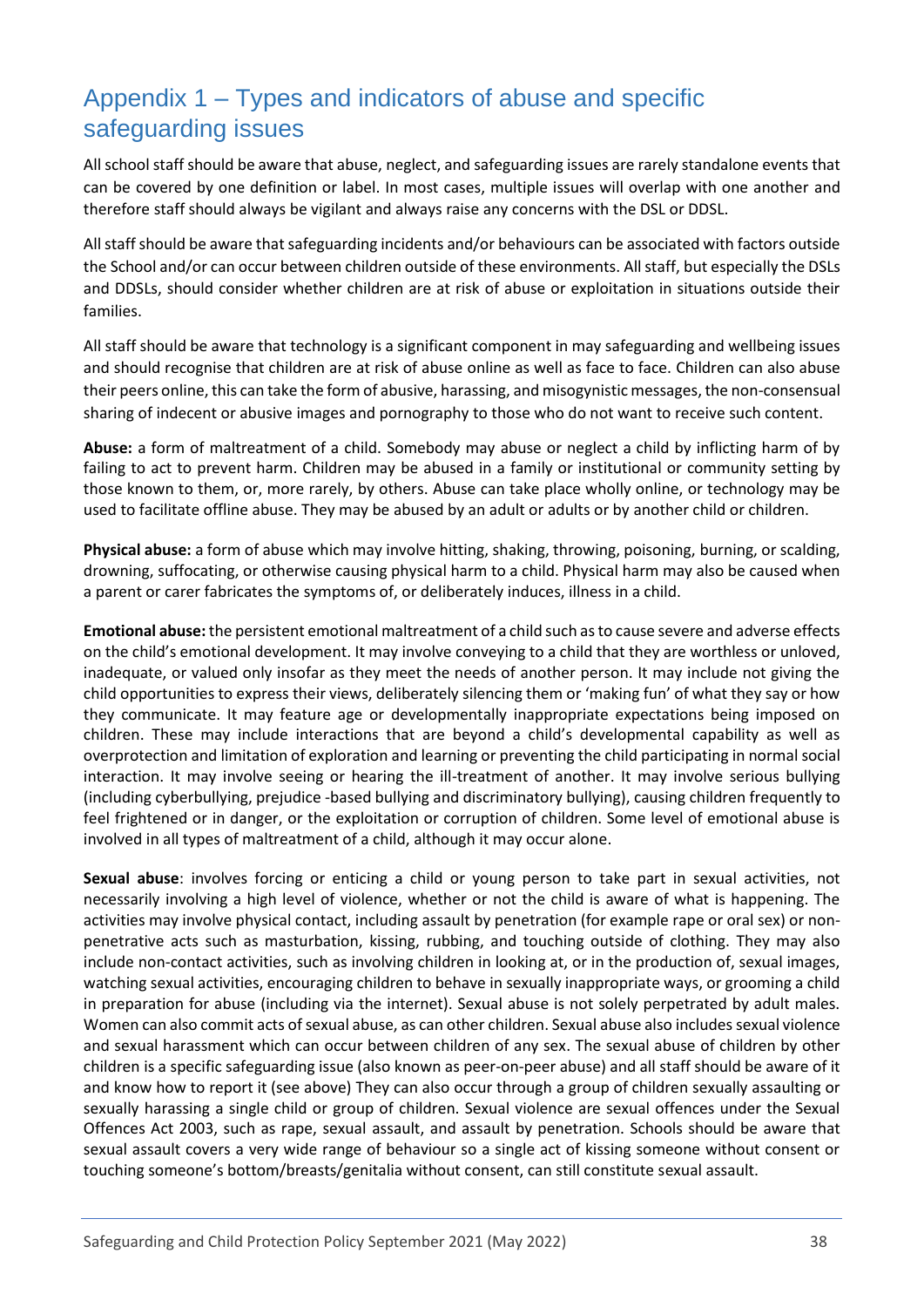**Neglect**: the persistent failure to meet a child's basic physical and/or psychological needs, likely to result in the serious impairment of the child's health or development. Neglect may occur during pregnancy because of maternal substance abuse. Once a child is born, neglect may involve a parent or carer failing to: provide adequate food, clothing, and shelter (including exclusion from home or abandonment); protect a child from physical and emotional harm or danger; ensure adequate supervision (including the use of inadequate caregivers); or ensure access to appropriate medical care or treatment. It may also include neglect of, or unresponsiveness to, a child's basic emotional needs.

### <span id="page-38-0"></span>Indicators of Abuse

The SCPB can provide advice on the signs / indicators of abuse and the DfE advice 'What to do if you're worried a child is being abused (March 2015) provides advice in identifying child abuse. The NSPCC website is also a good source of information and advice.

Possible indicators of abuse include, but are not limited to:

- The pupil says they have been abused or asks a question or makes a comment which gives rise to that inference.
- Poor attendance/persistent lateness.
- Fear parents/carers being contacted.
- Self-harm.
- Continual self-depreciation.
- Detached/ 'don't care' attitude.
- Withdrawn/social isolation.
- Aggressiveness, anger, anxiety, tearfulness.
- Poor personal hygiene.
- Sexually transmitted disease/infection.
- There is no reasonable or consistent explanation for a pupil's injury, the injury is unusual in type or location or there have been a number of injuries and there is a pattern.
- The pupil's behaviour stands out from the group as either being extreme model behaviour or there is a sudden significant change in the pupil's behaviour.
- The pupil asks to drop subjects with a particular teacher and seems reluctant to discuss the reasons.
- The pupil's development is delayed, the pupil loses or gains weight all there is deterioration in the pupil's wellbeing.
- The pupil appears neglected, e.g., dirty, hungry, inadequately clothed.
- The pupil is reluctant to go home or has been openly rejected parents or carers.
- Inappropriate behaviour displayed by other members of staff or any other person working with children e.g., inappropriate comments, one to one attention beyond the requirements of their usual role or responsibilities, or inappropriate sharing of images.

#### <span id="page-38-1"></span>Specific Safeguarding Issues

KCSIE Annex B identifies specific safeguarding issues:

- Child abduction and community safety incidents
- Children and the court system.
- Children missing from education
- Children with family members in prison.
- Child sexual exploitation
- Child criminal exploitation: county lines or other gang activities
- Modern slavery and the national referral mechanism
- Cybercrime Serious Violence
- Domestic abuse
- Homelessness.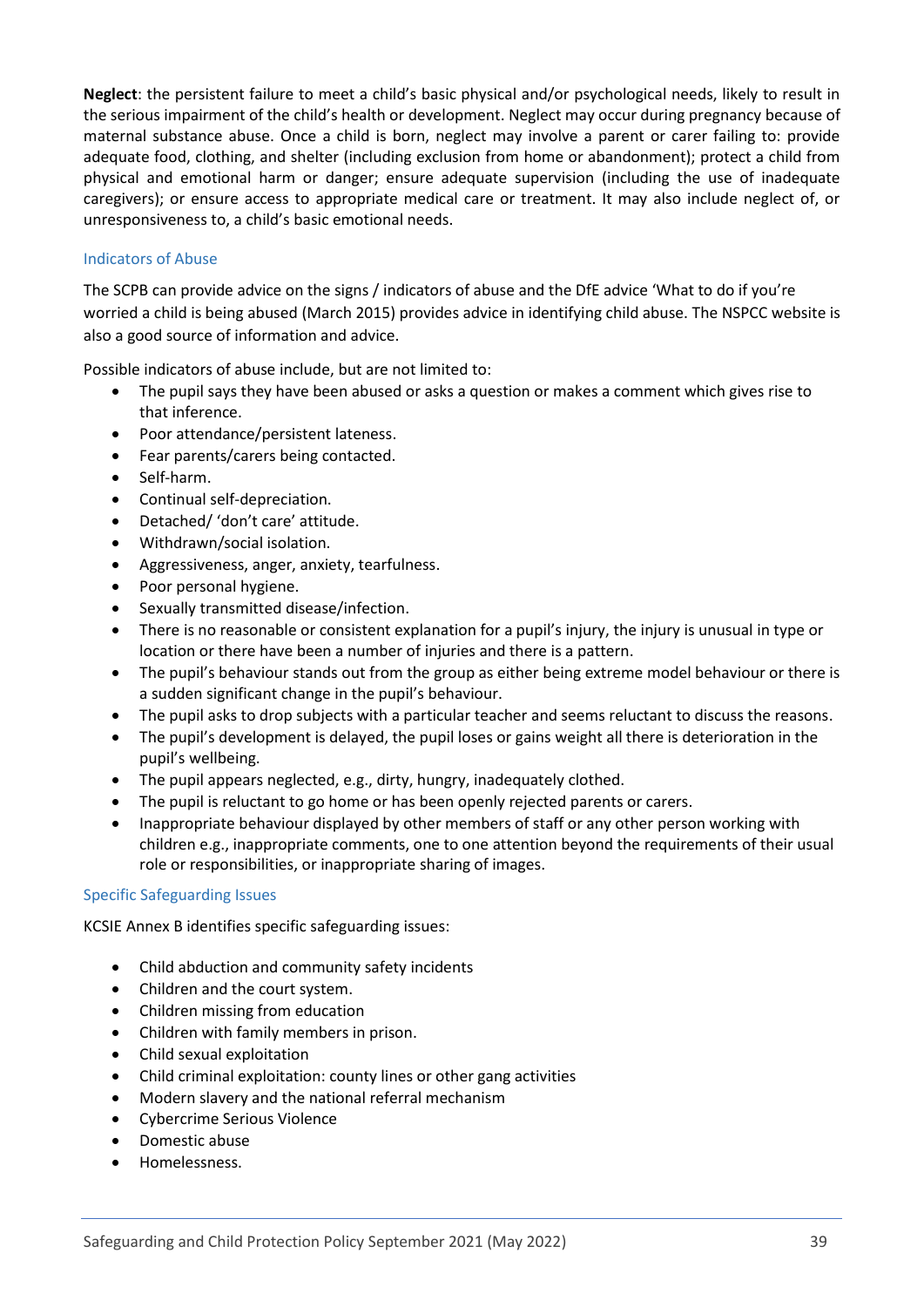- So-called 'honour-based' abuse
- Female Genital Mutilation
- Forced Marriage)
- Preventing radicalisation
- Peer on peer / child on child abuse
- Sexual violence and sexual harassment between children in school and colleges
- Upskirting

Further advice and links to guidance can be found in Annex B and staff should be particularly aware of the safeguarding issues as set out below.

<span id="page-39-0"></span>Children missing from education

See page 19 of this policy.

#### <span id="page-39-1"></span>Child sexual exploitation (CSE)

CSE is a form of child sexual abuse. It occurs where an individual or group takes advantage of an imbalance of power to coerce, manipulate or deceive a child or young person under the age of 18 into sexual activity:

- (a) In exchange for something the victim needs or wants, and/or;
- (b) for the financial advantage or increased status of the perpetrator or facilitator; and/or
- (c) through violence or threat of violence to victims (and their families)

Whist age may be the most obvious factor, this power imbalance can also be due to a range of other factors including gender, sexual identity, cognitive ability, physical strength, status, and access to economic or other resources. The victim may have been sexually exploited even if sexual activity appears consensual. Child sexual exploitation does not always involve physical contact: it can also occur using technology. CSE can affect any child or young person (male or female) under the age of 18 years (including 16- and 17-year olds who can legally consent to have sex) who has been coerced into engaging in sexual activities. It can include both contact (penetrative and non-penetrative acts) and non-sexual activity and may occur without the child or young person's immediate knowledge (e.g through others copying videos or images they have created and posted on social media). Some children may not realise they are being exploited e.g they believe they are in a genuine romantic relationship.

Children can be exploited by adult males and females or other children, who themselves may be experiencing exploitation – where this is the case, it is important that the child perpetrator is also recognised as a victim. It can include children who have been moved (trafficked) for the purposes of exploitation.

CSE can be a one-off occurrence or a series of incidents over time and range from opportunistic to complex organised abuse. It can involve force and/or enticement -based methods of compliance and may, or may not, be accompanied by violence or threats of violence. It may occur alone or may overlap with Child Criminal Exploitation (CCE)(below) and/or county lines (see below), as well as other forms of abuse.

Some of the following signs may be indicators of sexual exploitation:

- Children who appear with unexplained gifts or new possessions.
- Children who associate with other young people involved in exploitation.
- Children who have older boyfriends or girlfriends.
- Children who suffer from sexually transmitted infections, display sexual behaviours beyond expected sexual development or become pregnant.
- Children who suffer from changes in emotional well-being.
- Children who misuse drugs and alcohol.
- Children who go missing for periods of time or regularly come home late.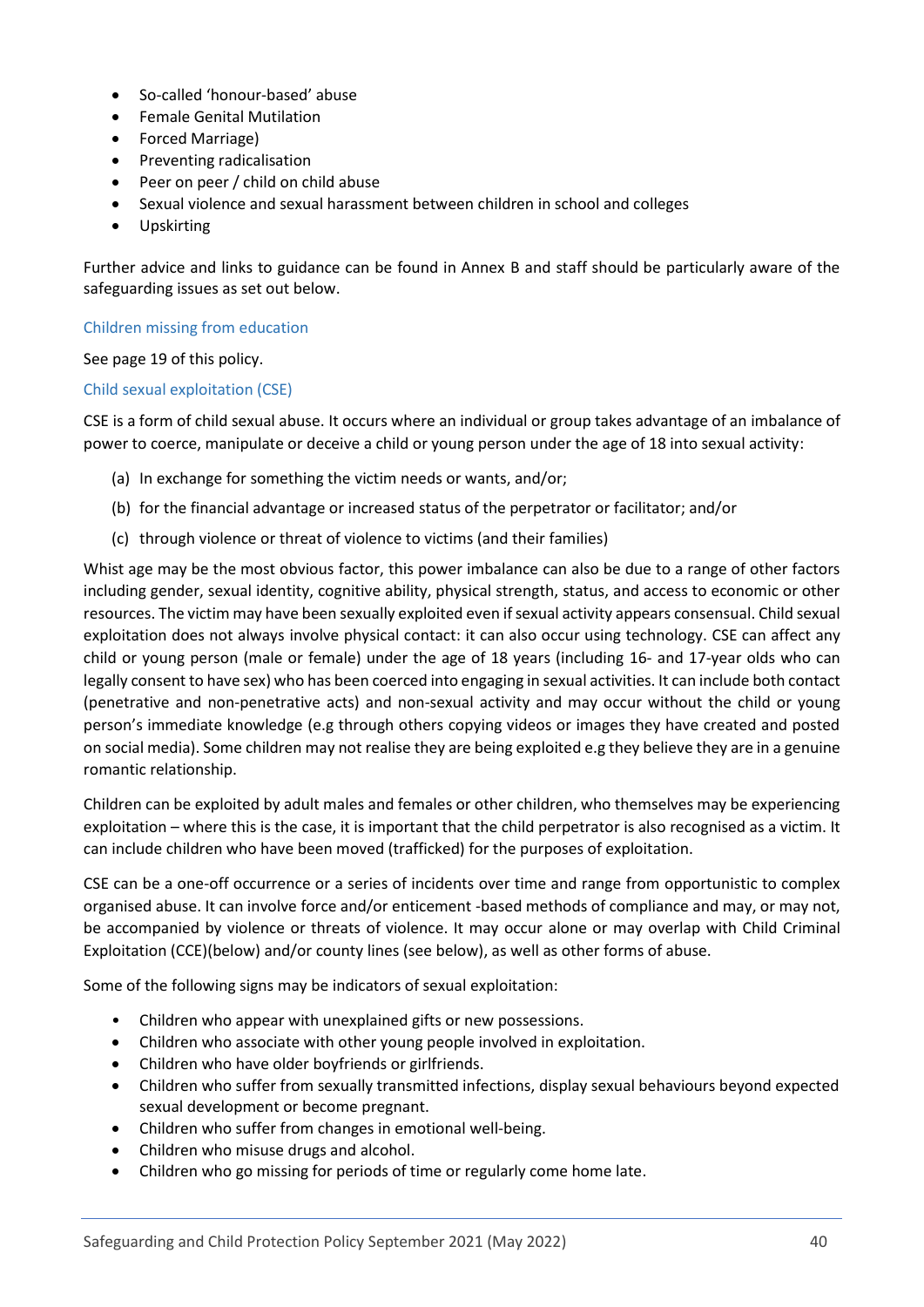• Children who regularly miss school or education or do not take part in education.

The DfE has published guidance entitled [Child Sexual Exploitation: Guide for Practitioners](https://www.gov.uk/government/publications/child-sexual-exploitation-definition-and-guide-for-practitioners)

Reporting CSE: In addition to usual reporting, please refer to the risk assessment on the referral form for Children's Social Care. If there are concerns about particular locations and/or perpetrator/s information can be sent to the CSE team on [CSEteam@cambs.pnn.Police.uk](mailto:CSEteam@cambs.pnn.police.uk)

Child Criminal Exploitation CCE is where an individual or group takes advantage of an imbalance of power to coerce, control, manipulate or deceive a child into any criminal activity (a) in exchange for something the victim needs or wants (for example, money, gifts, or affection), and/or (b) for the financial or other advantage (such as increased status) of the perpetrator or facilitator and/or (c) through violence or the threat of violence. Whilst age may be the most obvious, this power imbalance can also be due to a range of other factors including gender, sexual identity, cognitive ability, physical strength, status, and access to economic or other resources. The victim may have been criminally exploited even if the activity appears consensual. CCE does not always involve physical contact; it can also occur through the use of technology.

CCE can include children being forced to work in cannabis factories, being coerced into moving drugs or money across the country (county lines, see below), forced to shoplift or pickpocket. They can also be forced or manipulated into committing vehicle crime or threatening/committing serious violence to others.

Children can become trapped by this type of exploitation as perpetrators can threaten victims (and their families) with violence or entrap and coerce them into debt. They may be coerced into carrying weapons such as knives or begin to carry a knife for a sense of protection from harm from others. Children can be exploited by adult males or females, as individuals or in groups. They may also be exploited by other children, who themselves may be experiencing exploitation – where this is the case, their vulnerability as victims is not always recognised by adults and professionals (especially when they are older children). It is important in these circumstances that the child perpetrator is also recognised as a victim.

Some of the following can be indicators of CCE:

- children who appear with unexplained gifts, money, or new possessions
- children who associate with other children involved in exploitation
- children who suffer from changes in emotional well-being
- children who misuse drugs and alcohol
- children who go missing for periods of time or regularly come home late
- children who regularly miss school or education or do not take part in education.

The experience of girls who are criminally exploited can be very different to that of boys. The indicators may not be the same, however staff should be aware that girls are at risk of criminal exploitation too. It is also important to note that both boys and girls being criminally exploited may be at higher risk of sexual exploitation.

CCE may occur alone, or may overlap with CSE, and/or county lines, as well as other forms of abuse

#### <span id="page-40-0"></span>County lines

County lines is a term used to describe gangs and organised criminal networks involved in exporting illegal drugs, using dedicated mobile phone lines or other form of "deal line".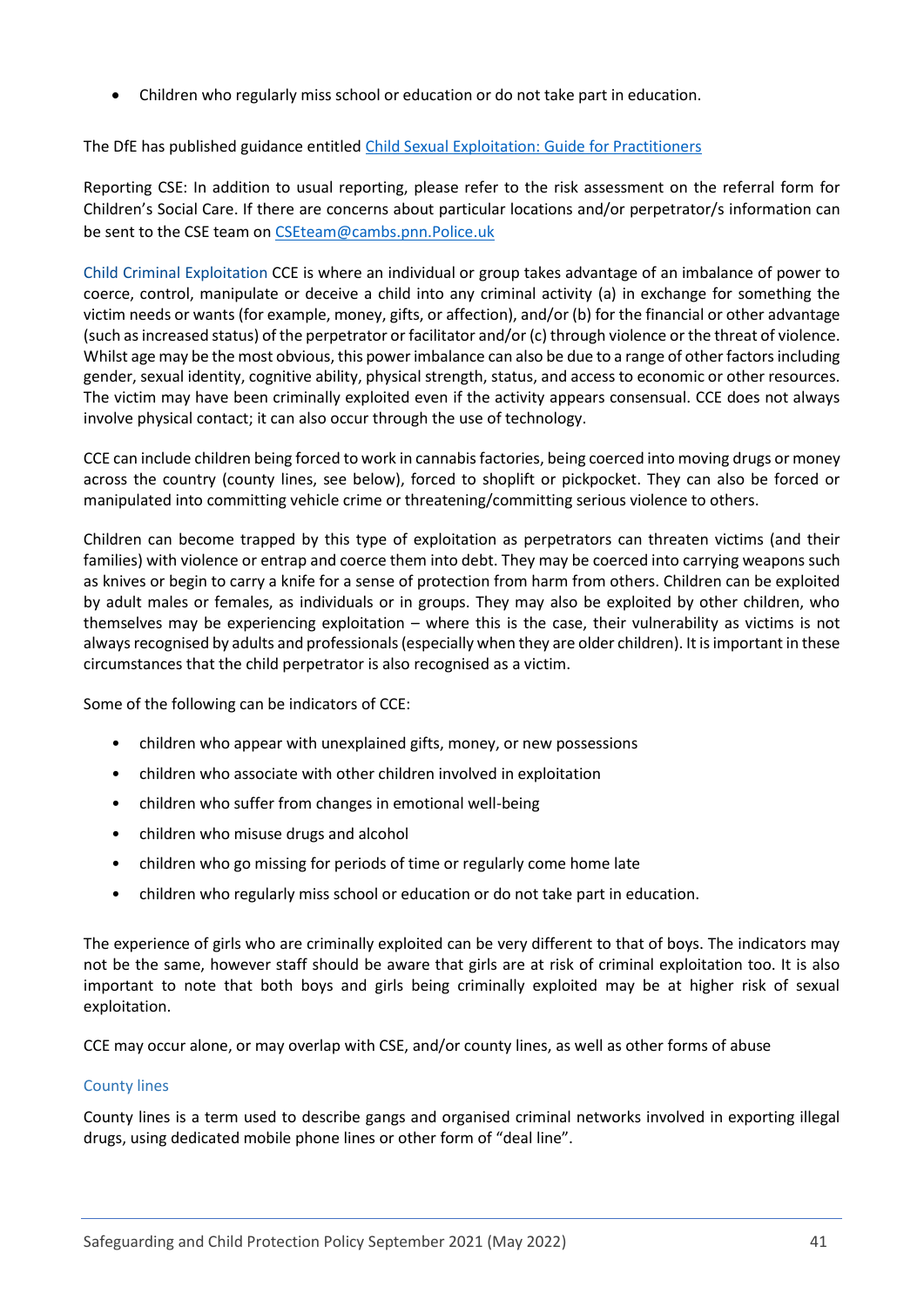This activity can happen locally as well as across the UK - no specified distance of travel is required. Children and vulnerable adults are exploited to sell drugs and move and store drugs and money. Offenders will often use coercion, intimidation, violence (including sexual violence) and weapons to ensure compliance of victims. Children can be targeted and recruited into county lines in a number of locations including schools (mainstream and special), further and higher educational institutions, pupil referral units, children's homes and care homes. Children are increasingly being targeted and recruited online using social media. Children can easily become trapped by this type of exploitation as county lines gangs can manufacture drug debts which need to be worked off or threaten serious violence and kidnap towards victims (and their families) if they attempt to leave the county lines network.

A number of the ways of identifying indicators for CSE and CCE as detailed above may be applicable to where children are involved in county lines. Some additional specific indicators that may be present where a child is criminally exploited through involvement in county lines are children:

- who go missing and are subsequently found in areas away from their home;
- who have been the victim or perpetrator of serious violence (e.g. knife crime);
- are involved in receiving requests for drugs via a phone line, moving drugs, handing over and collecting money for drugs;
- are exposed to techniques such as 'plugging', where drugs are concealed internally to avoid detection;
- are found in accommodation that they have no connection with, often called a 'trap house or cuckooing' or hotel room where there is drug activity;
- owe a 'debt bond' to their exploiters;
- have their bank accounts used to facilitate drug dealing.

Further information on the signs of a child's involvement in county lines is available in guidance published by the Home Office. [Criminal Exploitation of Children and Vulnerable Adults: County Lines.](https://www.gov.uk/government/publications/criminal-exploitation-of-children-and-vulnerable-adults-county-lines/criminal-exploitation-of-children-and-vulnerable-adults-county-lines)

### <span id="page-41-0"></span>Modern slavery

Modern Slavery encompasses human trafficking and slavery, servitude and forced or compulsory labour. Exploitation can take many forms, including sexual exploitation, forced labour, slavery, servitude, forced criminality and the removal of organs. Further information on the signs that someone may be a victim of modern slavery, the support available to victims and how to refer them to the National Referral Mechanism is available in the statutory guidance ["Modern slavery: how to identify and support victims \(June 2021\)](https://www.gov.uk/government/publications/modern-slavery-how-to-identify-and-support-victims)

### <span id="page-41-1"></span>Cybercrime

Cybercrime is criminal activity committed using computers and/or the internet. It is broadly categorised as either 'cyber-enabled' (crimes that can happen off-line but are enabled at scale and at speed on-line) or 'cyber dependent' (crimes that can be committed only by using a computer). Cyber-dependent crimes include:

- unauthorised access to computers (illegal 'hacking'), for example accessing a school's computer network to look for test paper answers or change grades awarded;
- denial of Service (Dos or DDoS) attacks or 'booting'. These are attempts to make a computer, network, or website unavailable by overwhelming it with internet traffic from multiple sources; and,
- making, supplying, or obtaining malware (malicious software) such as viruses, spyware, ransomware, botnets, and Remote Access Trojans with the intent to commit further offence, including those above.

Children with particular skill and interest in computing and technology may inadvertently or deliberately stray into cyber-dependent crime.

If there are concerns about a child in this area, the DSL or DDSL, should consider referring into the Cyber Choices programme. This is a nationwide police programme supported by the Home Office and led by the National Crime Agency, working with regional and local policing. It aims to intervene where young people are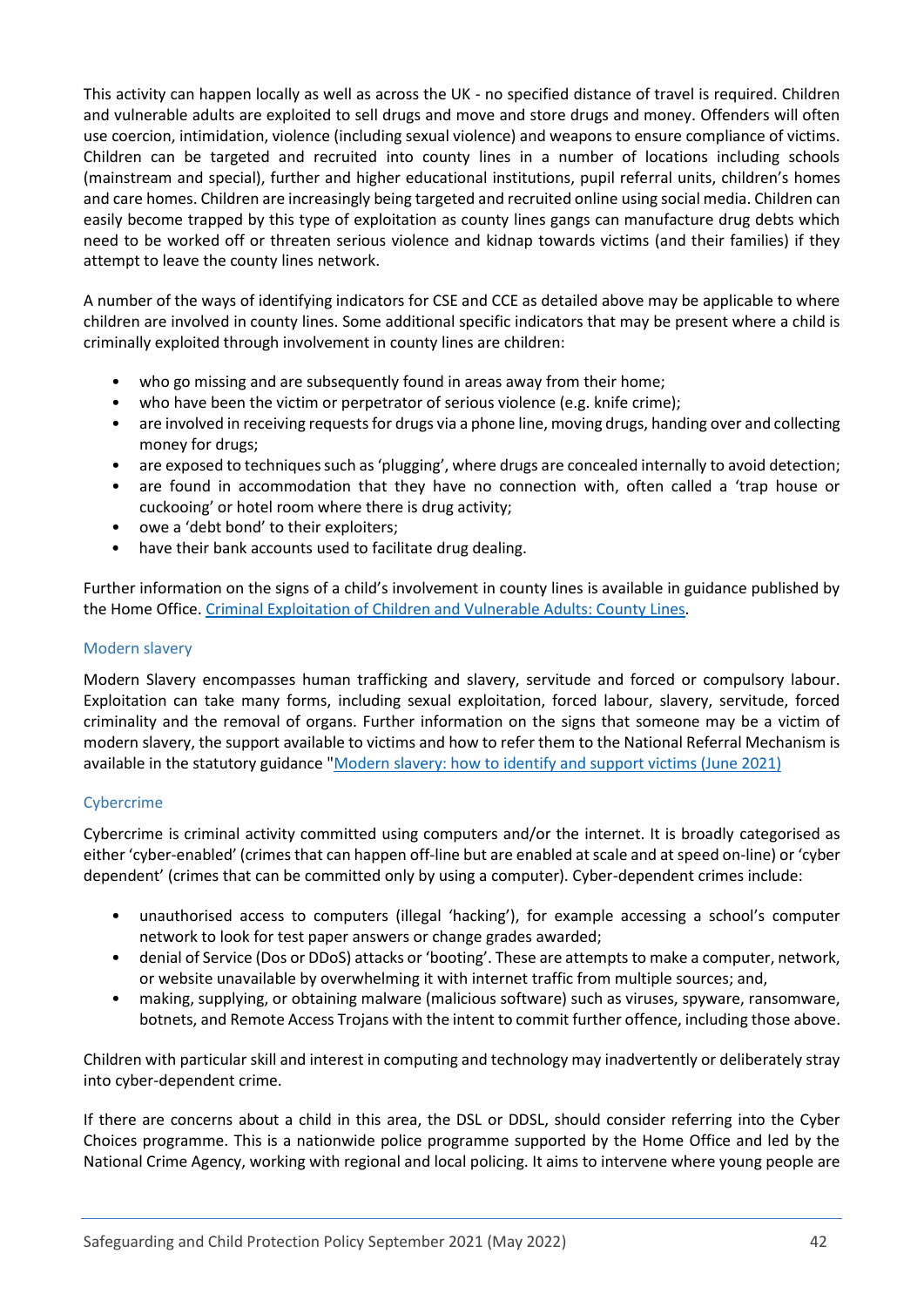at risk of committing, or being drawn into, low level cyber-dependent offences and divert them to a more positive use of their skills and interests. Cyber Choices does not currently cover 'cyber-enabled' crime such as fraud, purchasing of illegal drugs on-line and child sexual abuse and exploitation, nor other areas of concern such as on-line bullying or general on-line safety.

Additional advice can be found at: Cyber Choices, 'NPCC- When to call the Police' and National Cyber Security Centre - NCSC.gov.uk

### <span id="page-42-0"></span>Domestic Abuse

The Domestic Abuse Act 2021 introduces the first ever statutory definition of domestic abuse and recognises the impact of domestic abuse on children, as victims in their own right, if they see, hear, or experience the effects of abuse. The statutory definition of domestic abuse, based on the previous cross-government definition, ensures that different types of relationships are captured, including ex-partners and family members. The definition captures a range of different abusive behaviours, including physical, emotional, and economic abuse and coercive and controlling behaviour. Both the person who is carrying out the behaviour and the person to whom the behaviour is directed towards must be aged 16 or over and they must be "personally connected" (as defined in section 2 of the 2021 Act).

Types of domestic abuse include intimate partner violence, abuse by family members, teenage relationship abuse and child/adolescent to parent violence and abuse.

Anyone can be a victim of domestic abuse, regardless of gender, age, ethnicity, socio- economic status, sexuality or background and domestic abuse can take place inside or outside of the home. The government will issue statutory guidance to provide further information for those working with domestic abuse victims and perpetrators, including the impact on children.

All children can witness and be adversely affected by domestic abuse in the context of their home life where domestic abuse occurs between family members. Experiencing domestic abuse and/or violence can have a serious, long lasting emotional and psychological impact on children. In some cases, a child may blame themselves for the abuse or may have had to leave the family home as a result.

Young people can also experience domestic abuse within their own intimate relationships. This form of peeron-peer abuse is sometimes referred to as 'teenage relationship abuse'. Depending on the age of the young people, this may not be recognised in law under the statutory definition of 'domestic abuse' (if one or both parties are under 16). However, as with any child under 18, where there are concerns about safety or welfare, child safeguarding procedures should be followed and both young victims and young perpetrators should be offered support. The Act's provisions, including the new definition, will be commenced over the coming months.

Exposure to domestic abuse and/or violence can have serious, long lasting emotional and psychological impact on children. The School should be mindful that children can often blame themselves for the abuse or may have had to leave the family home as a result of the abuse. Domestic Abuse may lead to other safeguarding concerns and should therefore be managed under this policy.

Further advice on identifying children who are affected by domestic abuse and how they can be helped can be found in Annex B of KCSIE. This includes details about Operation Encompass which operates in all police forces across England, helping schools and police work together to provide emotional and practical help to children.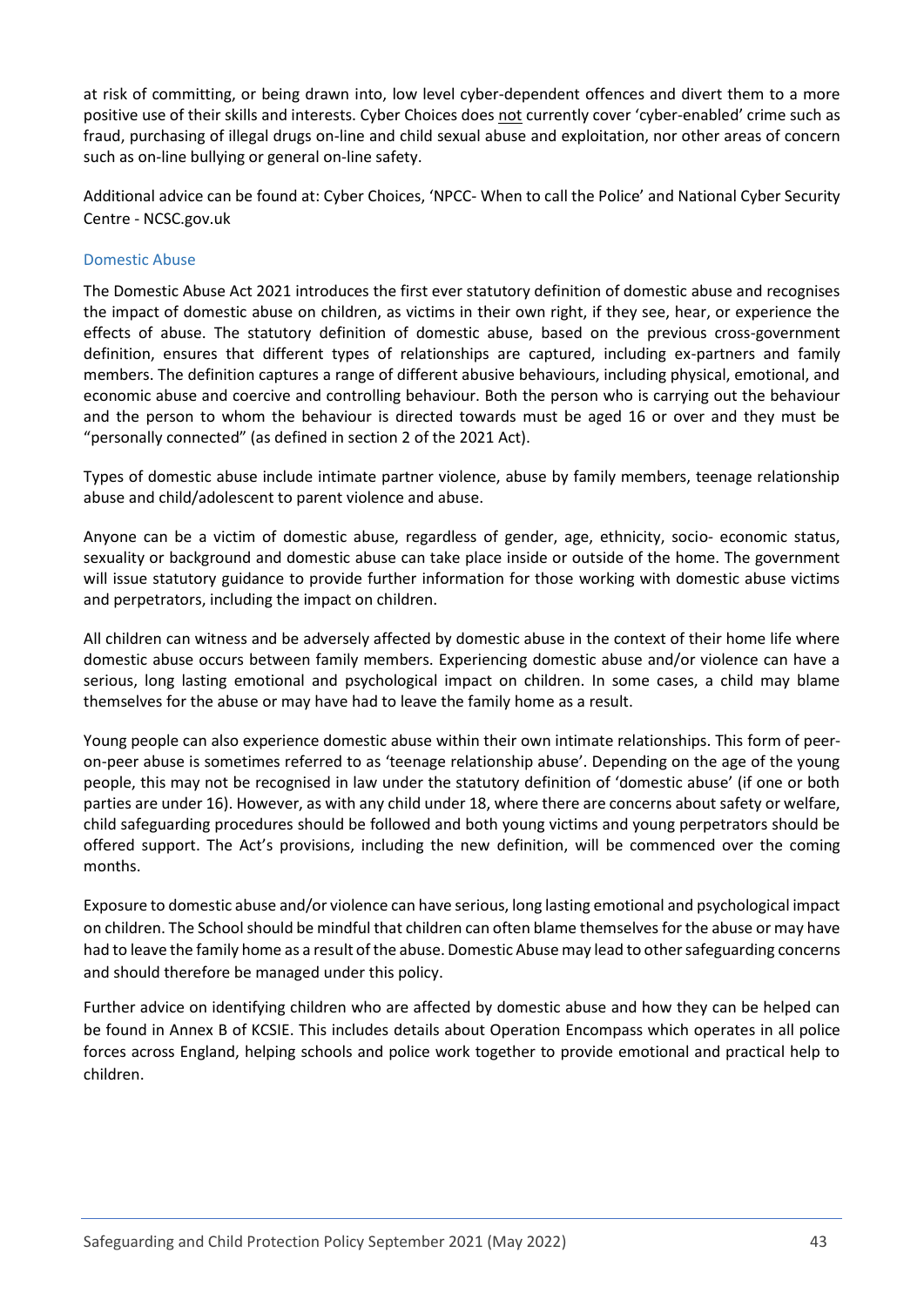### <span id="page-43-0"></span>So called 'honour based' abuse (including FGM)

This encompasses crimes which have been committed to protect or defend the honour of the family and/or the community, including Female Genital Mutilation (FGM), forced marriage, and practices such as breast ironing.

Abuse committed in the context of preserving "honour" often involves a wider network of family or community pressure and can include multiple perpetrators. It is important to be aware of this dynamic and additional risk factors when deciding what form of safeguarding action to take.

- Female genital mutilation (FGM) comprises all procedures involving partial or total removal of the external female genitalia or other injury to the female genital organs.FGM is illegal in the UK. Guidance on the warning signs that FGM may be about to take place, or may have already taken place, can also be found on pages 42-43 of the Multi-agency statutory guidance on FGM. Pages 61-63 focus on the role of schools. To give an example of indications that a girl has already been subjected to FGM:
- A pupil may have difficulty walking, sitting, or standing and may even look uncomfortable.
- A pupil may have frequent urinary, menstrual or stomach problems or spend longer than normal in the bathroom due to difficulties urinating.
- There may be prolonged or repeated absences from school and/or noticeable behaviour changes (e.g. withdrawal or depression) on the pupil's return.
- A pupil is reluctant to undergo medical examination.

## **If staff have a concern that a pupil may be at risk of FGM, they should activate local safeguarding procedures, using existing national and local protocols for multi-agency liaison with Police and Children's Social Care. If in any doubt, staff should speak to the DSL.**

There is a statutory duty on teachers to personally report to the Police where they discover (either through disclosure by the victim or visual evidence) that FGM appears to have been carried out on a girl under 18. Unless the teacher has a good reason not to, they should still consider and discuss any such case with the DSL and involve Children's Social Care as appropriate. The report should be made by calling 101, the single nonemergency number. If the teacher is unsure whether this reporting duty applies, they must refer the matter to the DSL in accordance with this policy. Where a teacher suspects that a pupil is at risk (i.e., where the teacher does not discover that an act of FGM appears to have been carried out, either through disclosure by the victim or visual evidence) or it involves a pupil over 18, teachers should follow the School's local safeguarding procedures. See the Home Office guidance Mandatory reporting of female genital mutilation procedural information (January 2020) for further details about the duty. Guidance published by the Department for Health also provides useful information and support for health professionals which will be taken into account by the School's medical staff. The National FGM Centre has also produced FGM guidance to help schools understand their role in safeguarding girls, engaging parents, and teaching about FGM,

### <span id="page-43-1"></span>Forced marriage

Forcing a person into a marriage is a crime in England and Wales. A forced marriage is one entered into without the full and free consent of one or both parties and where violence, threats or any other form of coercion is used to cause a person to enter into a marriage. Threats can be physical or emotional and psychological. A lack of full and free consent can be where a person does not consent or where they cannot consent (if they have learning disabilities, for example). Nevertheless, some communities use religion and culture as a way to coerce a person into marriage. Schools and colleges can play an important role in safeguarding children from forced marriage. There are a range of potential indicators that a child may be at risk of forced marriage, details of which can be found on pages 13-14 of the Multi-agency guidelines: Handling cases of forced marriage. School staff can also contact the Forced Marriage Unit if they need advice or information: Contact: 020 7008 0151 or email [fmu@fco.gov.uk.](mailto:fmu@fco.gov.uk)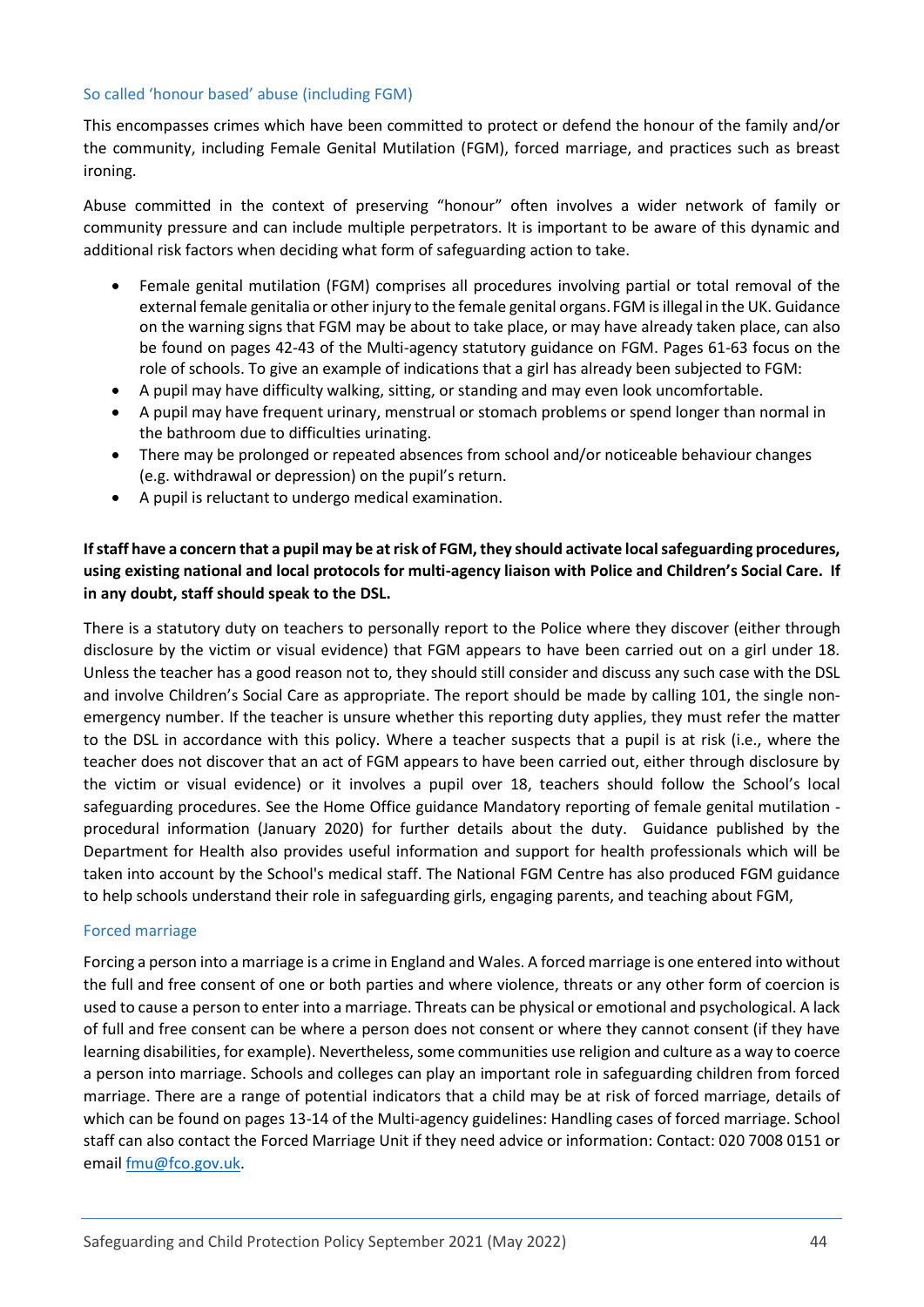#### <span id="page-44-0"></span>Radicalisation

The DSLs are trained Prevent Leads and can offer support and guidance.

Radicalisation refers to the process by which a person comes to support terrorism and forms of extremism. Extremism is vocal or active opposition to fundamental British values, including democracy, the rule of law, individual liberty and mutual respect and tolerance of different faiths and beliefs. It can also call for the death of members of the armed forces, whether in this country or overseas. Terrorism is an action that endangers or causes serious violence to a person/people; causes serious damage to property; or seriously interferes or disrupts an electronic system. The use or threat must be designed to influence the government or to intimidate the public and is made for the purpose of advancing a political, religious, or ideological cause.

The School aims to build pupils' resilience to radicalisation by promoting fundamental British values and enabling them to challenge extremist views.

There is no single way of identifying an individual who is likely to be susceptible to an extremist ideology. It can happen in many different ways and settings. Specific background factors may contribute to vulnerability which are often combined with specific influences such as family, friends or online, and with specific needs for which an extremist or terrorist group may appear to provide an answer. The internet and the use of social media have become major factors in the radicalisation of young people. As with other safeguarding risks, staff should be alert to changes in children's behaviour, which could indicate that they may need help or protection. Staff should use their judgement in identifying children who might be at risk of radicalisation and act proportionately, which may include making a referral to the Channel programme. See the advice on Prevent and Channel and the use of social media for online radicalisation at page 9 of this policy.

#### <span id="page-44-1"></span>Peer on peer / child on child abuse

See page 21 of this policy.

#### <span id="page-44-2"></span>Sexual violence and sexual harassment between children in school

See page 22 of this policy.

#### <span id="page-44-3"></span>Special educational needs and/or disabilities (SEND)

Pupils with SEND or certain health conditions can face additional safeguarding challenges. Pupils with SEND may not outwardly shown signs of abuse and/or may have difficulties in communication about abuse or neglect.

These can include:

- Assumptions that indicators of possible abuse such as behaviour, mood and injury relate to the child's disability without further exploration.
- The potential for children with SEND being disproportionally impacted by behaviours such as bullying, without outwardly showing any signs; and
- communication barriers and difficulties in overcoming these barriers.

Staff will support such pupils in expressing any concerns they may have and will be particularly vigilant to any signs or indicators of abuse, discussing this with the DSL as appropriate.

#### <span id="page-44-4"></span>Lesbian, gay, bi or trans (LGBTQ+)

Children who are LGBTQ+ can be targeted by their peers. In some cases, a pupil who is perceived by their peers to be LGBTQ+ (whether they are or not) can be just as vulnerable as children who identify as LGBTQ+.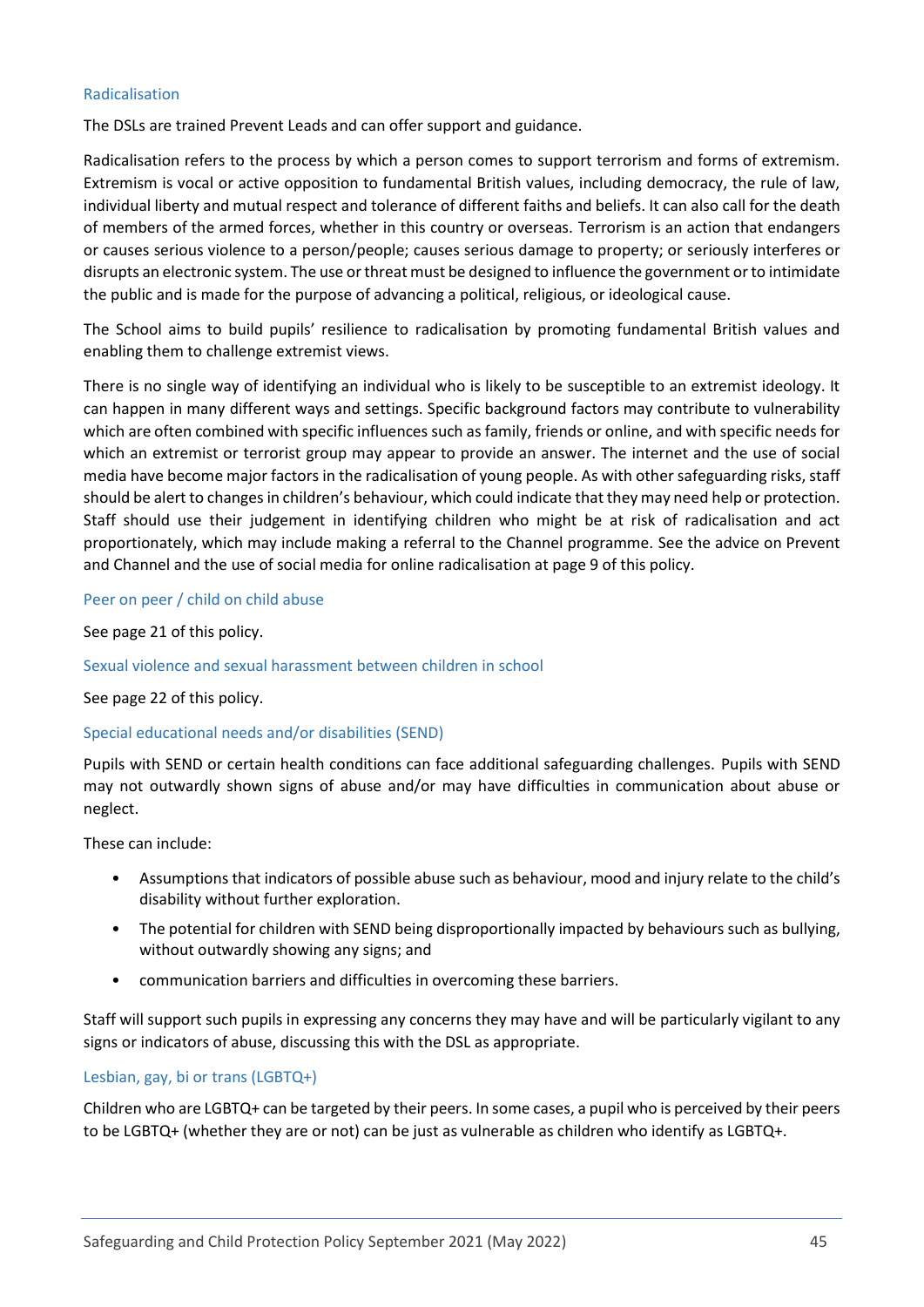#### <span id="page-45-0"></span>Serious Violence

indicators which may signal that children are at risk from, or are involved with serious violent crime may include: increased absence from school, a change in friendships or relationships with older individuals or groups, a significant decline in performance, signs of self-harm or a significant change in wellbeing, or signs of assault or unexplained injuries. Unexplained gifts or new possessions could also indicate that children have been approached by, or are involved with, individuals associated with criminal networks or gangs and may be at risk of criminal exploitation.

All staff should be aware of the associated risks which increase the likelihood of involvement in serious violence (for example, frequent absence from school or permanently excluded from school, experienced child maltreatment or having been involved in offending) and understand the measures in place to manage these.

*Further advice for schools is provided in the Home office's Preventing youth violence and gang involvement and its criminal exploitation of children and vulnerable adults: county lines guidance.* 

#### <span id="page-45-1"></span>Upskirting

Is a criminal offence and typically involves taking a picture under a person's clothing without them knowing, with the intention of viewing their genitals or buttocks to obtain sexual gratification, or cause the victim humiliation, distress, or alarm. Anyone of any sex can be a victim.

#### <span id="page-45-2"></span>Online Safety

It is essential that children are safeguarded from potentially harmful and inappropriate online material. An effective whole school approach to online safety empowers a school to protect and educate pupils and staff in their use of technology and establishes mechanisms to identify, intervene in, and escalate any concerns where appropriate. Children are at risk of abuse online as well as face to face. Abuse may take place via online channels and in daily life.

The breadth of issues classified within online safety is considerable, but can be categorised into four areas of risk:

- Content: being exposed to illegal, inappropriate, or harmful content, for example: pornography, fake news, racism, misogyny, self-harm, suicide, anti-Semitism, radicalisation, and extremism.
- Contact: being subjected to harmful online interaction with other users; for example: peer to peer pressure, commercial advertising and adults posing as children or young adults with the intention to groom or exploit them for sexual, criminal, financial or other purposes.
- Conduct: personal online behaviour that increases the likelihood of, or causes, harm; for example, making, sending, and receiving explicit images (e.g. consensual and non-consensual sharing of nudes and semi-nudes and/or pornography, sharing other explicit images and online bullying; and
- Commerce risks such as online gambling, inappropriate advertising, phishing and or financial scams. If you feel pupils or staff are at risk, please report it to the Anti-Phishing Working Group (https://apwg.org/).

#### <span id="page-45-3"></span>Sharing nudes or Semi-Nudes / Sexting

#### See page 17 of this policy.

The sending or posting of nude or semi-nude images, videos, or live streams online by young people under the age of 18. This could be via social media, gaming platforms, chat apps or forums. It could also involve sharing between devices via services like Apple's AirDrop which works offline. The sharing of nudes and semi-nudes can happen publicly online, in 1:1 messaging or via group chats and closed social media accounts and may include images or footage of more than one child or young person.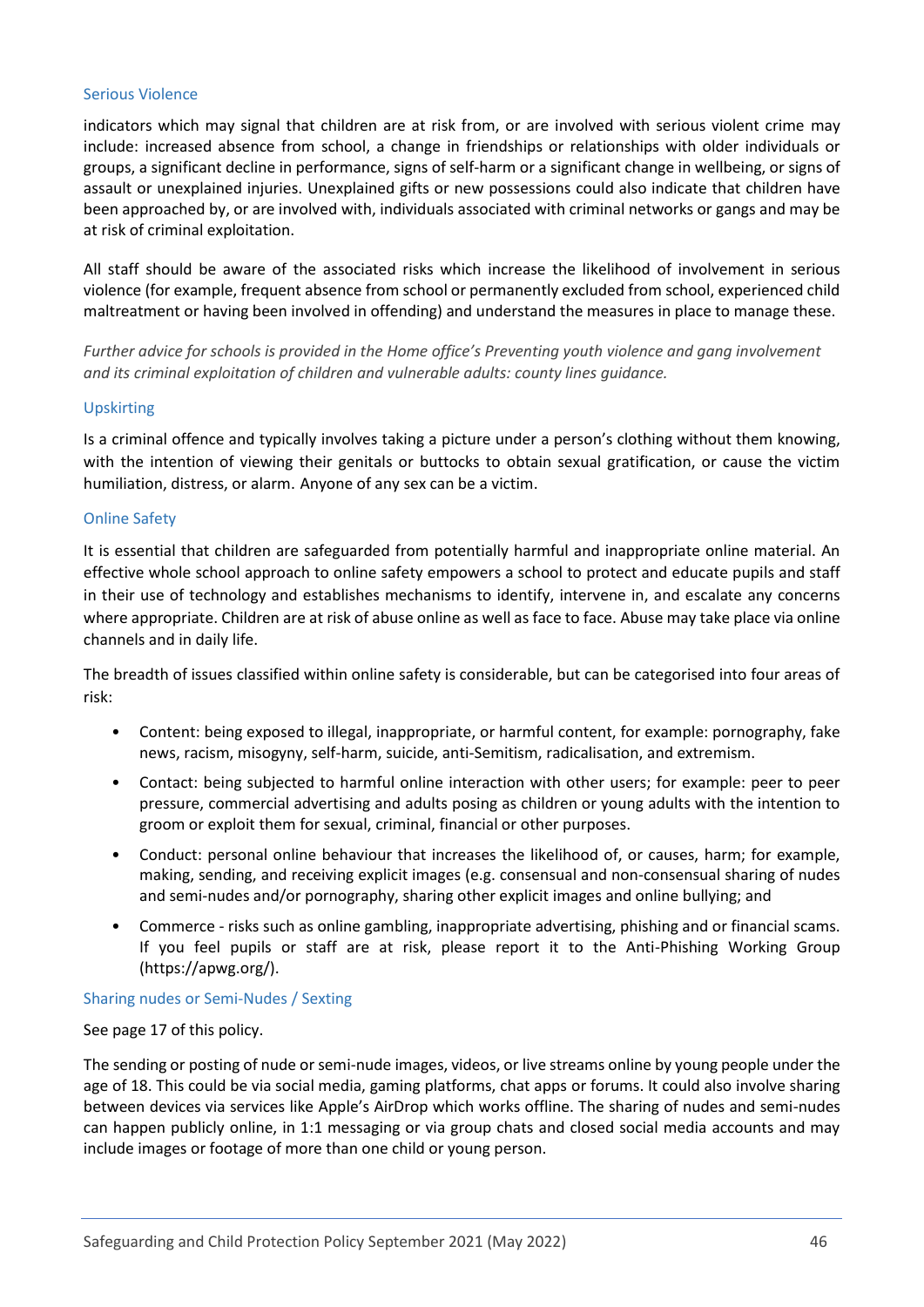Alternative terms used by children and young people may include 'dick pics' or 'pics' or may be referred to by adults or professionals as 'youth produced/involved sexual imagery', 'indecent imagery', 'image based sexual abuse' or 'sexting'.

The motivations for taking and sharing nude and semi-nude images, videos and live streams are not always sexually or criminally motivated. Such images may be created and shared consensually by young people who are in relationships, as well as between those who are not in a relationship. It is also possible for a young person in a consensual relationship to be coerced into sharing an image with their partner. Incidents may also occur where:

- children and young people find nudes and semi-nudes online and share them claiming to be from a peer
- children and young people digitally manipulate an image of a young person into an existing nude online
- images created or shared are used to abuse peers e.g., by selling images online or obtaining images to share more widely without consent to publicly shame

For this reason, incidents can either be classified as 'aggravated' or 'experimental'. The DDCMS / UKIS guidance [Sharing nudes and semi-nudes: advice for education settings working with children and young people](https://www.gov.uk/government/publications/sharing-nudes-and-semi-nudes-advice-for-education-settings-working-with-children-and-young-people/sharing-nudes-and-semi-nudes-advice-for-education-settings-working-with-children-and-young-people) sets out the classification of incidents, and how each should be handled.

### <span id="page-46-0"></span>Mental health

All staff should be aware that mental health problems can, in some cases, be an indicator that a child has suffered or is at risk of suffering abuse, neglect or exploitation.

Only appropriately trained professionals should attempt to make a diagnosis of a mental health problem. Staff, however, are well placed to observe children day-to-day and identify those whose behaviour suggests that they may be experiencing a mental health problem or be at risk of developing one.

Where children have suffered abuse and neglect, or potentially traumatic adverse childhood experiences, this can have a lasting impact throughout childhood, adolescence and into adulthood. It is key that staff are aware of how these children's experiences can impact on their mental health, behaviour, and education.

If staff have a mental health concern about a child that is also a safeguarding concern, immediate action should be taken, following this policy, and speaking to the DSL or a deputy.

The DfE has published advice and guidance on Preventing and Tackling Bullying [Preventing and tackling](https://assets.publishing.service.gov.uk/government/uploads/system/uploads/attachment_data/file/623895/Preventing_and_tackling_bullying_advice.pdf)  [bullying \(publishing.service.gov.uk\),](https://assets.publishing.service.gov.uk/government/uploads/system/uploads/attachment_data/file/623895/Preventing_and_tackling_bullying_advice.pdf) and Mental Health and Behaviou[r Mental health and behaviour in schools](https://assets.publishing.service.gov.uk/government/uploads/system/uploads/attachment_data/file/755135/Mental_health_and_behaviour_in_schools__.pdf)  [\(publishing.service.gov.uk\)](https://assets.publishing.service.gov.uk/government/uploads/system/uploads/attachment_data/file/755135/Mental_health_and_behaviour_in_schools__.pdf) in Schools. In addition, Public Health England has produced a range of resources to support secondary and senior school teachers to promote positive health, wellbeing and resilience among young people including its guidance Promoting Children and Young People's Emotional Health and Wellbeing. Its resources include social media, forming positive relationships, smoking and alcohol.

The School wants to develop the emotional wellbeing and resilience of all pupils and staff, as well as provide specific support for those with additional needs. Incidences of depression, self-harm and eating disorders have all risen in recent years in the UK and are all linked to poor mental health. It is vital that we work in partnership with parents to support the well-being of our pupils. Parents should share any concerns about the well-being of their child with school, so appropriate support and interventions can be identified and implemented.

Advice for pupils and parents is available at:

[https://www.youngminds.org.uk](https://www.youngminds.org.uk/)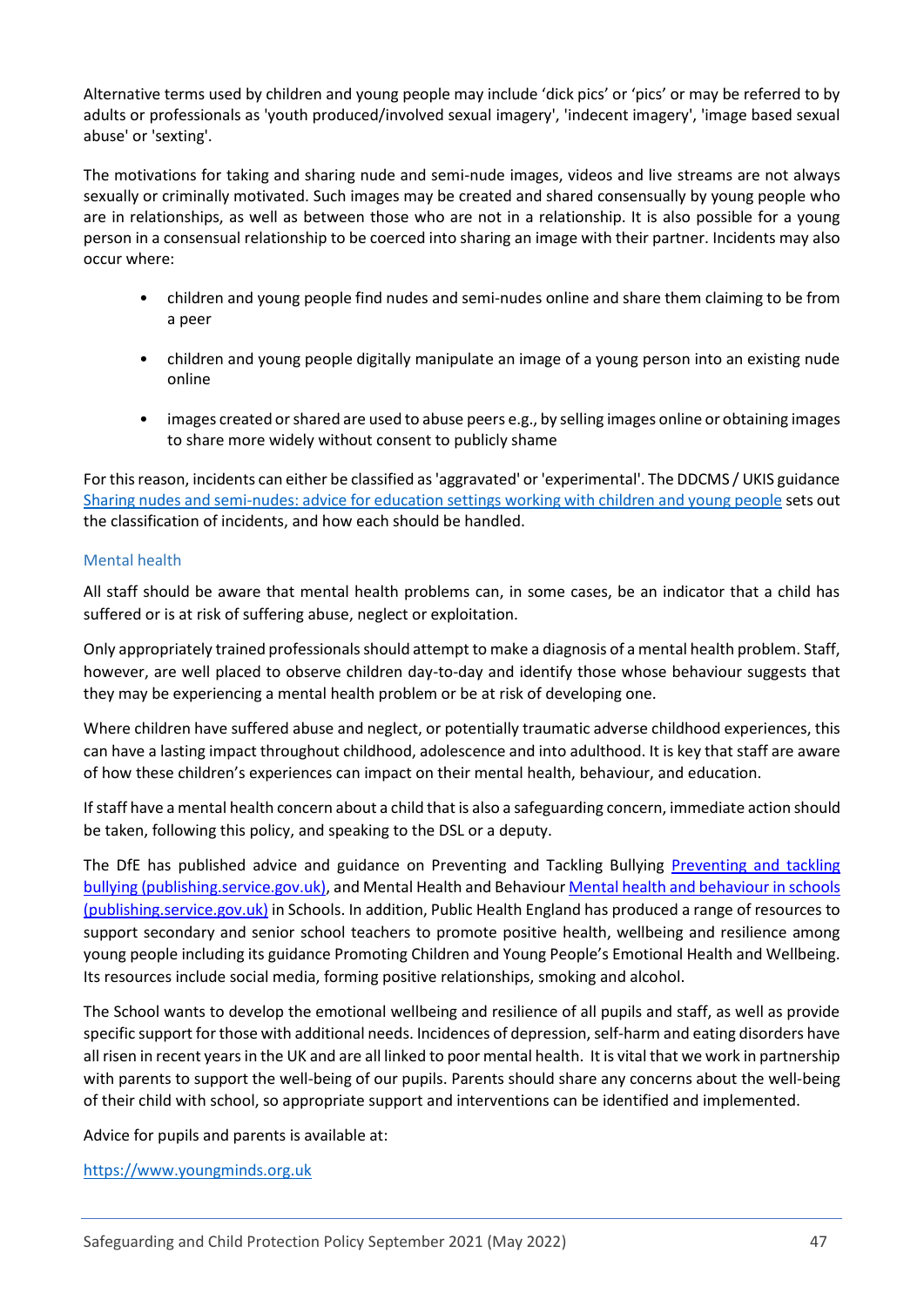## [https://www.mentalhealth.org.uk](https://www.mentalhealth.org.uk/)

https://www.mentalhealth.org.uk/a-to-z/e/eating-disorders

https://www.mentalhealth.org.uk/a-to-z/d/depression

<https://www.mentalhealth.org.uk/a-to-z/s/self-harm>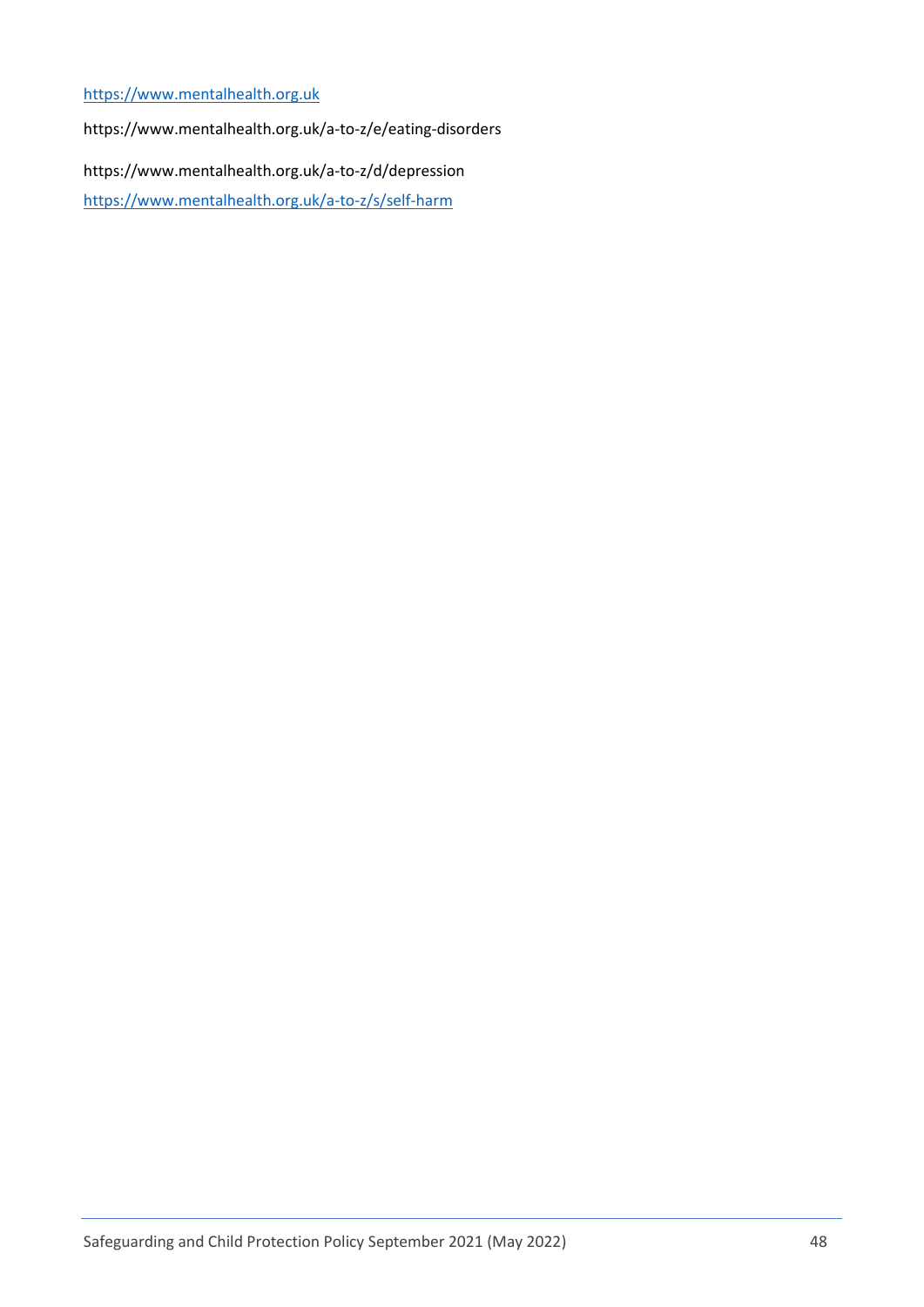# <span id="page-48-0"></span>Appendix 2 - Safeguarding flowchart